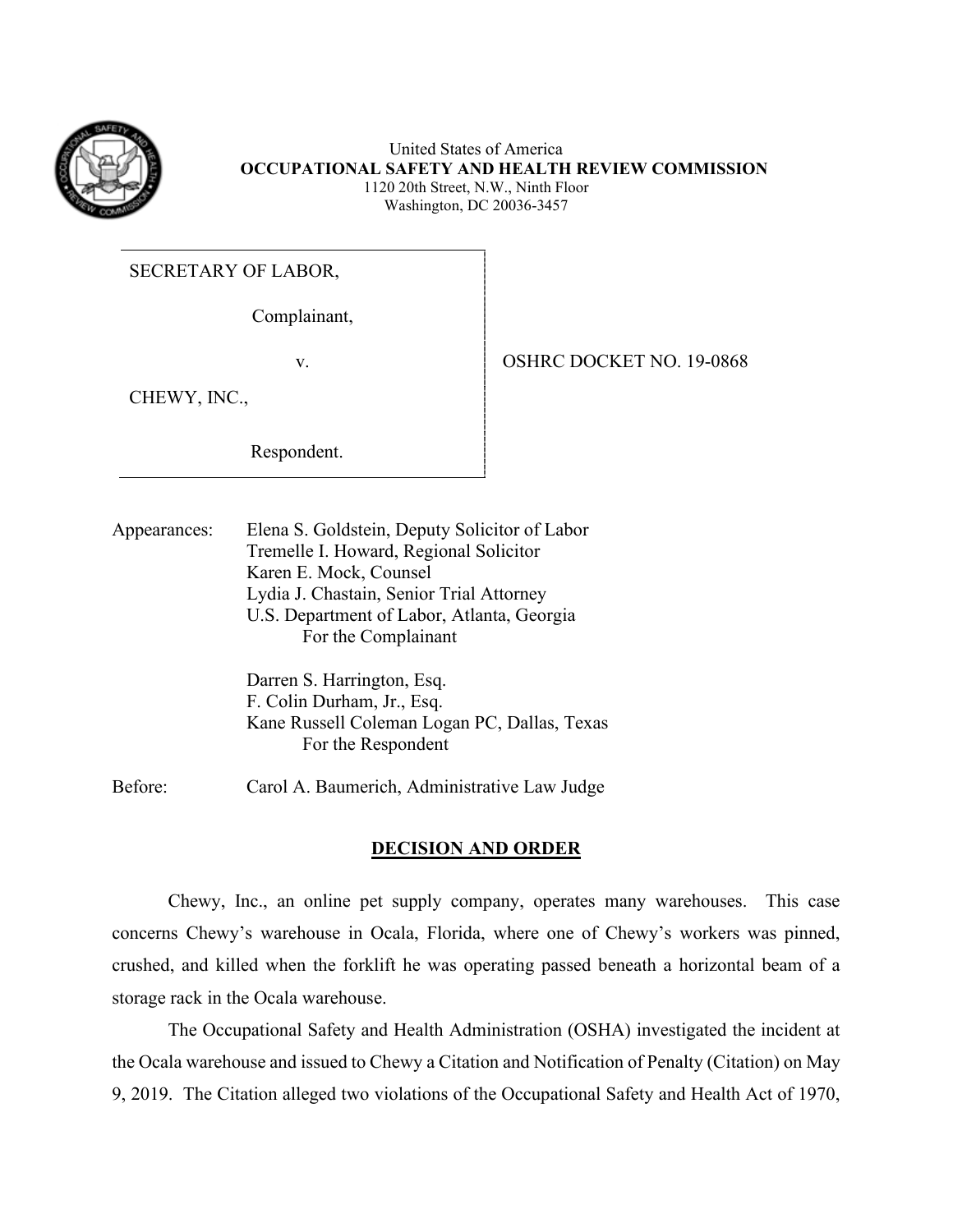29 U.S.C. §§ 65[1](#page-1-0)-678 (the Act), one of which is adjudicated within this Decision.<sup>1</sup> This Citation or are likely to cause death or serious physical harm to his employees." 29 U.S.C. § 654(a)(1). Item alleges a serious violation of section  $5(a)(1)$  of the Act. Commonly known as the "general duty clause," section  $5(a)(1)$  requires that each employer "furnish to each of his employees employment and a place of employment which are free from recognized hazards that are causing

warehouse presented an "under-ride" hazard to Chewy's workers and proposes a \$13,260 penalty. warehouse presented an "under-ride" hazard to Chewy's workers and proposes a \$13,[2](#page-1-1)60 penalty.<br>(First Am. Compl. 3.)<sup>2</sup> Below is a picture that truly and accurately depicts the condition inside For this Citation Item, the Secretary alleges that the conditions at Chewy's Ocala Chewy's Ocala warehouse shortly after the incident that initiated the OSHA inspection in this case. The photo shows the lift truck frame, where the operator had been standing, under the rack system horizontal beam, and a pallet of boxes on the lift forks. (Tr. 51-52; Ex. C-12.)



(Ex. CX-12.)

<span id="page-1-0"></span><sup>&</sup>lt;sup>1</sup> On March 25, 2020, the Secretary withdrew Citation 2, Item 1, which alleged an other-than-serious violation of 29 C.F.R. § 1910.176(e). (Complainant's Notice of Vacation and Withdrawal of Citation 2, Item 1).

<span id="page-1-1"></span> Bulletin 07-27-2009, entitled *Standup Forklift Under-ride Hazards*." (First Am. Compl. 2-3 ¶ VI.) <sup>2</sup> The Secretary amended the original Citation on July 1, 2019, "to more accurately describe the hazard and to more closely reflect the recommendations described in OSHA's Safety and Health Information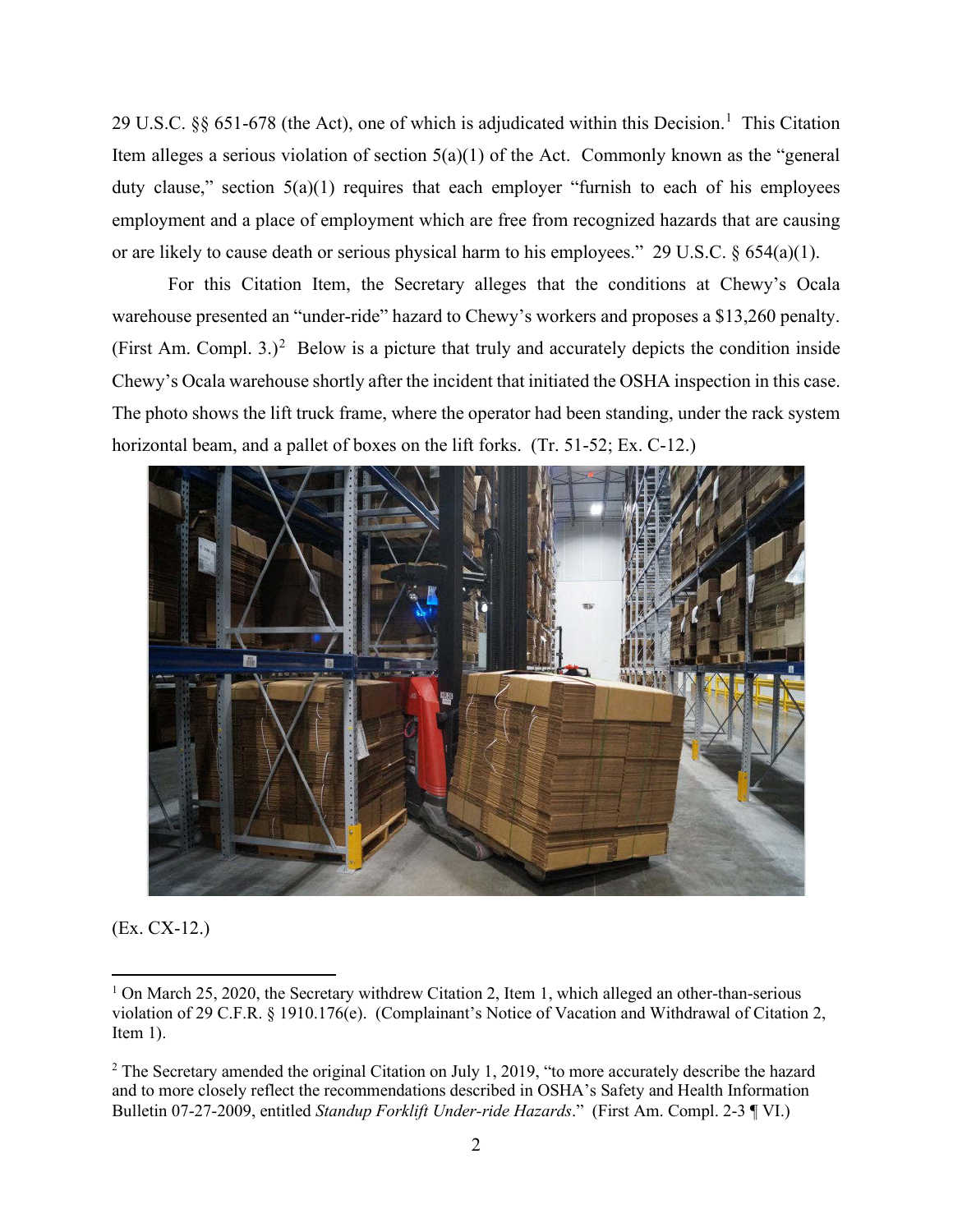Safety and Health Review Commission (Commission).<sup>3</sup> A virtual hearing via WebEx technology Respondent filed a timely notice of contest, bringing this matter before the Occupational was held on January 5-7, 2021. Both parties filed post-hearing briefs.

 The key issues in dispute are the following: (1) Did Chewy affirmatively establish that ride hazard in this case? (2) Did the Secretary establish that an under-ride hazard, as defined by its industry recognized the under-ride hazard? (4) Did the Secretary meet his prima facie burden Chewy overcome the Secretary's prima facie showing that feasible means of abatement existed to more specific industry standards preempt the application of the general duty clause to the underthe Secretary, existed at the Ocala warehouse? (3) Did the Secretary establish that Chewy and/or of establishing feasible means to abate the under-ride hazard at the Ocala warehouse? (5) Did address the under-ride hazard at the Ocala warehouse? (6) Did Chewy know or with the exercise

 of reasonable diligence could Chewy have known of the under-ride hazard at the Ocala warehouse? For the reasons discussed below, Citation 1, Item 1, as amended, is AFFIRMED and the For the reasons discussed below, Citation 1, Item 1, as amended, is AFFIRMED and the proposed penalty of \$13,260 is ASSESSED.

# **JURISDICTION AND COVERAGE**

 section 3(5) of the OSH Act, and, if the employer timely contests the citation. 29 U.S.C. §§ 652(5), engaged in a business affecting commerce within the meaning of section 3(5) of the OSH Act. 29 U.S.C. § 652(5); First Amended Complaint & First Amended Answer, ¶¶ II, III. (Tr. 17-18). Chewy also timely filed a notice of contest to the Citation in this case. The undersigned concludes that Chewy is covered under the Act and that the Commission has jurisdiction over this matter. The Commission gains jurisdiction to adjudicate an alleged violation of the OSH Act by an employer if the employer is engaged in a business affecting commerce within the meaning of  $659(c)$ . The record establishes that Chewy, as of the date of the alleged violation, was an employer

## **BACKGROUND**

#### *Chewy Warehouse Worksite*

<span id="page-2-0"></span> by the Secretary of Labor under the OSH Act and has no regulatory functions. 29 U.S.C. § 659(c). <sup>3</sup> The Commission is an independent adjudicatory agency and is not part of the Department of Labor or OSHA. 29 U.S.C. § 661. It was established to resolve disputes arising out of enforcement actions brought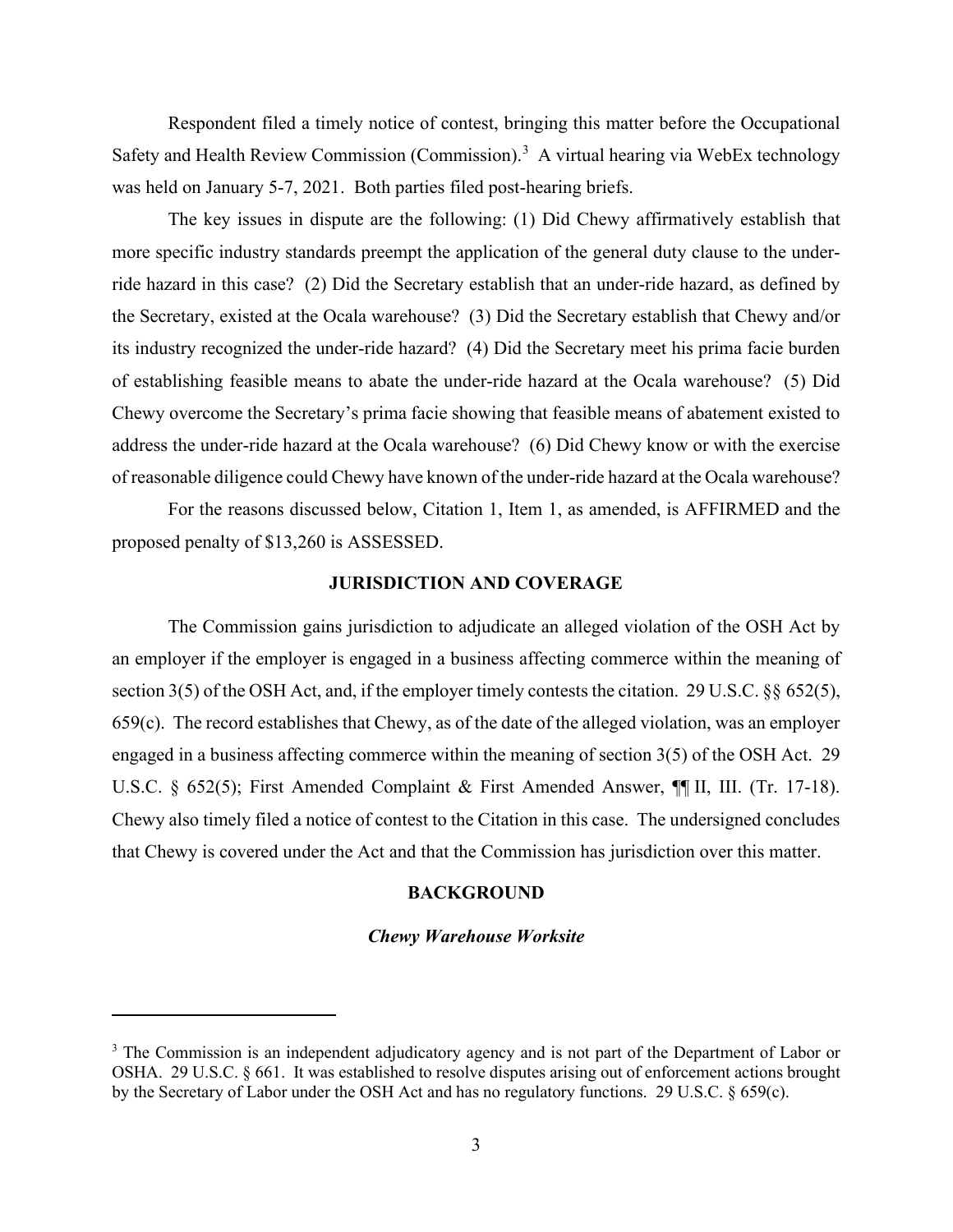Ex. C-15, at 2 (Chewy's mission is "[t]o be the most trusted and convenient online destination for pet parents everywhere."). Chewy's warehouses typically range in size from 600,000 to 800,000 square feet. (Tr. 590; Ex. C-9). Around the time of the incidents in this case, Chewy had seven warehouses. $4$  (Tr. 167). Chewy, an online pet supply store that employs about 12,000 workers, operates "fulfillment centers," otherwise known as warehouses, nationwide. (Tr. 167, 484; Sec'y Br. 2, Resp't Br. 8;

 divided between an "inventory" section and a "non-inventory" section. (Tr. 45, 174, 486). The 605). The incident, however, that precipitated the OSHA inspection in this case occurred in Aisle 7 of the non-inventory section of the Ocala warehouse. (Tr. 44). The non-inventory section of the related product. (Tr. 45). In this case, these products are pallets of "box stock, different boxes," also known as "corrugate."<sup>6</sup> (Tr. 211, [7](#page-3-3)04). The pallets are stored in six levels of "bays"<sup>7</sup> within the pre-designed racking system. (Tr. 606-607; Ex. C-5). No pallets were stored at the floor level of the racking system, of non-inventory Aisle 7 or Aisle 8, at the time and in the location where the incident occurred. (Tr. 50, 54; Exs. C-5, C-8, C-13). Launched in 2017, Chewy's Ocala, Florida warehouse,<sup>[5](#page-3-1)</sup> like its sister warehouses, is inventory section stores customer related products like dog food and cat litter. (Tr. 540-541, 604- Ocala warehouse stores products that are used for the employer's daily activities, not customer-

to pull and retrieve pallets of corrugate from the bays of the pre-designed racking system.<sup>9</sup> (Tr 42, In the non-inventory section of the Ocala warehouse, Chewy workers utilize the powered industrial truck (PIT) Raymond Brand 750-R45TT Electric Standup Forklifts (Raymond forklift)<sup>8</sup>

<span id="page-3-0"></span> $4$  At the time of the hearing, Chewy had additional warehouse facilities. (Tr. 203, 591).

<span id="page-3-1"></span> $5$  Throughout the record, Chewy's Ocala, Florida warehouse also is referred to as the Chewy MCO facility, named after the nearest International Airport (Orlando International Airport or MCO). (Tr. 236-237, 480).

<span id="page-3-2"></span> $6$  Corrugate is "just the cardboard boxes that customer shipments are packaged in to be delivered." (Tr. 704).

<span id="page-3-3"></span><sup>704).&</sup>lt;br><sup>7</sup> A "bay" is "the space in between two of the gray vertical upright[]" posts when looking at the profile of a racking system. The "profile of the rack" is determined by how the horizontal racks or beams are situated on the vertical posts. (Tr. 605-607; Ex. C-5).

<span id="page-3-4"></span> $8$  In the record and this decision, this Raymond forklift is referred to as the forklift, reach truck, lift truck, standup forklift, and dock stance forklift. (Tr. 42-46, 52-58, 89-90; Exs. J-5, C-2, C-5).

<span id="page-3-5"></span> $9$  In contrast, the job task in the inventory section of the warehouse is part of the "fulfilment portion of the pallets, place the item in a box, and then ship it to the customer. (Tr. 174, 478, 530, 540-541, 604-605). operation," where Chewy workers, "on foot," "pick" individual units (such as dog food or cat litter) off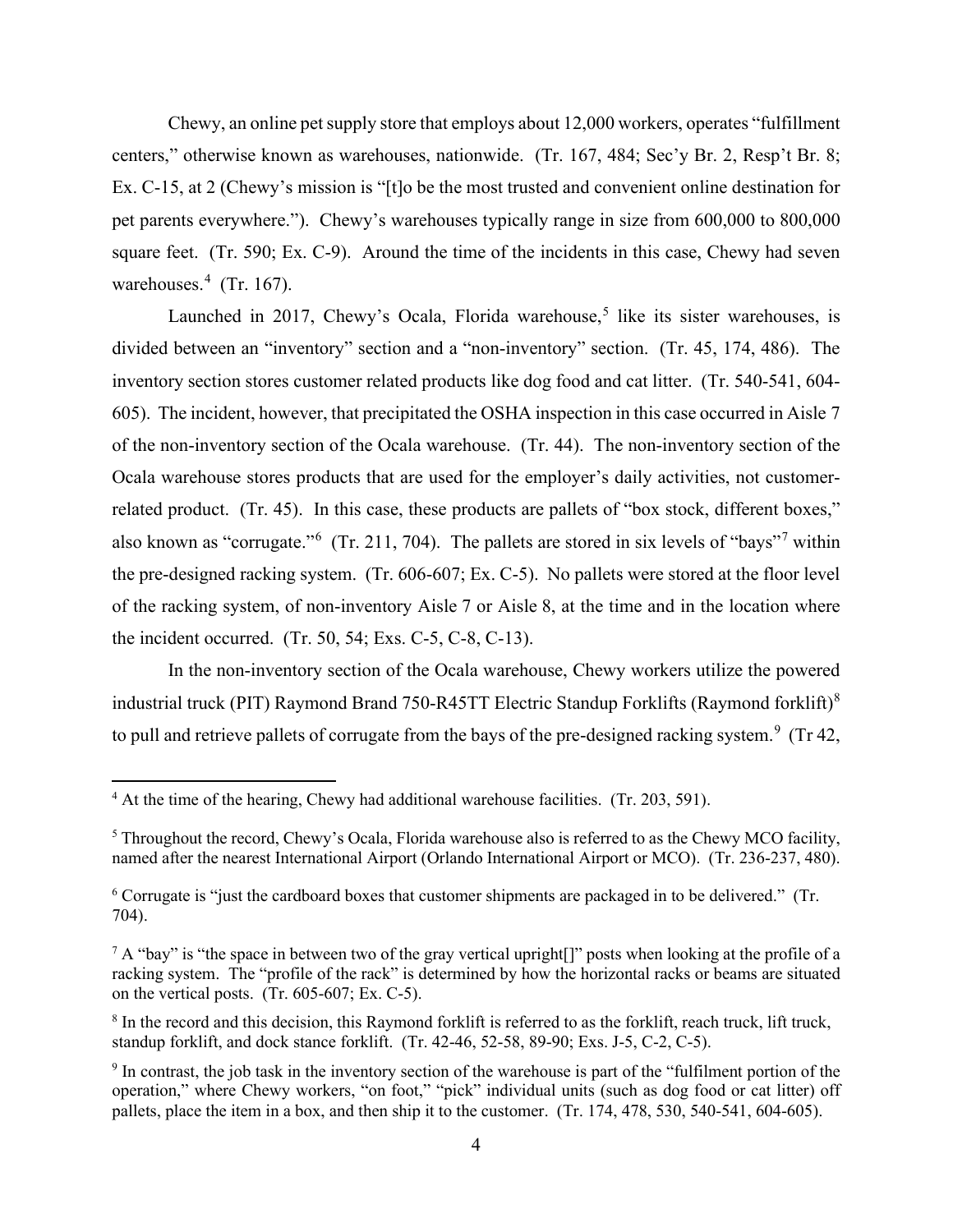million" times in the company's history prior to the fatal incident. (Tr. 636-637, 640, 650-651).<br>The job task may be described as follows: When retrieving the pallet of corrugate from a 44-45; Exs. J-5, C-5). This job task was characterized as "a very familiar task," and "this is a task that we [Chewy employees] had performed upwards of 30,000 times per day[]" and "well over 20

The job task may be described as follows: When retrieving the pallet of corrugate from a the desired pallet's location and stopped at a 90-degree perpendicular angle in front of that location. the desired pallet's location and stopped at a 90-degree perpendicular angle in front of that location. (Tr. 62, 228). The operator, using the forklift's electronic controls, positioned/raised up the forklift blades to the pallet and then inserted the blades of the forklift into the pallet. (Tr. 62-63, 228-229). bay within the pre-designed racking system, the Chewy operator drove the Raymond lift truck to

 Then, the forklift operator pulled the pallet from the bay and into the aisle for travel to the pallet's desired destination. The aisles in the non-inventory section of the warehouse were 127 inches wide, from rack system to rack system on either side.<sup>10</sup> (Tr. 62, 152, 234-235, 482, Ex. C- 3, at 2). The length of the Raymond forklift was 102 inches, from the rear of the operator's compartment to the tip of the forks that lift product. (Tr. 62, 152, Ex. C-3, at 1). Given the width of the aisle, between the racking system bays on either side, in the non-inventory section of the Ocala warehouse, as well as the overall length of the Raymond forklift, the Chewy forklift operator had 25 inches of space, at most, to pull the pallet from the bay and into the aisle for travel before the rear of the forklift) of the aisle. (Tr. 62-63, 228-229, 396-403; Ex. C-3, at 2). Within this aisle the rear of the forklift breached the vertical plane of the racking system on the opposite side (to space, the Chewy operator pulled the pallet of corrugate into the aisle by reversing the forklift and then rotating the forklift toward the desired direction of travel.

considerations.<sup>[11](#page-4-1)</sup> (Tr. 345, 396-403). The load length considers the "overhang" of the stored Regarding the width of the non-inventory aisles and the available space for the forklift operator to maneuver within the aisle, pallet length and "load length" were also important

<span id="page-4-0"></span><sup>&</sup>lt;sup>10</sup> Chewy's Senior Director of Fulfillment Optimization Cory Billet testified that Chewy has "a minimum aisle width that we feel comfortable allowing our operators to operate within. And that's a 127 inches." (Tr. 482. *See* Tr. 504-505).

<span id="page-4-1"></span> who described "right angle stacking" as the turning radius of the vehicle [the dock stance lift truck], plus the load length, called the front overhang. (Tr. 345, 396-397). Mr. Snowdy testified that when the forklift operator is performing "right angle stacking," the "turning radius, plus front overhead," the pallet size on the lift forks, must be considered, regarding necessary aisle width. When the operator is carrying extremely long loads . . . "you're requiring that operator to come relatively close to the adjacent racking system in the aisle." (Tr. 345, 388, 396-403). <sup>11</sup> This maneuvering was termed "right angle stacking," by the Secretary's expert witness Guy Snowdy,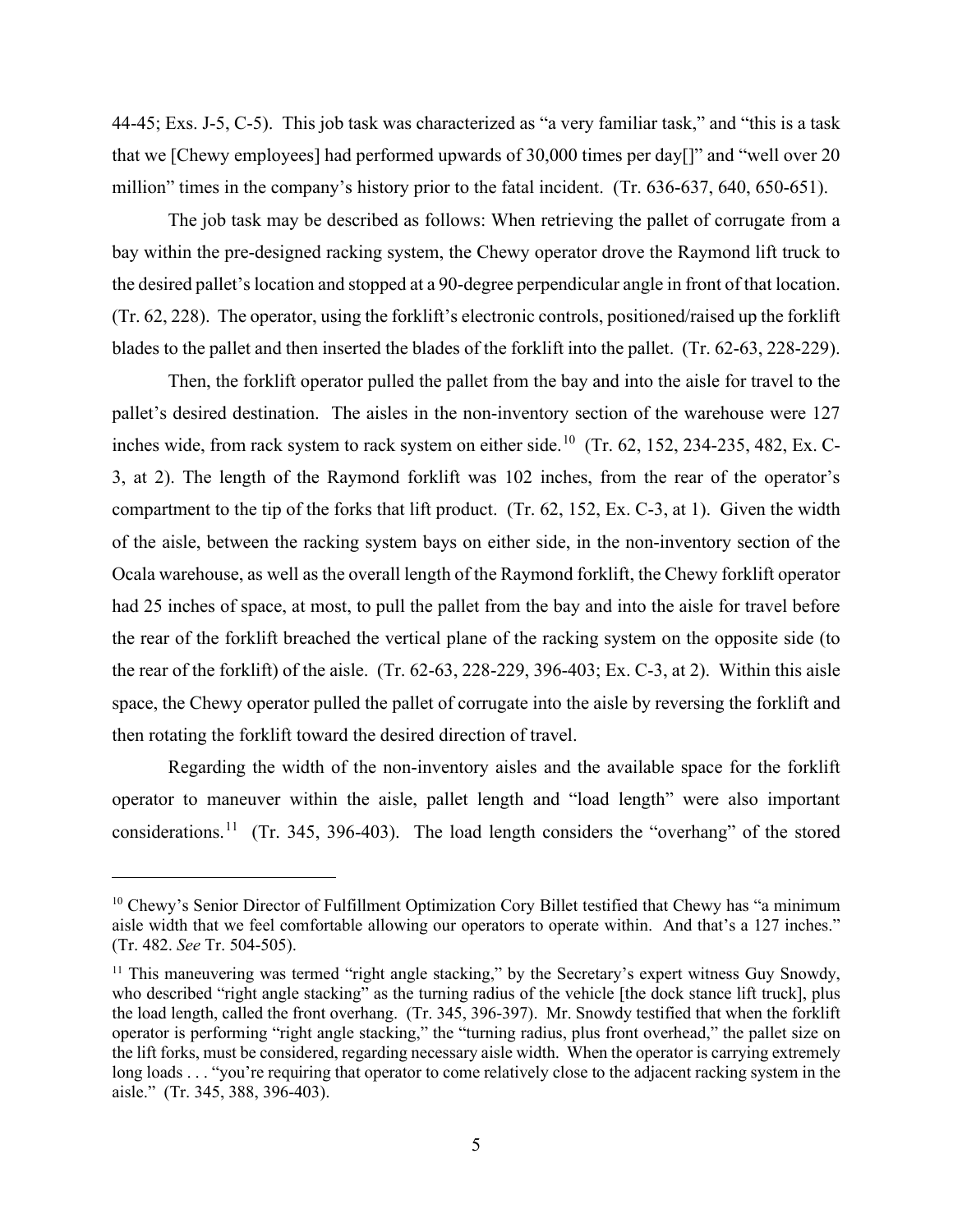material, which measured "front-back" (i.e., from the face of the rack and going into the rack), on the pallet. (Tr. 608-609.) Chewy had a rule that merchandise not hang over, above, or beyond the horizontal crossbeam of the racking more than two inches. (Tr. 229, 608-09). Chewy's Director of Safety and Loss Prevention at the time of the OSHA inspection, Craig Gage, testified that in the crossbeams more than two inches, on both front and back ends of the pallet.<sup>[12](#page-5-0)</sup> (Tr. 211, 229). Considering the size of the pallets and stored material on the pallets, Safety Director Gage described the non-inventory aisles as "tight."<sup>13</sup> (Tr. 211, 228). non-inventory sections of Chewy's warehouses, storage material on the pallets often hung over the

 In reaching this finding, the general testimony of Mr. Prater, Mr. Billet, and Mr. Rose was considered. At the time of the December 2018 fatal under-ride incident, Mr. Prater had been employed by or specific as to the time frame, whether during Mr. Prater's tenure as Regional Safety Manager or later Chewy for approximately two- and one-half months. (Tr. 680). Mr. Prater's general testimony that Chewy does not permit or allow overhang that exceeds two inches in Chewy's non-inventory area is not detailed when he became Chewy's Safety Director. This testimony is given little weight. (Tr. 720-721).

 At the time of the 2018 under-ride incidents relevant to this case, Mr. Billet was Director of Chewy's Capacity Organization. (Tr. 517-519). Mr. Billet testified that he is "not aware" of storage material on pallets "overhanging more than two inches . . . front-to-back [on the pallet], so that it's intruding into the aisle." (Tr. 608-609). Mr. Billet's general statement that he lacked "awareness" is unhelpful and accorded little weight. This general statement is not specific as to the time frame referenced. Importantly, the record does not show that Mr. Billet had direct knowledge regarding the day-to-day work operations and practices in the Ocala warehouse, or in any Chewy warehouse, at the time of the 2018 under-ride incidents. (Tr. 472-541, 557-609).

 Warehouse Safety Manager Rose did not specifically address pallet overhang or Chewy's two-inch rule. Mr. Rose testified that they performed "pallet audits," to make sure "if there was anything that could potentially fall out or fall over that we caught that beforehand." He testified if the pallet fell over, there could be "a crushing hazard . . . product damage . . . structural damage to the floor." (Tr. 239, 264).

<span id="page-5-1"></span><sup>13</sup> Safety Director Gage clarified what he meant when he described the aisles as "tight." <sup>13</sup> Safety Director Gage clarified what he meant when he described the aisles as "tight."<br>
[F]or a reach truck driver to retrieve merchandise, he has to square up to the rack. In other

 words, he's perpendicular to the rack. And he has to be far enough away from the rack so then pull forward and he can also use the reach function on the fork to push those forward and pull that pallet out. But then when he brings it back in, . . . he has to take into account that he can raise his forks up to whatever pallet he's going to pull out of there. Now he can

<span id="page-5-0"></span> $12$  Craig Gage was a credible witness. The undersigned observed him candidly testify without hesitation. answering. Mr. Gage was Chewy's Safety Manager at the time of the under-ride incidents directly relevant decisions made and implemented. Mr. Gage's direct, detailed, testimony regarding the operation of the Mr. Gage answered each question presented, without reframing or redefining the question before to this case. Following the under-ride incidents, Mr. Gage was involved in the initial under-ride abatement dock stance lift trucks in Chewy's non-inventory warehouse aisles, including the violation of Chewy's twoinch rule regarding pallet overhang, is credited. (Tr. 228-229).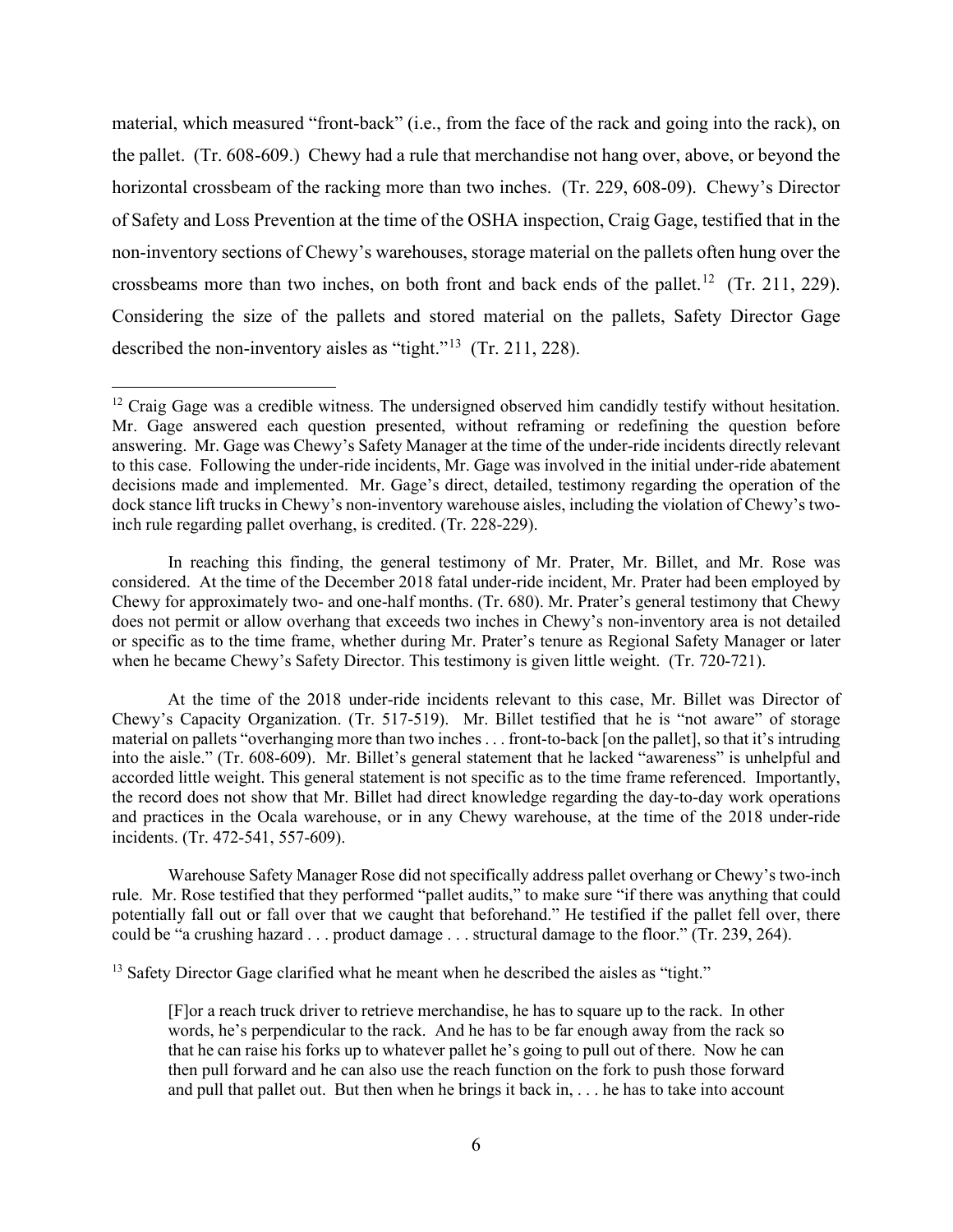forklift operators drove a "dock stance" Raymond forklift, also known as a "standup forklift," in which the operator stood while driving the forklift. (Tr. 92, 159, 266-267, 355; Exs. J-5, p. 8, C- 2). While in a dock stance forklift, the Chewy operator can stand sideways with respect to the forklift, which allows the operator to look in the direction of travel with relative ease (by pivoting the operator's head 180 degrees). (Tr. 266, 355, 428-429, 672). In the non-inventory section of the Ocala warehouse, at the time of the incident, the Chewy

The height and length of the dock stance forklift used by Chewy employee Mr.  $RP^{14}$  $RP^{14}$  $RP^{14}$ , during the inspection. (Tr. 57-58, 61-62). The rear height of the Raymond dock stance forklift measured 51 inches from the floor to the tip of the lift truck compartment. (Tr. 61-62; Ex. C-3, at 1). The front height of the Raymond dock stance forklift measured 52 inches from the floor to the top of the lift truck compartment. *Id.* The height of the racking system lowest horizontal beam C-3, at 1, C-13). Notably, at the time of the incident, the Chewy dock stance forklifts were not equipped with posts or guards around the operator's cabin – the operator's cabin was exposed entirely to the rear of the forklift.<sup>15</sup> (Tr. 46, 52, 56, 342, 354; Exs. J-5, at  $8^{16}$  $8^{16}$  $8^{16}$ , C-6, C-12, C-14). whose under-ride incident precipitated this case, was measured by the OSHA Compliance Officer was 53 and 7/8 inches from the floor to the bottom of the horizontal rack beam. (Tr. 54, 61; Ex.

 $(Tr. 228-229).$ 

 the length of the truck, the length of the forks and plus the length of whatever the pallet is that he has on the forks. And in non-inventory those pallets oftentimes were larger, they rule because those pallets always hung over significantly more, 4, 5, 6 inches. But if they're hanging over on both ends that much that adds a lot . . . of length. And so, when they would pull that pallet back in and then . . . have to bring it down they would have . . . to hung over more. . .. [W]e had, I think it was a 2-inch rule. Merchandise couldn't hang over 2 inches above or beyond the crossbeam. But in non-inventory we always violated that have their backrest very close to if not touching the crossbeam in the back.

<span id="page-6-0"></span><sup>(</sup>Tr. 228-229).<br><sup>14</sup> In the interest of personal privacy, the injured and deceased Chewy workers' initials were used throughout the proceedings as much as possible.

<span id="page-6-1"></span><sup>&</sup>lt;sup>15</sup> In comparison, universal stance forklifts are equipped with four posts surrounding the operator's cabin. (Tr. 358; Ex. J-5, at 8). (Tr. 358; Ex. J-5, at 8).

<span id="page-6-2"></span><sup>&</sup>lt;sup>16</sup> The Features Brochure: Raymond Trucks and Tow Tractors depicts universal stack-stance and dock stance forklifts. (Ex. J-5, at 8). The Raymond dock stance forklift depicted shows an altered version in which a post is installed on the rear of the forklift to the left of the operator and an extended backrest to the right of the operator. (Tr. 353-354; Ex. J-5, at 8). This altered version of the dock stance forklift was not used in the Ocala warehouse at the time of the incident. (Tr. 354).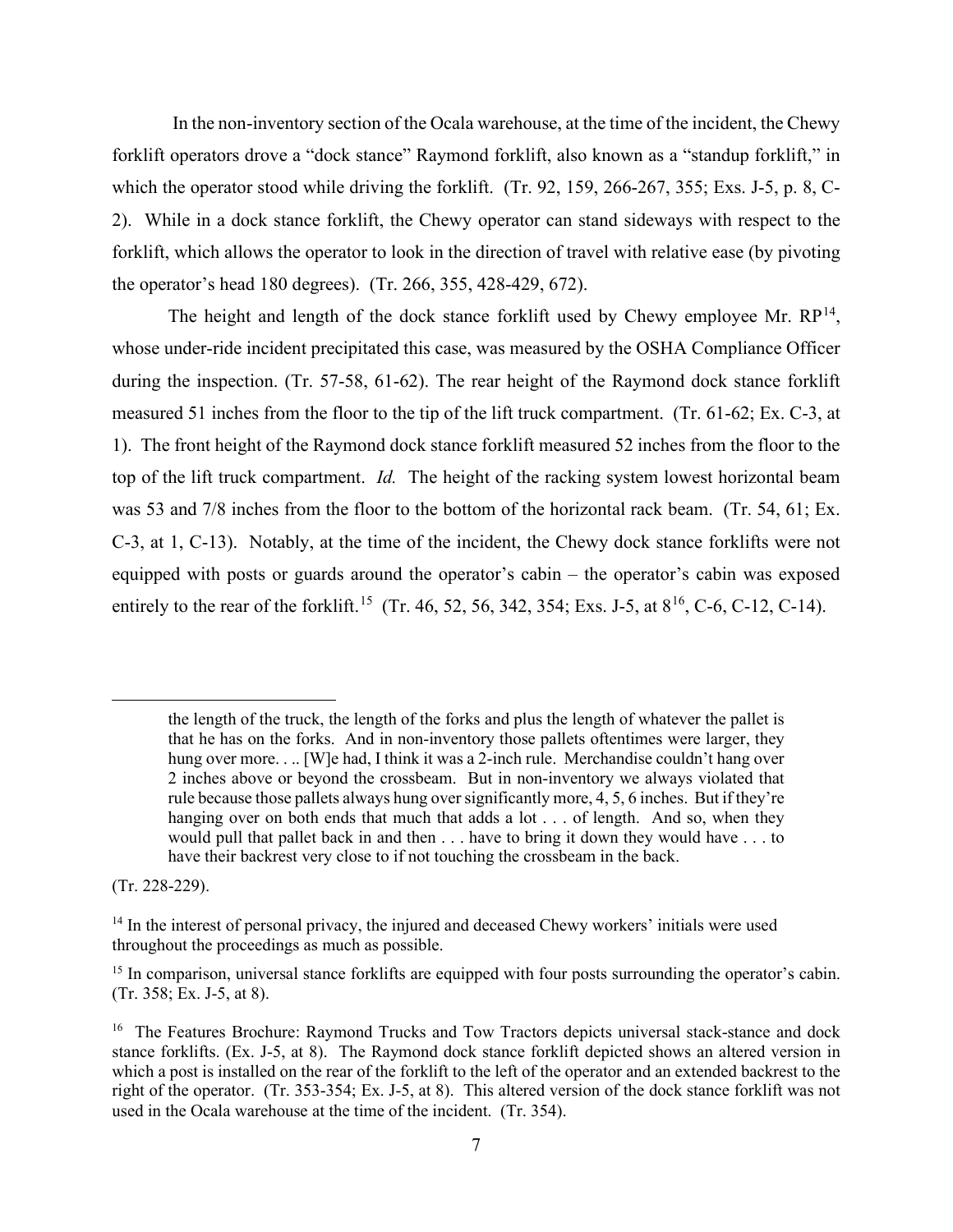The traffic day-to-day in the non-inventory aisles of the Ocala warehouse was very light.<sup>[17](#page-7-0)</sup> (Tr. 205-206, 638). As a general rule, there was no pedestrian traffic, and the forklift operator had the aisle to himself, in the non-inventory section of the warehouse. (Tr. 206-207, 638). A maximum of two Chewy operators worked in the non-inventory area of the facility, and often only one operator worked in the non-inventory area at a time. (Tr. 206, 638). As a "mechanism of efficient design," Chewy kept the inventory and the non-inventory warehouse sections separate.  $(Tr. 684).$ 

 Incorporated (SSI), to design the racking structure itself. (Tr. 496, 532). Chewy passes on the weight of [Chewy's] product." (Tr. 532-533, 536-537). After SSI designs the racking system, the racking system is assembled within Chewy's warehouse and anchored to the floor. (Tr. 533- 534). Notably, no SSI engineering specifications, drawings, or engineering testimony with regard to the Ocala warehouse racking system, before or after the system was altered as a result of the incident, are in this record. With regard to the pre-designed racking system, while Chewy is responsible for the "safety" integrity of the storage rack system," Chewy contracts with a third party, Storage Solutions "fulfilment optimization" information to SSI, which then designs a racking system "that supports

# *Chewy Safety Personnel*

 with warehouse safety. At the Ocala facility, there were four safety coordinators who provided safety coverage throughout the week. (Tr. 238-239). They reported to the Ocala Warehouse Safety Manager, Joshua Rose. (Tr. 236-237). Mr. Rose reported to a regional safety manager. All regional safety managers reported to the Director of Safety and Loss Prevention, Craig Gage. Mr. Gage reported to the Vice President of Operations for distribution centers nationwide, Mike At the time of the relevant incidents in this case, Chewy had several employees involved Gilbert. (Tr. 163, 166–168, 217).

 Continental Safety Manager at the time of Mr. RP's incident. (Tr. 611, 615-616, 680). Mr. Gage Caleb Prater began working for Chewy on October 3, 2018, serving as the Regional Eastern subsequently left Chewy in September 2019. (Tr. 163). At that time, in September 2019, Mr. Prater became the Director of Safety and Loss Prevention. (Tr. 163, 612, 619). As discussed

<span id="page-7-0"></span> $17$  In contrast, the other parts of the warehouse, including the inventory section, had "a tremendous amount of PIT and people interaction." (Tr. 174).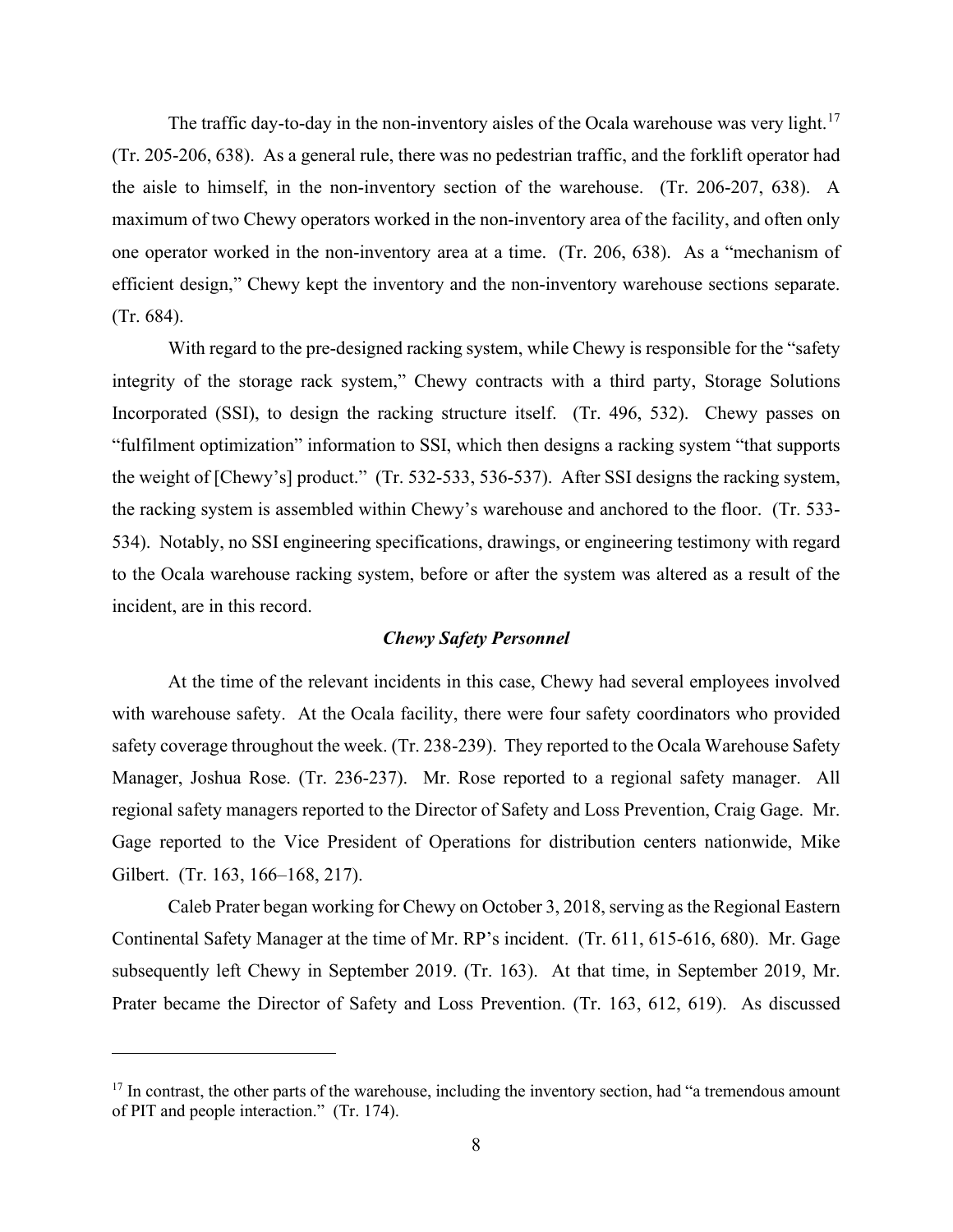below, Mr. Prater's description of Chewy's safety management structure after he became Chewy's Safety Director reveals that the management structure remained generally as described above.<sup>[18](#page-8-0)</sup> (Tr. 615).

# *First Under-Ride Incident*

 Ex. J-1, at 1). In the accident report, called the "GM Safety Critical Incident Recap," Ocala 240-241; Ex. J-1, at 1). The accident report narrative of the incident stated, "TM BB became cabin." (Ex. J-1, at 1). Team members and managers from safety, maintenance, and ops promptly responded and were able to free TM BB "by cutting the cross beam from the structure." *Id.* Mr. BB was transported by first responders to the Ocala Regional Emergency Room. Mr. BB sustained several broken ribs and bruising as a result of this incident. Tr. 85; Ex. J-1, at 1). On July 11, 2018, five months before the fatal incident that precipitated this case, Chewy experienced an under-ride incident in the non-inventory section, of the Ocala warehouse. (Tr. 84, Warehouse Safety Manager Rose detailed the incident as follows: " $TM^{19}$  $TM^{19}$  $TM^{19}$  BB, was pulling pallets of corrugate (98s) [the product] down. TM over-corrected his steering while joystick got hung up on his radio wire, the equipment continued to turn pinning the TM under the racking." (Tr. 84, pinned when his high reach backed into a bay and the racking cross beam impinged on the reach

 exposed on the front portion of [Mr. BB's] torso. Non-inventory racking in 54.5 inches from floor to beam. Reach truck cabin height dimensions are 47 [inches] to the lowest point and 51 [inches] Warehouse Safety Manager Rose's accident report described the "Direct Cause" of the incident as "TM [BB] was pinned between high reach and racking." (Tr. 84-85, 171, 242, 252; Ex. J-1, at 2, 3). In the accident report two "Root Causes" are identified. "The radio wire was at its highest." (Tr. 85, 171-172, 242-243, 252; Ex. J-1, at 2).

 type of incident cannot happen again," state "(1) Investigate lowering of the non-inventory racking In the accident report, process changes included in the Root Cause Analysis "to ensure this

<span id="page-8-0"></span> Beginning in or around December 2017 until the summer of 2019, Mr. Billet was the Director of the <sup>18</sup> Also involved with the events of this case was Cory Billet, whose role is described more fully below. Capacity Organization. (Tr. 476, 518-519). In or around July 2019, Mr. Billet became Senior Director of Fulfillment Optimization. (Tr. 472, 476, 518).

<span id="page-8-1"></span> $19$  Chewy refers to its employees as team members, abbreviated "TM." (Tr. 156).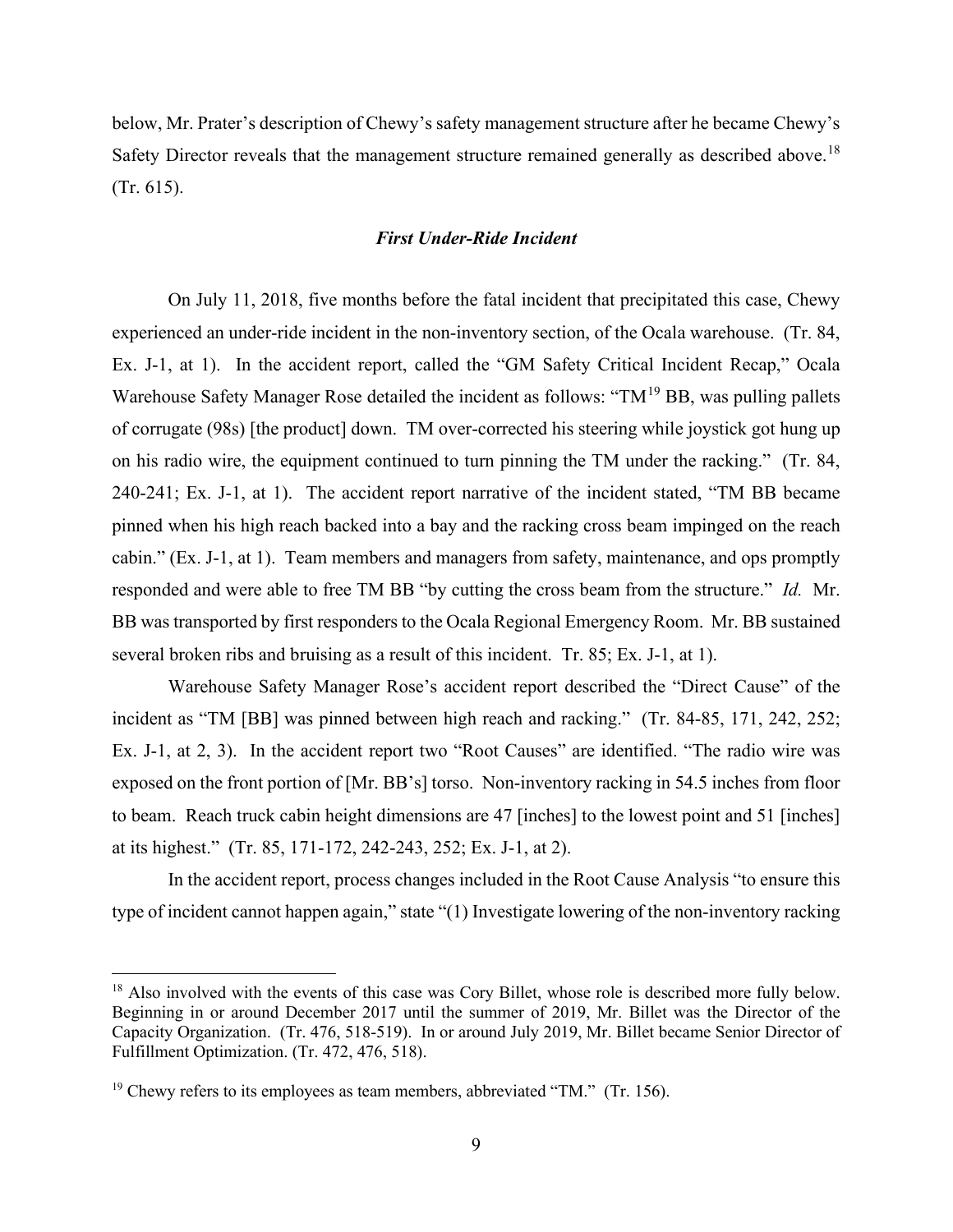to match standard MOD height. (2) While on lifts radios with wires are to be worn with wire coming from the back to the shoulder." (Tr. 85-86, 172-173, 189, 243-244; Ex. J-1, at 3). Mr. Rose testified that the first stated process change was to lower the racking so the truck would hit the rack and stop the equipment from going under the rack. (Tr. 244).

 reviewed the accident report prepared by Warehouse Safety Manager Rose. Mr. Gage agreed with Mr. Rose's recommendations in the accident report. (Tr. 170-173, 244). Mr. Rose's recommendations in the accident report. (Tr. 170-173, 244).<br>Prior to his work at Chewy, Mr. Gage had ten years of experience as a safety professional At the time of the incident Chewy Safety Director Gage and the Regional Safety Manager<sup>[20](#page-9-0)</sup>

at Amazon.<sup>22</sup> (Tr. 163-166, 176). At the time of Mr. BB's under-ride incident, Warehouse Safety Manager Rose had never heard of an under-ride hazard or a roll-under hazard. (Tr. 237-240). in warehouse facilities, including for Amazon fulfillment. He was familiar with the under-ride hazard<sup>21</sup> and had experience in responding to under-ride incidents that occurred during his tenure

 the radio wire and sent out a "Safety Red Alert" to the staff company-wide to highlight "proper 274-277; Exs. J-1, at 3; R-8). Safety Director Gage testified that Chewy also "changed" the understand that [under-ride] is a potential hazard." (Tr. 172, 177). As a result of its investigation, Chewy determined that one "root cause" of the incident was radio headset wearing" while driving the lift truck. (Tr. 172, 177, 240-241, 245-246, 252-253, training to ensure "the training did have the under-ride hazard noted so that operators would

 lift trucks. (Tr. 177). At that time, Safety Director Gage stated there were communications between Chewy and the forklift manufacturer Raymond regarding adding an extended backrest Chewy did not, at that time, make any physical changes to the facility or to the dock stance

(Tr. 166. *See* Tr. 197-198).

<span id="page-9-0"></span> $^{20}$  Mr. Rose testified that be believed Caleb Prater was his manager at the time of the July 2018 incident. (Tr. 244). However, Mr. Prater was not employed by Chewy until October 2018. (Tr. 666).

<span id="page-9-1"></span><sup>&</sup>lt;sup>21</sup> Mr. Gage defined the under-ride hazard as: "It's when a piece of equipment, particularly a stand-up reach truck, forklifts, where the operator's actually standing up in the cab, backs up underneath [a] horizontal racking crossbeam, backs up underneath that and gets pinned." (Tr. 165).

<span id="page-9-2"></span><sup>&</sup>lt;sup>22</sup> Safety Director Gage testified regarding the manner Amazon chose to abate the under-ride hazard.

 At Amazon we chose to lower load beams and install extended backrest[s], there's steel- plated backrests that will protect the operator and install posts that prevent the operator operators to ensure that they understand the hazards that exists and that they are cognizant from going underneath. In my mind those are the best solutions. You know, we can train of it when they're operating their equipment as well.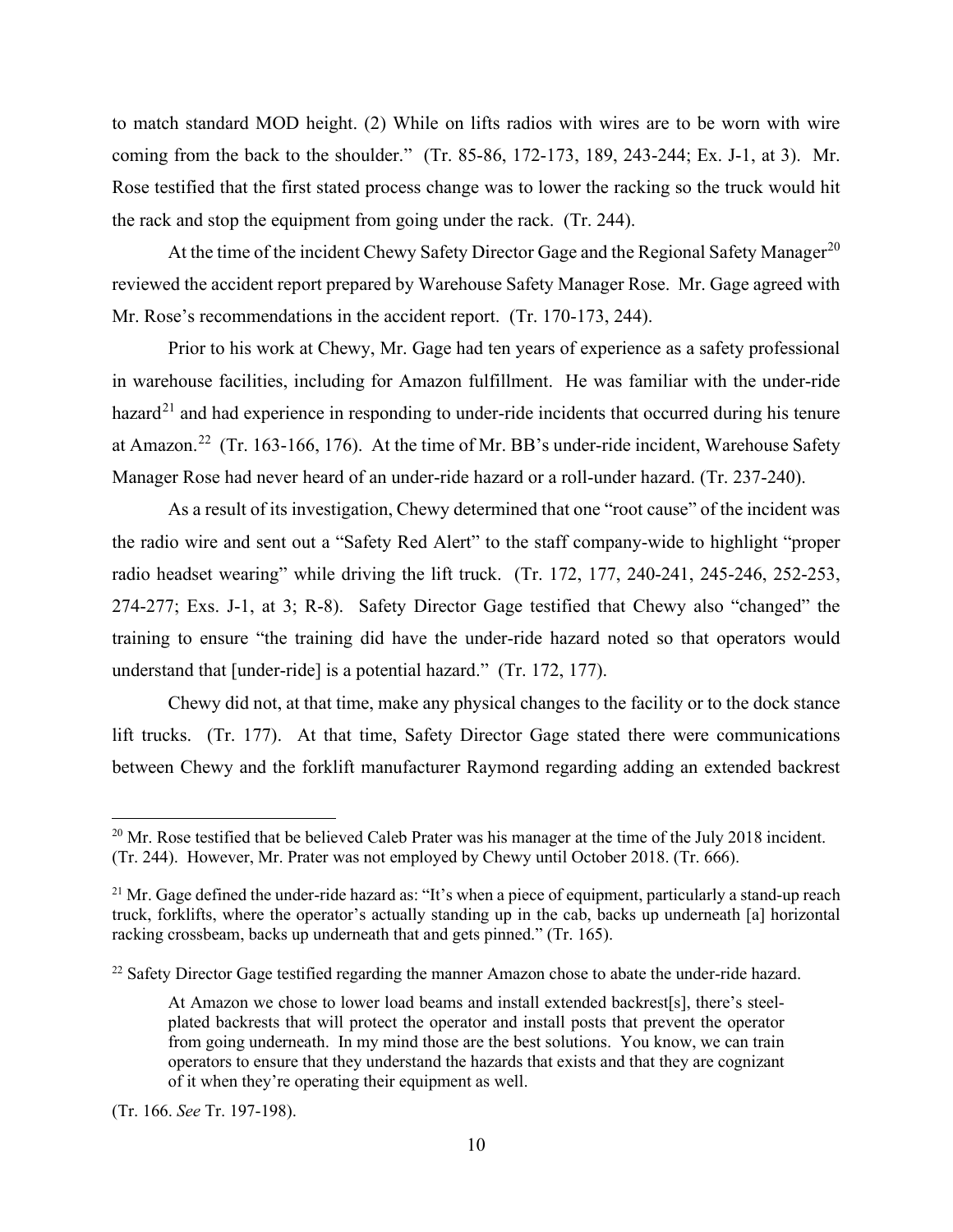and third post to the dock stance reach trucks. These changes were "declined." Mr. Gage researched installing an aftermarket fourth post to the reach trucks. Raymond did not approve adding the aftermarket third or fourth post to the dock stance reach trucks at that time.<sup>[23](#page-10-0)</sup> (Tr. 87-88, 137-138, 157, 177-178, 190-191; Ex. J-2. *See* Tr. 349-350, 374-375, 422-425).

 With regard to the incident involving Mr. BB, Mr. Gage recommended that Chewy "look "the under-ride." (Tr. 172-173, 175-176, 244-245; Ex. J-1, at 3). Mr. Gage initially recommended warehouse, in both inventory and non-inventory racking systems. (Tr. 175-176). Chewy chose beams in only the non-inventory aisles. (Tr. 174, 176, 244-245). According to Mr. Gage, this somehow affect the capacity that we had for non-inventory." (Tr. 174, 176). into lowering the non-inventory racking" as a potential "process change" in response to address this change to be implemented across all warehouses, including Mr. Gage's home Dallas not to implement that recommendation. Mr. Gage then recommended Chewy lower the rack particular recommendation also was not approved by Chewy Vice President Mike Gilbert because "the feeling was that if we lowered the load beams even in just non-inventory, that that would

# *Second Under-Ride Incident*

 In the same non-inventory section of the Ocala warehouse, while operating a similar model Raymond dock stance reach truck, without guards or extended backrests installed, with the height of the racking system horizontal crossbeams unchanged, on December 16, 2018, about five months after Mr. BB's incident, Mr. RP's fatal under-ride incident occurred. (Tr. 81-82, 155-157, 177). racking in Aisle 7 and his Raymond high reach truck. (Tr. 49-50, 55-59; Ex. J-3, at 1. *See* Ex. C- 5, C-6, C-8, C-12, C-14). When Mr. RP's reach truck rode under the horizontal storage rack, he On December 16, 2018, Mr. RP was found by coworkers unresponsive, pinned between the

<span id="page-10-0"></span><sup>&</sup>lt;sup>23</sup> Chewy's Field Procurement Manager Stacy Mowery sent an email inquiry to Raymond National Accounts Manager David Ritter regarding adding the aftermarket post to Chewy's reach trucks. Mr. Ritter replied:

 Raymond will not approve to have this installed on their truck. On any manufactures (sic) reach truck with a dock stance like you have you cannot have a post behind the operator. operator compartment if hit. If you have any questions please let me know. Have a great This would cause a blind spot, false sense of security and the post could protrude into the weekend.

 (Ex. J-2; *See* Tr. 190, Ex. J-4, 1, App. A).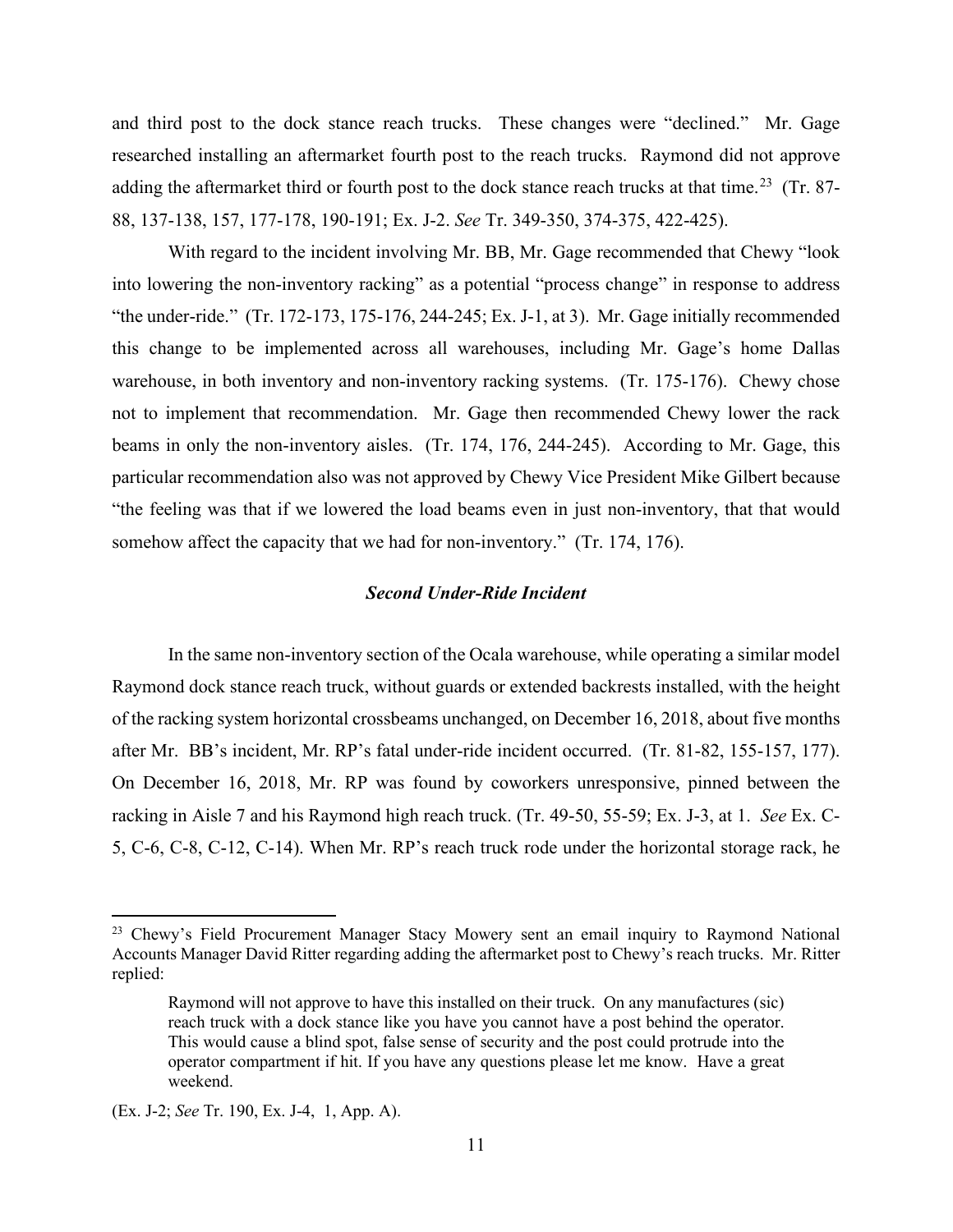examiner as compression asphyxia. (Tr. 41, 102-103; Ex. C-13, C-14). sustained a crushing injury from the rack and died, his cause of death identified by the medical

captured the movement of Mr. RP's reach truck at and around the time of the under-ride incident.<sup>[24](#page-11-0)</sup> Mr. Rose prepared a detailed breakdown of what he saw when watching the video. (Tr. 255-259; Ex. J-3, App. C, at 5-6). The video showed the mast of Mr. RP's forklift retrieving product a couple times and coming up the specific aisle to retrieve product. The video shows Mr. RP mast down. There appeared to be stops or breaks of a few seconds as he brought the mast down. mast down. There appeared to be stops or breaks of a few seconds as he brought the mast down. (Tr. 255-258; Ex. J-3, App. C, at 5). As Mr. RP "brought the equipment or . . . the pallet down, he then slowly, not like what Mr. BB did,<sup>[25](#page-11-1)</sup> it was very slow. It wasn't aggressive. He slowly kind of turned and then happened to just almost kind of coast into the racking itself."<sup>26</sup> (Tr. 255-256. *See* Tr. 195-196, 259). The video shows Mr. RP's equipment stops at the racking. Due to the location of the camera, the video does not actually show Mr. RP himself as he hit the racking. (Tr. Warehouse Safety Manager Rose investigated Mr. RP's under-ride incident. (Tr. 192, 254- 262). Mr. Rose was assigned to interview witnesses and take photographs. (Tr. 192). Mr. Rose reviewed the available video footage from a surveillance camera, located on an adjacent aisle, that bringing the mast all the way up, retrieving product out of this specific aisle, and then bringing the 258).

At the time of Mr. RP's incident, there was no other traffic in Aisle 7 where the incident occurred. When reviewing the surveillance video, Warehouse Safety Manager Rose noted that

<span id="page-11-0"></span> $24$  Mr. Gage testified that there are 55 surveillance cameras at the Ocala worksite. (Tr. 213). This video footage shows "one aisle over" from Aisle 7, in the non-inventory area of the warehouse. (Tr. 213). footage shows "one aisle over" from Aisle 7, in the non-inventory area of the warehouse. (Tr. 213). According to Mr. Gage, "you [can't] see [Mr. RP] or the actual impact," but "you can see the forks turning. So, you can kind of surmise seeing the forks turning that what was happening with the truck obviously." (Tr. 214. See Tr. 223-224, 255-256).

<span id="page-11-1"></span><sup>(</sup>Tr. 214. *See* Tr. 223-224, 255-256).<br><sup>25</sup> Warehouse Safety Manager Rose testified that he had never before seen an accident like Mr. RP's at Chewy. "[I]t was different than . . . BB's. . . . Mr. BB's has the cord and it [was] an aggressive very quick [move] which then caused Mr. BB into the racking. This move was a very slow, didn't have that much force to it." (Tr. 259).

<span id="page-11-2"></span><sup>&</sup>lt;sup>26</sup> Mr. Rose's surveillance video review also revealed that Mr. RP's lift truck movement immediately before the under-ride was very slow. Mr. Rose's testimony is credited. (Tr. 255-256. See Tr. 195-196, 258-259). the under-ride was very slow. Mr. Rose's testimony is credited. (Tr. 255-256. *See* Tr. 195-196, 258-259). On cross-examination, Mr. Prater testified he did not know how fast Mr. RP was moving at the time of his under-ride incident. (Tr. 750).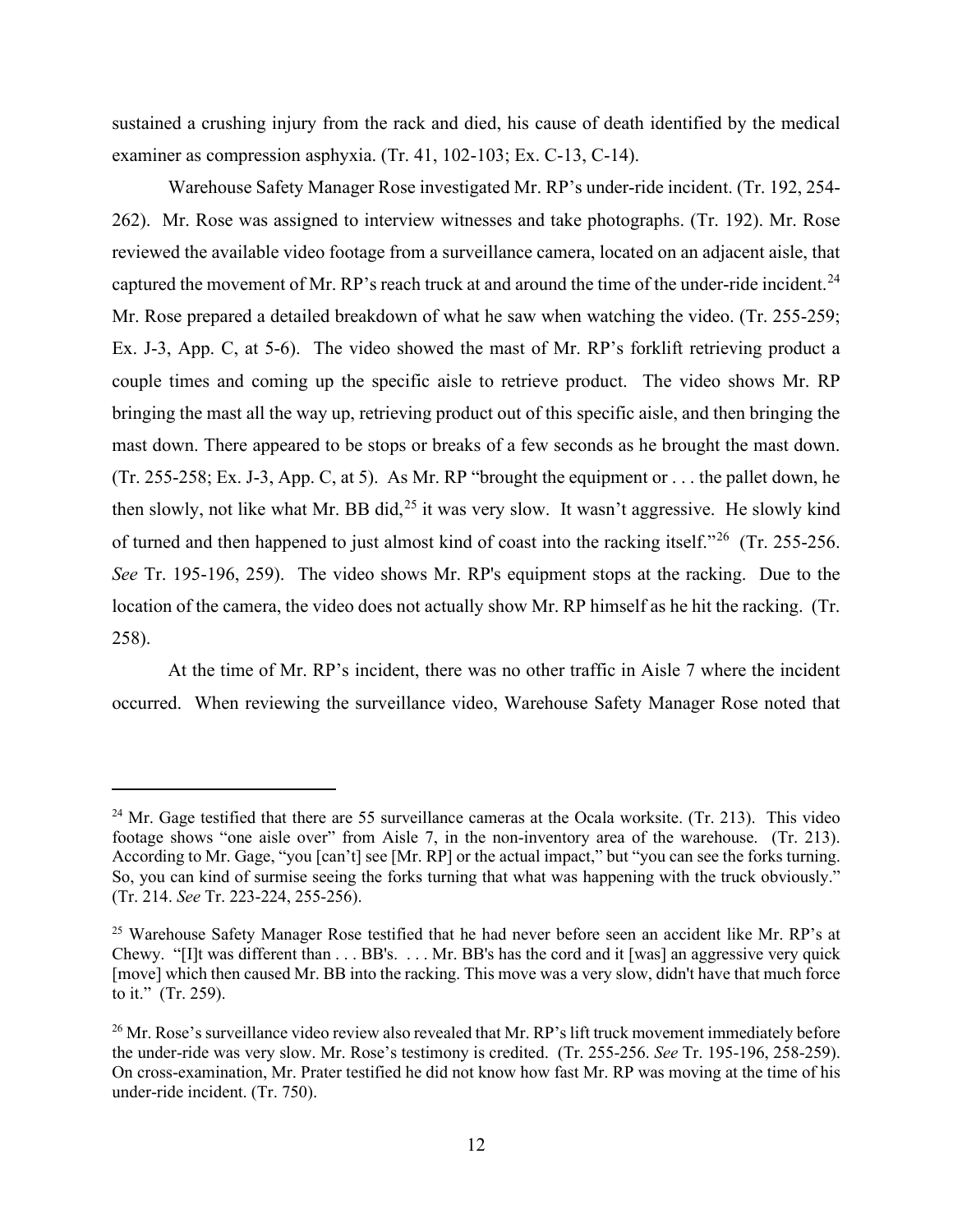there were other team members in adjacent aisles. Mr. Rose specifically noted that when Mr. RP's forklift hit the racking no one looked in the direction of the forklift rack impact. (Tr. 258).

 any moment [did] anyone look[] in the direction, even when Mr. RP did . . . hit the racking. So that's how I determined it to be very slow because there was really no audio indicator happening at all with other people that were in an adjacent aisle in [I]f the impact was heavy, then someone would have heard something. And not around non-inventory.

(Tr. 258).

 According to Mr. Rose, "at no point did I ever determine the root cause from [Mr. RP's] incident." (Tr. 261. *See* Tr. 254, 258-259). Mr. Rose did not create or generate a root cause or an incident report with recommendations, as he had following Mr. BB's incident. (Tr. 261). Mr. Rose provided the information from his review of the video to Safety Director Gage and to Regional Safety Manager Prater to whom Mr. Rose reported. (Tr. 261, 616, 632-633).

Safety Director Gage prepared the Fatality Investigation Report regarding Mr. RP.<sup>27</sup> (Tr. 193, 219; Ex. J-3). At the time Mr. Gage prepared the Fatality Investigation Report,<sup>28</sup> he noted time of the incident, and Mr. Rose's detailed breakdown of the available video from an adjacent aisle, discussed above. (Tr. 195-196; 220-225; Ex. J-3, at 1-2; App. B, App. C). there were no first-hand witnesses or direct video footage of Mr. RP's incident. Mr. Gage's report referenced electronic data recorded on the Raymond reach truck that Mr. RP was operating at the

 RP "wasn't *traveling* down the aisle at high speed and then lost control." (Tr. 196) (emphasis added). Instead, according to Mr. Gage, Mr. RP was starting a turn; "he didn't travel any real distance to get any speed." (Tr. 223). Mr. Gage's recollection from viewing the surveillance video [have] been doing." (Tr. 223). Mr. Gage surmised that Mr. RP did not watch what was behind him or his angle because he drove up underneath the rack. (Tr. 223-224). Mr. Gage testified that Mr. Gage testified that his recollection from viewing the surveillance video was that Mr. was that Mr. RP's incident "certainly happened so quickly that . . . I'm not sure what he could

<span id="page-12-0"></span><sup>&</sup>lt;sup>27</sup> Mr. Gage prepared the report at the direction of Chewy's legal counsel and input from Mr. Gage's direct supervisor, Mike Gilbert, Vice President of Operations. (Tr. 167, 193-197; Ex. J-3).

<span id="page-12-1"></span> December 18, 2018. The report in error is dated 12/18/2019. (Tr. 230; Ex. J-3). <sup>28</sup> The Fatality Investigation Report regarding Mr. RP was prepared close in time to Mr. RP's incident, on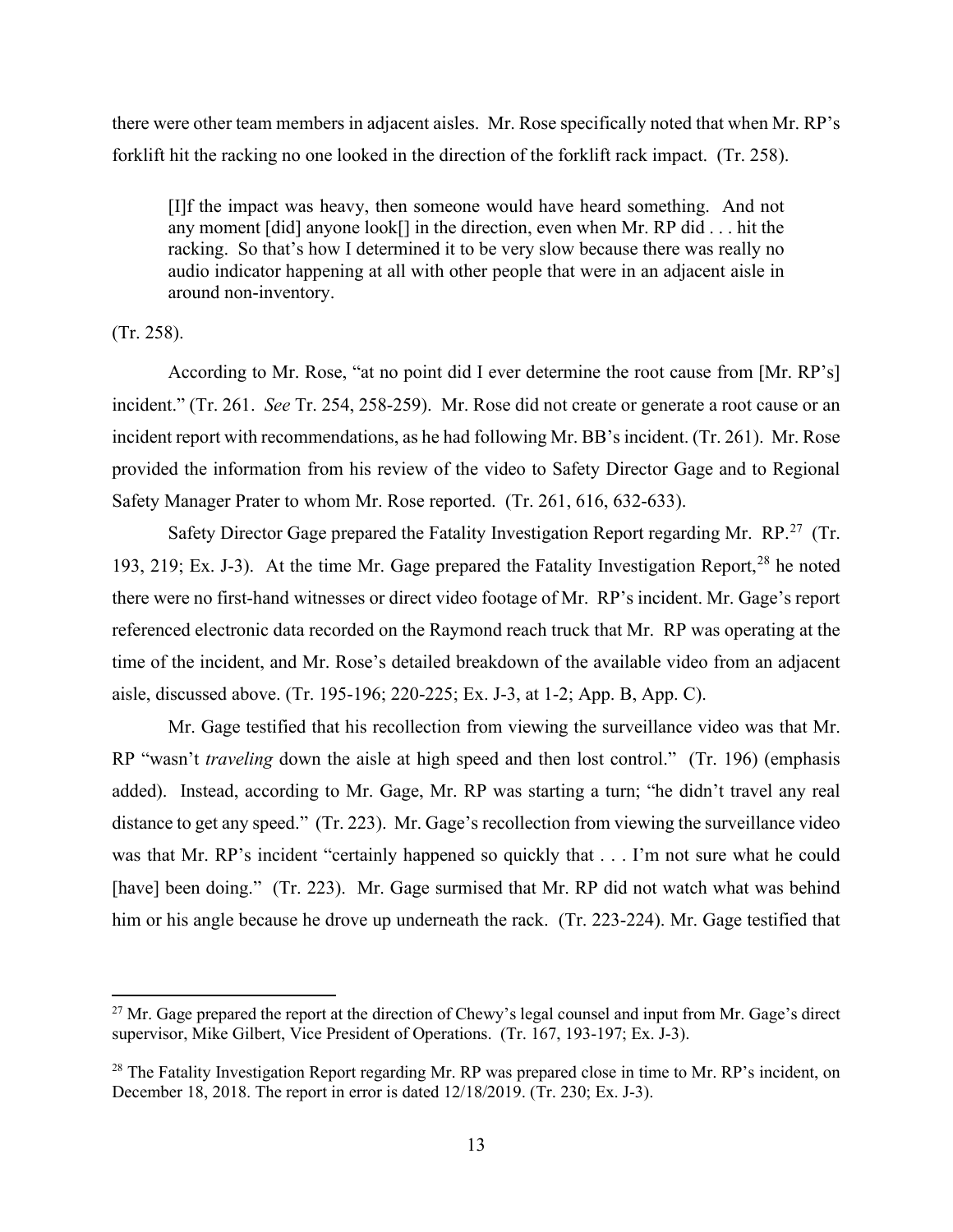Mr. Rose's detailed breakdown of the available video did not note anything reckless. (Tr. 225; Ex. J-3, App. C).

RP's use of the deadman pedal,<sup>[29](#page-13-0)</sup> Safety Director Gage was able to determine that Mr. RP was 221). Mr. Gage testified that Mr. RP's forklift "stopped right when he went up underneath, he was and the equipment just stopped and shut down."<sup>[30](#page-13-1)</sup> (Tr. 221-222; Ex. J-3, App. B, at 4). Using electronic data recorded by the Raymond forklift of Mr. RP's actions, such as Mr. pinned for 20-25 minutes before "somebody came over and started the equipment again[.]" (Tr. pinned and couldn't step on the deadman, so he couldn't move the equipment forward at that point

 The Investigation Recap in Mr. Gage's report, states that Fulfillment Specialist RP was found:

unresponsive, pinned between the racking in aisle seven and his reach truck. [RP] has been working on a Raymond High Reach, Truck ID# 26, replenishing outbound corrugate in aisle seven, when due to unknown circumstances his reach truck veered to the left of his travel path and ended up partially under a pallet cross beam [See Appendix A photo of incident] pinning him inside the cockpit of the equipment.

(Ex. J-3, at1).

The Investigation Root Cause in Mr. Gage's report, states:

 that [RP] started this day operating the reach truck in a careless manner. area is such that it [,] removing and placing pallets, which happens thousands of Noting that [RP] completed his pre operation checklist in only 16 second reveals Additionally, since the equipment was thoroughly checked by Raymond and no equipment problems were found, it can only be *deduced* that [RP] backed under the racking due to careless operation. The aisle widths, and pallet placement in this times a day at Chewy[,] can and is easily done safely without backing under the load beam.

(Ex. J-3, at 2) (emphasis added).

<span id="page-13-0"></span> $29$  "[T]he deadman is a pedal on the floor in the driver's compartment, on the floor of the equipment. [T]he driver has to stand on it at all times. If [the driver takes his] foot off of it [the deadman pedal] that stops left the compartment, therefore, it's not running anymore[.]" (Tr. 221, 641). the equipment. The deadman pedal is "an automatic brake and the equipment thinks that the operator has

<span id="page-13-1"></span> logged off at 12:24:55. (Tr. 220-221.) Mr. RP's forklift next recorded movement "Operator Logon," when coworkers tried to rescue him at 12:36:25. These times were automatically recorded on Mr. RP's forklift "Deadman Hour Meter." (Tr. 220-223; Ex. J-3, at 1, App. B, at 4).  $\frac{30}{30}$  According to Mr. Gage, after ten minutes of inactivity, Mr. RP's forklift automatically shut down and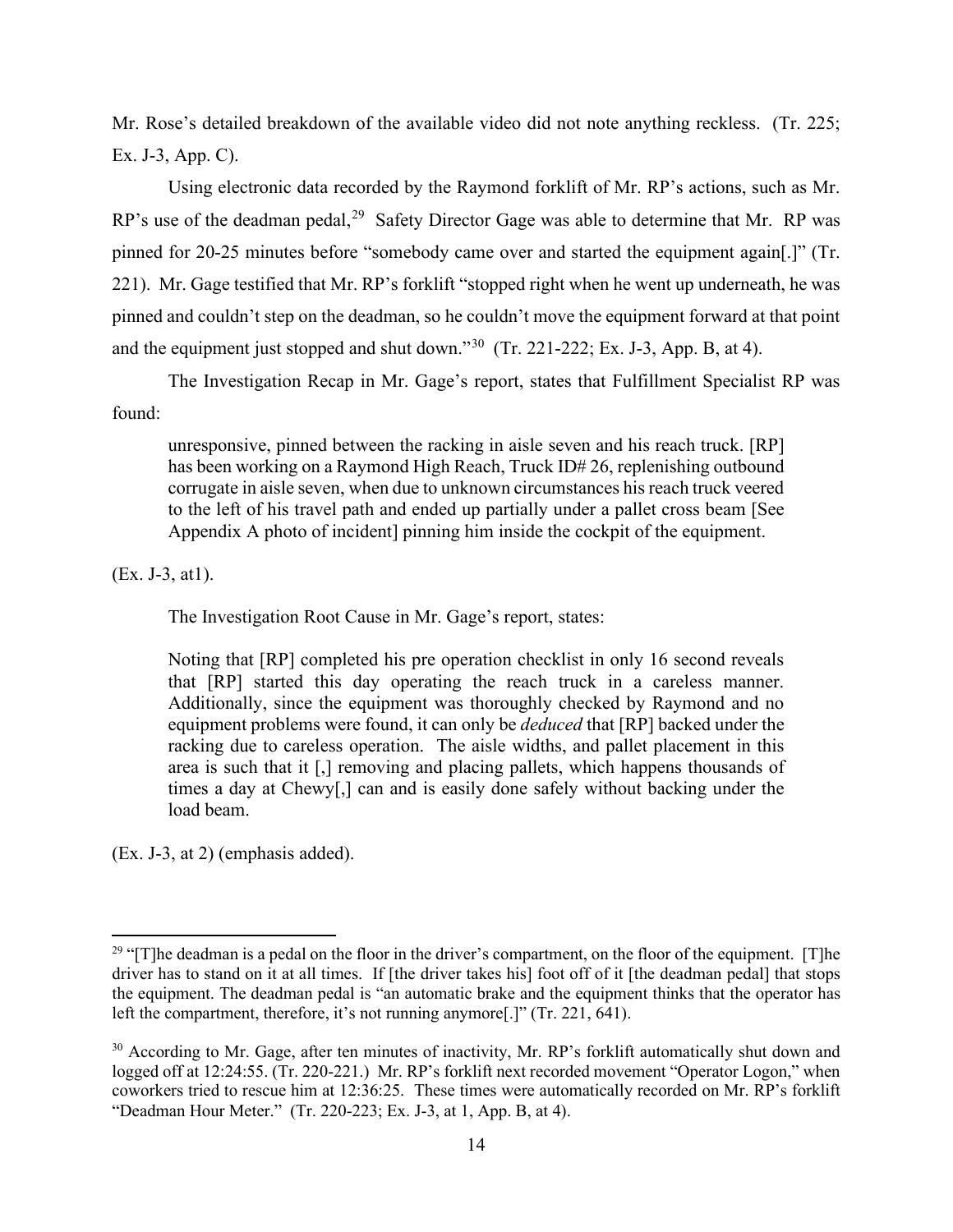Mr. Gage testified that following Chewy's investigation they "didn't know for sure" the root cause of Mr. RP's fatal incident. (Tr. 194, 223-224. *See* Tr. 758-759). Mr. RP "likely wasn't his direction of travel." (Tr. 194, 223-224; Ex. J-3). Mr. Gage further testified: operating in a safe manner. Maybe moving too fast, took the turn too fast. Obviously not watching

You know we had had some other under-rides where some fork truck had slipped on water and slid up underneath and, you know, then the root cause was the water issue.<sup>31</sup> But in this case, we couldn't find any other reason why that truck went under other than the fact that it looked like he probably wasn't paying attention.

# (Tr. 194. *See* Tr. 224).

 In preparing the Fatality Investigation Report regarding Mr. RP, Safety Manager Gage was and not to include the under-ride hazard or the shelving height in the report.<sup>[32](#page-14-1)</sup> (Tr. 196-197). The under-ride hazard is not mentioned in the report. (Ex. J-3). told that Chewy Vice President of Operations Mike Gilbert wanted the report to focus on behavior

 in the evaluation and analysis of the root cause of the incident. (Tr. 633-634. *See* Tr. 722-723). Mr. Prater testified that nothing abnormal about the environmental conditions or physical any outlying factors, [the root cause] was just reckless operation of the truck." (Tr. 634). Mr. Prater stated the investigation disclosed that at the time of the incident, Mr. RP was performing a As Regional Safety Manager at the time of Mr. RP's incident, Mr. Prater also participated circumstances was uncovered during the incident investigation. Therefore, with "the absence of very familiar task, pulling away with non-inventory merchandise. According to Mr. Prater, the incident investigation did not disclose anything that caused Mr. RP to lose control of the forklift. (Tr. 637, 640-641).

<span id="page-14-0"></span><sup>&</sup>lt;sup>31</sup> Mr. Gage testified that "we had a number of under-rides at Chewy." (Tr. 212). One incident, in Wilkes- trailing behind it. (Tr. 212). The operator slid and "did under-ride," but, according to Mr. Gage, the operator's "back-rest was high enough that he didn't hardly go under, you know, there was some equipment damage and we reported it as a serious incident." There was a GM safety critical incident recap written on it. (Tr. 212-213; *See* Tr. 168-169). Mr. Gage's testimony, quoted in the accompanying text, reveals this Barre, Pennsylvania, occurred when the operator was following a Zamboni floor cleaner that left water under-ride occurred prior to Mr. RP's December 16, 2018, under-ride. (Tr. 194) ("You know we *had had*  some other under-rides where some fork truck had slipped on water and slid up underneath . . ...") (emphasis added).

<span id="page-14-1"></span> under-ride incident and at the time of the hearing. (Tr. 167, 667-668). He was not called as a witness. <sup>32</sup> This testimony is undisputed. Mike Gilbert was Chewy Vice President of Operations at the time of the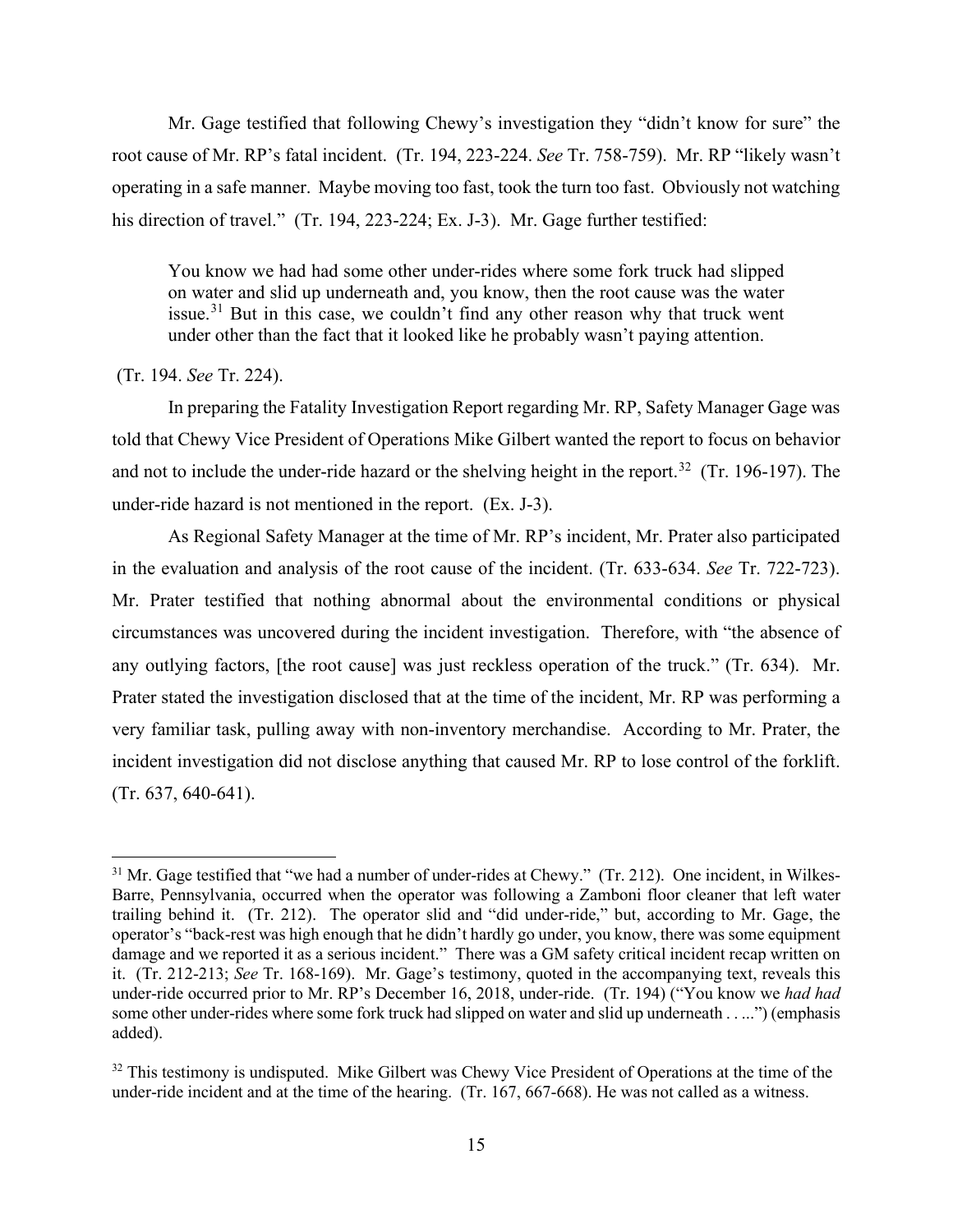## *OSHA Inspection*

OSHA Compliance Safety and Health Officer Gerard Driscoll investigated this matter.<sup>[33](#page-15-0)</sup> to inspect the worksite that same day. (Tr. 40-42). He testified that, when he arrived at the rescue [the decedent]," and the employees had been sent home. (Tr. 42-43). He held an opening conference with Warehouse Safety Manager Rose, viewed the incident scene, took photographs, and measurements of the non-inventory aisle, racking system horizontal beam, and the Raymond forklift Mr. RP was operating at the time of the incident. (Tr. 41-43, 57-63, 246-247; Exs. C-3, C- 5, C-6, C-7, C-8, C-9, C-12, C-13, C-14). CSHO Driscoll testified the workplace presented the the rack storage system. (Tr. 63). CSHO Driscoll spoke with Mr. Rose about possible methods to inventory aisles.<sup>[34](#page-15-1)</sup> (Tr. 63-64, 247, 261-262). After the Ocala Police Department reported the incident to OSHA, CSHO Driscoll was dispatched warehouse, the incident site was "untouched other than the moving of the stand-up forklift to safety hazard of horizontal intrusion or roll-under of the forklift operator's compartment beneath abate the roll-under hazard, including the possibility of lowering the racking height in the non-

 up Forklift Under-ride Hazards." (Tr. 64-65; Ex. C-2). Published on July 29, 2009, the SHIB's Driscoll. (Tr. 69; Ex. C-2, at 2). He testified that he relied on the SHIB's methods of abatement "as an example of what others may have recommended" when considering whether there were As part of his inspection, CSHO Driscoll referred to OSHA's published guidance, or Safety and Health Information Bulletin (SHIB), on the roll-under or under-ride hazard entitled, "Standdepiction of the under-ride hazard based on the "height of the cab compared to the height of the horizontal rack beam," was "very similar" to the Chewy incident here, according to CSHO

<span id="page-15-0"></span> OSHA for seven years. (Tr. 38-39). He currently conducts approximately 100 inspections per year, 45 <sup>33</sup> CSHO Driscoll works out of the Jacksonville, Florida OSHA Area Office and has been employed by percent of which are general industry related. (Tr. 40).

<span id="page-15-1"></span><sup>&</sup>lt;sup>34</sup> The credited testimony of CSHO Driscoll and Warehouse Safety Manager Rose reveals OSHA did not *direct* Chewy to lower the racks in the Ocala warehouse non-inventory aisles. (Tr. 63-64, 247, 261-262).

 While Mr. Prater testified that he was present during conversations with CSHO Driscoll, he did not testify regarding his recollection of the conversations, or the specific statements made. Rather, Mr. Prater generally testified that he "worked with the site to *interpret*, you know, those conversations and put them "mandate" to lower the horizontal beam is not credited. (Tr. 705-706, 711). Likewise, Mr. Billet's credited. (Tr. 489- 490, 492, 511-512, 558). in - into effect." (Tr. 705) (emphasis added). Mr. Prater's "interpretation" that OSHA gave Chewy a testimony regarding non-specific, second-hand statements, allegedly made by OSHA, is unreliable and not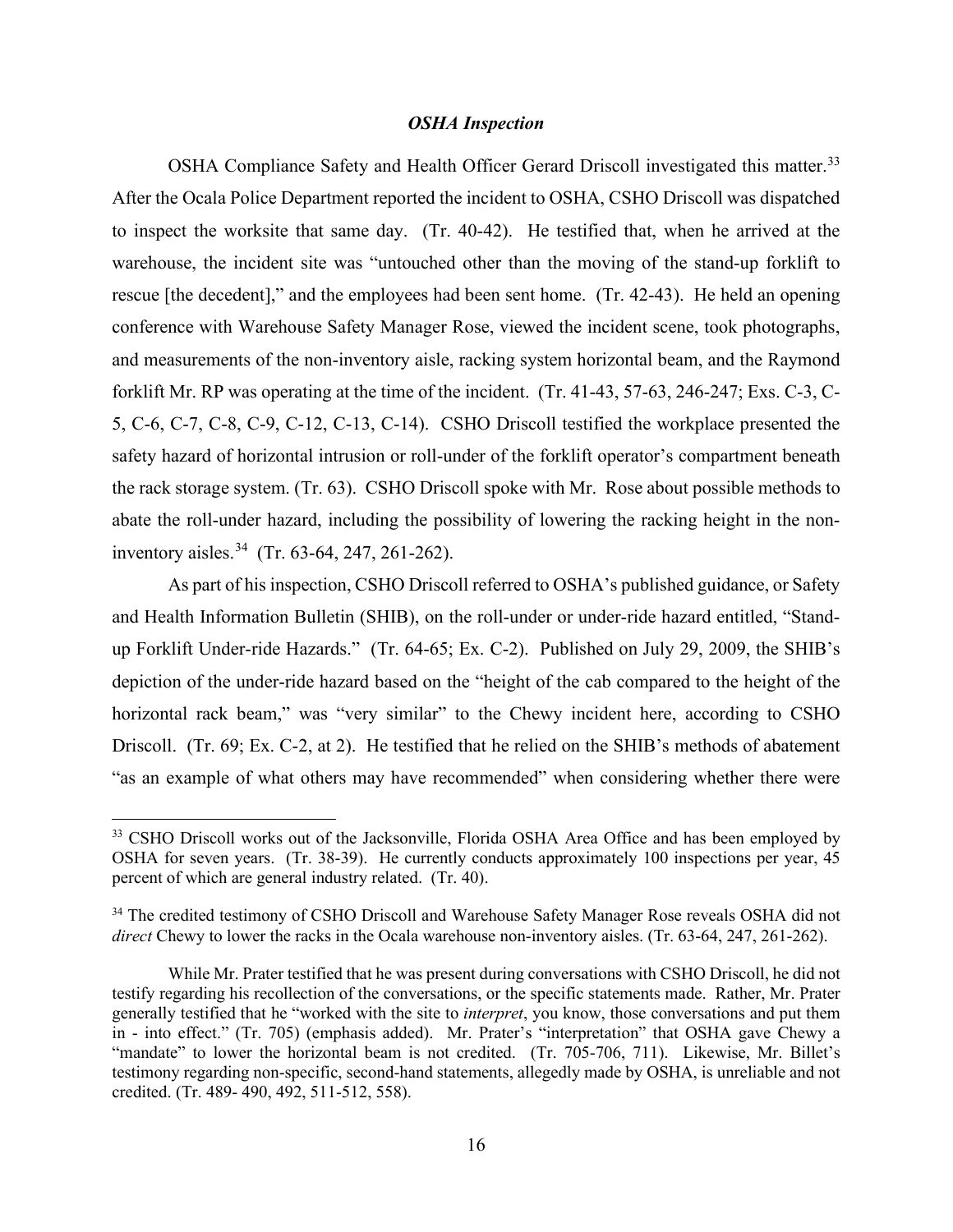2, at 3-4). feasible means of abating the under-ride hazard at Chewy's Ocala warehouse. (Tr. 70-71; Ex. C-

 The SHIB references the American National Standard ANSI B56.1-2005, paragraphs 4.5.3, 7.30, and 7.36. CSHO Driscoll reviewed the ANSI standard during the inspection. CSHO Driscoll testified that ANSI Standard B56.1 relates to stand-up forklifts, and ANSI recognizes the under- storage beam to prevent roll-unders." (Tr. 71-73; Ex. C-2, at 3). ride hazard in the warehouse environment. The ANSI standard, in Chapter 7, lists feasible means to abate the under-ride hazard in warehouse environments, including "lowering the horizontal

 Trucks and Tow Tractors, regarding stand-up forklifts, including the dock stance forklift model Raymond Brochure describes that "in some environments of use, the first level horizontal rack such a situation, the potential exists for the power section to under ride the rack beam." (Tr. 90- 92; Ex. J-5, at 8). Also, during the inspection, CSHO Driscoll reviewed the Features Brochure Raymond operated by Mr. RP when the under-ride incident occurred. (Tr. 89-92; Ex. J-5, at 8). The beams are higher than the top of the forklift power section and lower than the overhead guard. In

 witnesses. (Tr. 81). CSHO Driscoll learned that Chewy had "indeed lowered the horizontal rack 247). Consequently, CSHO Driscoll determined that no under-ride hazard existed any longer in the non-inventory aisles at the Ocala warehouse. (Tr. 64). Upon CSHO Driscoll's return to the Chewy worksite two days later, he interviewed beam in the non-inventory aisles" below the height of the rear of the lift truck. (Tr. 63-64, 105,

likelihood that a reach truck operator will strike or under-ride a rack.<sup>35</sup> (Tr. 155). He further CSHO Driscoll would not consider "extra wide" aisles to be a means of reducing the testified, "all the training in the world isn't going to prevent you driving your forklift under a shelf." (Tr. 144).

# *Chewy's Post-Incident Actions*

 the non-inventory aisles at the Ocala facility that same day or the day after, and within the next After Mr. RP's incident, Chewy lowered the horizontal beam on the pre-designed racks in

<span id="page-16-0"></span> $35$  Chewy uses the term "extra-wide aisles" to indicate that its aisles are 12 inches wider than the minimum 506; Resp't Br. 54-56; Sec'y Br. 23-24.) required by the Raymond lift truck manufacturer for safe operation of its lift trucks. (Tr. 482-483, 504-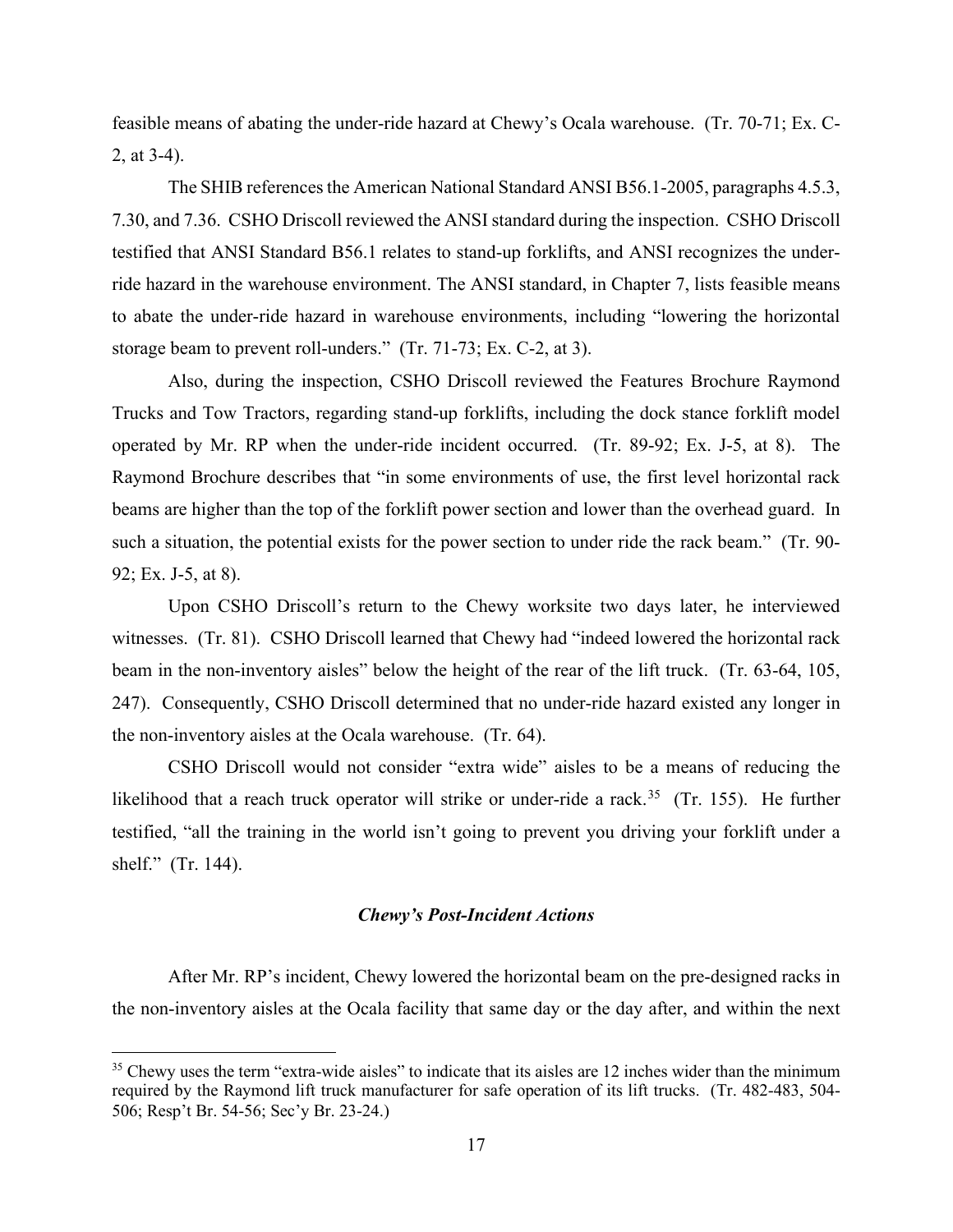few weeks at all the Chewy warehouses.<sup>[36](#page-17-0)</sup> (Tr. 188-89, 192, 197, 207-208, 247, 583-584, 702, lowered by the maintenance team.<sup>37</sup> (Tr. 247-248). It took about four to five hours to complete an aisle. (Tr. 248). With the non-inventory horizontal racks lowered, it was no longer possible the racks were lowered in the non-inventory aisles, Chewy's warehouses continued to operate.<sup>[38](#page-17-2)</sup> 735, 739). According to Warehouse Safety Manager Rose, at the Ocala warehouse, the racks were for the Raymond dock stance lift trucks to under-ride or roll-under the shelves. (Tr. 249). After (Tr. 192-193, 248).

 were pretty tight." (Tr. 175-176, 211, 215, 226-228). Mr. Gage concluded that the Dallas Chewy they're using that crossbeam almost as a break. They're banging into it. So, we needed to fix to be acceptable." (Tr. 212). Mr. Gage testified: Safety Director Gage testified that, after Chewy lowered the horizontal beam at all its warehouses, he noted an increase in reach trucks striking the lowered beam because the "the aisles forklift operators "when they're putting pallets up or putting pallets down and they're backing up that." (Tr. 226). He testified that the forklift operators "just needed to slow down. I mean, that was the issue there. We needed to get them to understand that impacting that beam wasn't going

 down without hitting that beam, they didn't need to hit it…It was close, it was very [L]et's be clear, the aisle was tight, but it was wide enough for them to bring pallets close, and they needed to slow down, and they needed to be careful. But backing out of . . . or backing into an inventory location, a non-inventory location did not

<span id="page-17-0"></span><sup>&</sup>lt;sup>36</sup> Regional Safety Manager Prater had a role in the initial decision to lower the horizontal beams in the non-inventory section of the warehouse. (Tr. 704-705, 711). Thereafter, as Regional Safety Manager and later as Safety Director, Mr. Prater re-evaluated the decision to lower the horizontal beams and determined that lowering the beams increased the likelihood that the lift truck would strike the cross-members introducing additional hazards equal or greater than the under-ride hazard. (Tr. 708, 712).

<span id="page-17-1"></span> onto the floor and began to lower the beams at the Ocala warehouse. VP Gilbert made the decision to <sup>37</sup> Safety Director Gage recalled that immediately following Mr. RP's fatal accident, Chewy Vice President of Operations Gilbert, and Ocala Warehouse General Manager Kushman Hanns, themselves, walked out contact all the Chewy sites and have the rack beams lowered. (Tr. 188, 207-209, 216-217).

<span id="page-17-2"></span> $38$  The floor space below the lowered beam was used for non-inventory box stock and smaller pallets. (Tr. ride hazard reduced Chewy's non-inventory storage capacity. (Tr. 262-263, 265, 530-532, 703-706).<br>
18 210-211, 248-249, 531-532). Warehouse Safety Manager Rose, Senior Director of Fulfillment Optimization Billet, and Safety Manager Prater testified that reconfiguring the racks to address the under-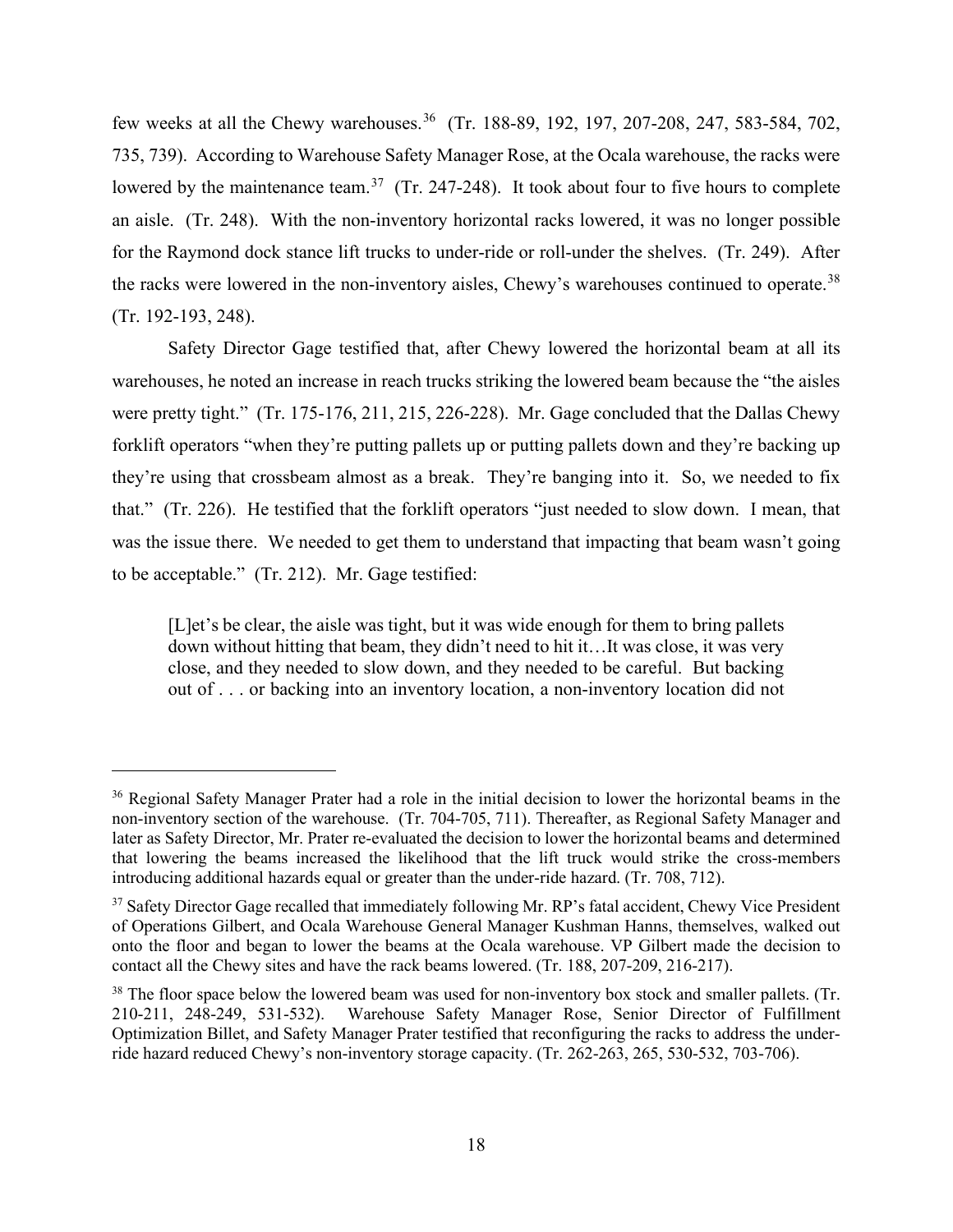require that they back underneath that beam or hit that beam. They just had to operate more slowly, more deliberately.

 altered or increased its standard aisle width in its warehouses. (Tr. 233). According to Mr. Gage, all Chewy warehouses (except for one) had the same, standard, aisle widths. (Tr. 482-483). The Chewy Ocala and Dallas warehouses had the same aisle widths. (Tr. 229). After Mr. BB's and Mr. RP's under-ride incidents there is no evidence that Chewy

report, with attachments.<sup>39</sup> (Tr. 201, 658). Regional Safety Manager Prater was not involved in In addition, after Mr. RP's fatal incident, Chewy management worked with manufacturers Raymond and Hyster to approve, engineer, and install a rear cabin guard for the Raymond dock stance reach trucks used in Chewy's warehouses, including the Ocala warehouse. (Tr. 198-203). This project to develop an "engineered solution" to the under-ride hazard of reach trucks riding under the horizontal beam of the racking system was principally handled by Chewy Vice President of Operations Mike Gilbert and the Vice President of Procurement for PetSmart, Chewy's parent company. (Tr. 198, 201, 217-218). Safety Director Gage was kept somewhat informed about this project. Mr. Gage prepared the "React Truck Enhanced Driver Protection Project" summary this project. (Tr. 661).

 The engineered solution that Chewy developed with Raymond and Hyster was a rear cabin guard installed on the Raymond dock stance reach trucks used in Chewy's warehouses. This rear cabin fourth post had a curved design so the driver's head would not impact the post. The

(Ex. J-4, at 1, Tr. 201-202. *See* Ex. J-4, at 5, App. C).

<span id="page-18-0"></span><sup>&</sup>lt;sup>39</sup> The "React Truck Enhanced Driver Protection Project" summary report states, in pertinent part:

Since the December 16<sup>th</sup> fatality at [Chewy's] Ocala Fulfillment Center [,] Chewy has been vigorously working with both Raymond and Hyster to get them to change their policy and design a rear cabin guard that would protect the driver from an under-ride hazard. After will not only completely protect the reach truck driver from an under-ride but will do so many iterations[,] Hyster and Raymond have agreed upon a design, (see Appendix C) that without adding in any additional hazards such as potential head impacts, blind spots, and impingement. This design, the result of a collaborative effort between Chewy and Raymond is set to be implemented no later than June 30th [2019].

 would have been 100 % effective as this one is. With a total investment from Chewy of again, it was the one that is 100 % effective in eliminating the under-ride hazard. While there were other less effective, and significantly easier solutions to implement none over \$ 900,000, (see Appendix D), a testament to Chewy's commitment to the health and safety of its team members across the nation, this was not the least costly solution, but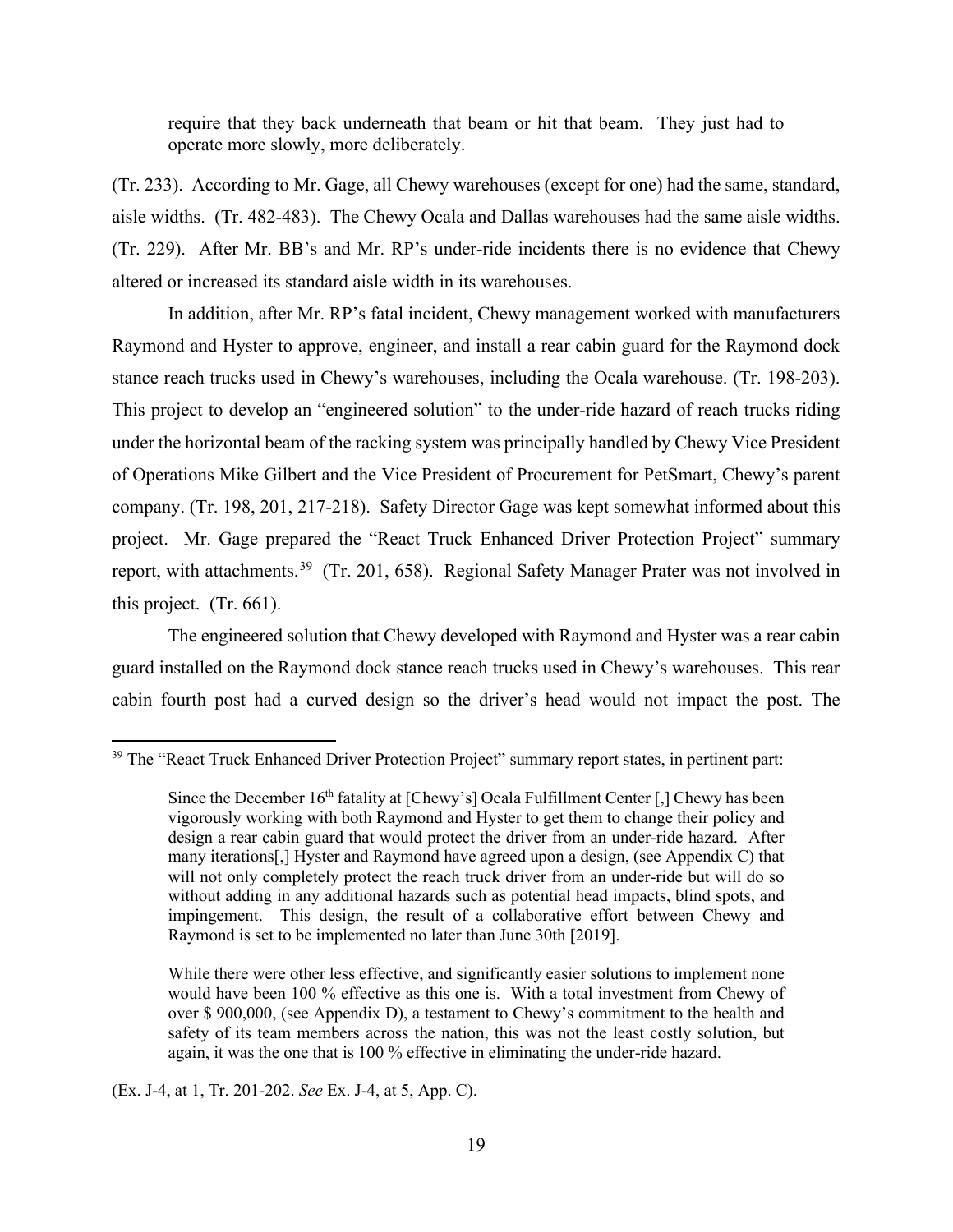J- 4, at 4, App. C). engineered rear cabin post protected the reach truck driver from an under-ride, without adding hazards such as blind spots, head impacts, or impingement. (Tr. 201-202, 266, 269-271, 278; Ex.

 The total cost to outfit Chewy's fleet of Raymond dock stance reach trucks, at each Chewy warehouse, with the engineered rear vertical posts was approximately \$900,000. (Ex. J-4, at 5, it is physically impossible to injure the driver by going underneath." (Tr. 201-202; Ex. J-4, at 5, Manager Gage and Respondent Counsel.<sup>40</sup> (Tr. 201, 225-226; Ex. J-4). According to the in Respondent's facilities." (Sec'y Br. 9-10). App. D). According to Mr. Gage, "you cannot, once you have those two posts in the rear of the driver, you cannot go underneath a load beam no matter how high or how low that load beam is, App. C). After the post was installed on the dock stance lift trucks, there were no further underride incidents at the Ocala warehouse. (Tr. 272). The React Truck Enhanced Driver Protection Project summary report, with attachments, describing this abatement measure for the Raymond forklifts and associated costs, was presented to OSHA at an informal conference, by Safety Secretary, "this abatement measure completely eliminated the under-ride hazard for this lift truck

advantages or disadvantages of deploying the universal stance lift trucks in its new facilities.<sup>41</sup> *Id*. Following Mr. RP's fatal incident, when Chewy opened new warehouse sites, Chewy equipped the warehouses with universal stance lift trucks, which have two rear vertical posts. (Tr. 233-234, 523-524, 527, 529, 593-954. *See* Ex. J-5, at 8). Respondent continues to evaluate the

<span id="page-19-0"></span><sup>&</sup>lt;sup>40</sup> Current Chewy Safety Director Prater testified that to his knowledge, at the Ocala warehouse, the noninventory storage racks remain in their lowered position. He approved re-raising the non-inventory storage racks in other locations after the fourth posts were installed, due to business necessity. (Tr. 745. *See* Tr. 586).

<span id="page-19-1"></span><sup>&</sup>lt;sup>41</sup> Chewy Safety Director Prater testified that in a universal stance forklift, the operator has less relative reposition their body within the operator's cabin" to see in each direction of travel, forward or backward. ease of visibility, when compared to operating a dock stance truck. The universal stance operator has "to Also, the universal stance truck has two throttles and one steering wheel, requiring the operator to steer with his right hand traveling in one direction, and with his left hand traveling in the other direction. Mr. Prater testified that changing hand steering position is confusing for new operators. (Tr. 671-674. *See* Tr. 604).

 may use when operating the universal stance forklift, including driving the universal stance in the dock The Secretary's expert witness Guy Snowdy testified the universal stance forklift is more versatile than the dock stance truck. (Tr. 355-358). Mr. Snowdy stated there are three different positions an operator stance position. (Tr. 355-56, 438-441; Ex. J-5, at 8).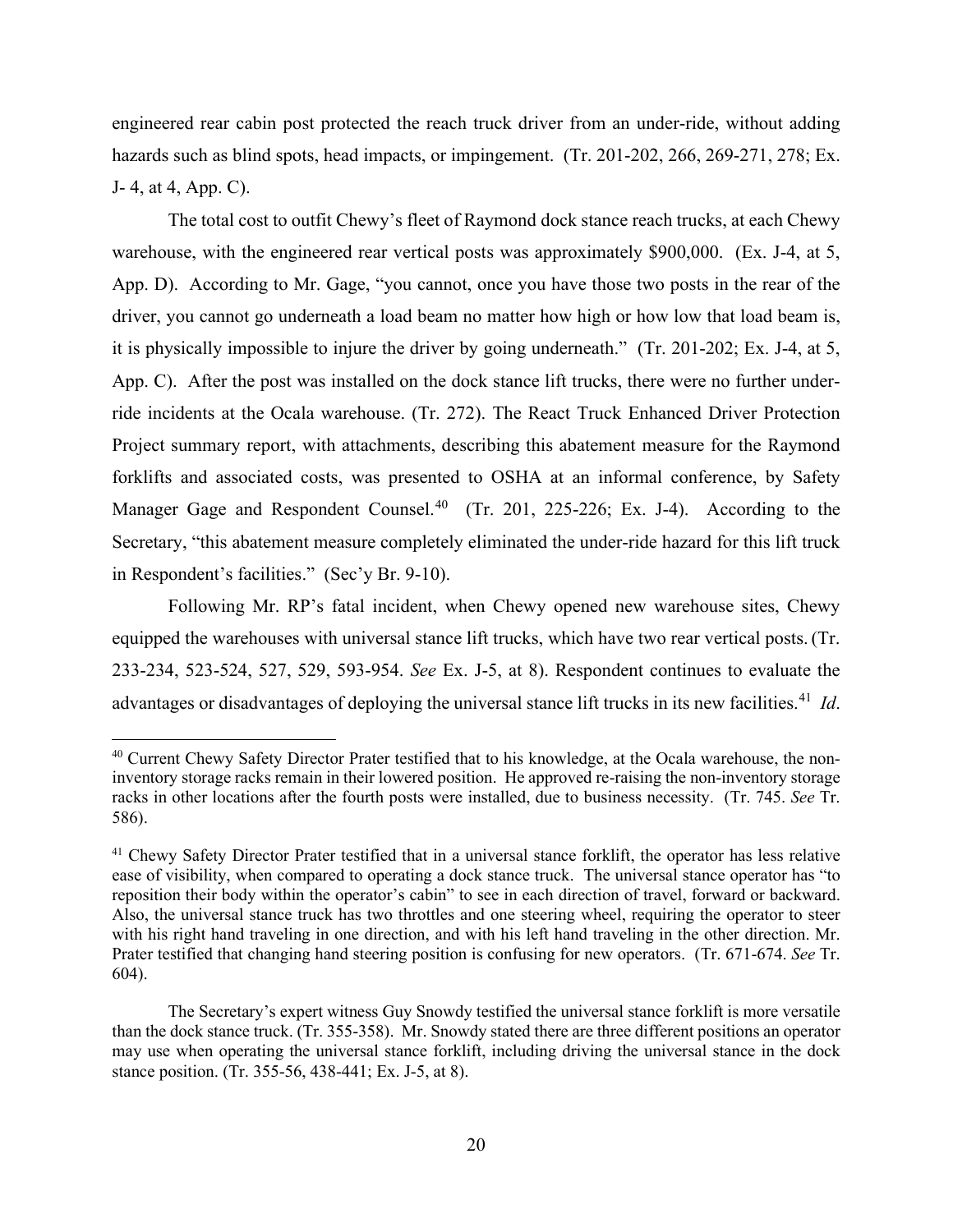The Secretary's expert Mr. Snowdy testified that use of the universal stance lift trucks addressed the under-ride hazard. (Tr. 361-362).

say that we achieved that growth probably in thanks to our extra wide aisle and great training. When asked whether the cost to outfit the Raymond forklifts with the Raymond engineered guards would "threaten Chewy's economic viability," Mr. Gage replied, "there would be no way, it's a multi-billion-dollar company." (Tr. 203; Ex. J-4, at 5, App. C). Mr. Prater confirmed that Chewy has grown as a company "for sure" in 2020. (Tr. 757-758). Mr. Prater testified, "well, I'd Despite these guards, we've been able to fulfill customer demand and achieve growth, yes." (Tr. 758).

# *Chewy Management Structure*

Prevention at Chewy. (Tr. 163, 191-192).<sup>42</sup> Mr. Gage was Safety Director from October 2017 to September 2019, when he left employment at Chewy. (Tr. 163, 616). As the Director of Safety and he himself was based at the Dallas warehouse site. (Tr. 166-167, 175). As Safety Director, At the time of the incidents in this case, Craig Gage was the Director of Safety and Loss and Loss Prevention, Mr. Gage was responsible for the seven warehouses Chewy had at the time, Gage was responsible for everything relating to safety, security, and retail loss prevention, including internal theft, workplace violence, workers compensation, and food safety.

 prepared by the safety managers and directed by the regional safety managers. (Tr. 168-169). Mr. required "more detail," "better root cause," or "better process change." (Tr. 168-169). Mr. Gage When it came to workplace incidents, Mr. Gage reviewed incident reports or "recaps" Gage would send these reports back to safety managers and "regionals" if he determined the report would also "respond to the scene" of any serious incident, like the two fatalities he experienced

 Mr. Prater agreed that the operator of the universal stance lift truck may also stand sideways. He described this operating position as "ergonomically unfriendly." (Tr. 673).

<span id="page-20-0"></span> $42$  Mr. Gage has worked in safety and loss prevention in general since 1982, in industries including grocery, big box retail, and online distribution fulfillment. (Tr. 163-164). Before Chewy employed him, Mr. Gage worked for ten years with warehouse spaces – eight years at Amazon and two years at Target stores in distribution. (Tr. 164). Based on his experience of being "in charge of safety" at Amazon before his work at Chewy, Mr. Gage agreed that he was familiar with the under-ride hazard. He testified that he had previously experienced accidents involving under-rides at Amazon, "one or two instances of that where we had somebody injured." (Tr. 165-166).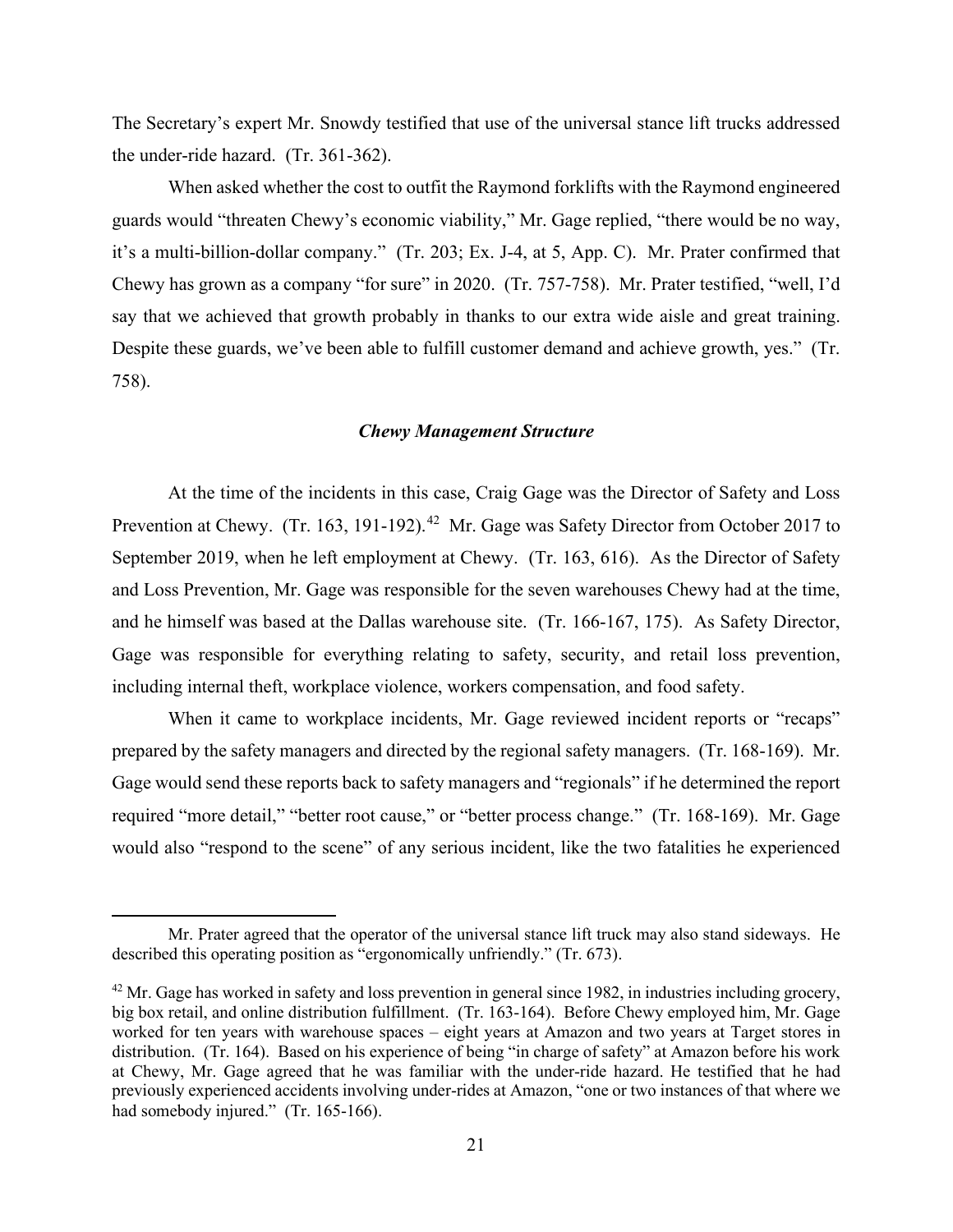170, 192-193). while he was at Chewy, and "head up" the investigations into those serious incidents. (Tr. 169-

2019.<sup>43</sup> (Tr. 237). As the Ocala Warehouse Safety Manager, Mr. Rose was responsible for "the At the time of the incidents in this case, Joshua Rose was the Ocala Warehouse Safety Manager. Mr. Rose worked for the Ocala warehouse from June 19, 2017, until mid-November overall safety and culture of that building." (Tr. 238).

 Also, at the time of the incidents relevant to this case, July 2018 and December 2018, Cory Billet was the Director of the Capacity Organization.<sup>44</sup> (Tr. 517-519). According to Mr. Billet, "the capacity organization manages the storage space within our facilities." (Tr. 473). Mr. Billet explained that "capacity organization" uses the company's "financial forecast" to determine "how much cubic storage [] is required for inventory in all of our fulfillment centers in order to meet the [projected] sales numbers." (Tr. 473-474). As Director of the Capacity Organization, Mr. Billet fulfillment centers. (Tr. 518, 485-486). Mr. Billet was involved with the decisions regarding the reconfiguration of the racks after the incidents involving Mr. BB and Mr. RP. (Tr. 519). Mr. Billet was not involved with the decisions regarding adding guards or not adding guards to the Raymond was responsible for facility storage design and racking configuration layout at all Chewy forklifts. (Tr. 519, 521-523).

After a year and a half as Director of the Capacity Organization, around July 2019, Mr. Billet was promoted to Senior Director of Fulfillment Optimization, where he now oversees five

<span id="page-21-0"></span> Ocala, Florida. (Tr. 237). Prior to working at Chewy, Mr. Rose worked in the warehousing industry at Rose testified that he has about 15 years of experience in safety, but that before the July incident in this <sup>43</sup> At the time of the hearing, Mr. Rose was working as the Safety Director at Fidelity Manufacturing in C&S Wholesale, a division of the grocery retailer Winn-Dixie, for seven and a half years. (Tr. 238). Mr. case, Mr. Rose had never heard of an under-ride hazard. (Tr. 239-240).

<span id="page-21-1"></span><sup>&</sup>lt;sup>44</sup> Mr. Billet "started [his] career at Chewy" around December 2017 as Director of the Capacity Organization. (Tr. 476, 518). Prior to starting at Chewy, Mr. Billet spent about five years at Amazon where he was responsible "for quality and customer experience for North America for their final mile delivery." (Tr. 477). Mr. Billet also worked as a "process expert" on the "fulfillment side" of Amazon. (Tr. 477). (Tr. 477). Mr. Billet also worked as a "process expert" on the "fulfillment side" of Amazon. (Tr. 477). Prior to Amazon, Mr. Billet spent eight years at Williams Sonoma, where he "ran the global supply chain optimization team" and "running fulfillment operations for the organization for one of their buildings." (Tr. then shipping it to the customer." (Tr. 478). Before Williams Sonoma, Mr. Billet spent three years as a Warehouse Operations Manager at Target, where 95 percent of his time was spent on the warehouse floor. 477-478). Mr. Billet explained that "fulfillment" is the "e-commerce version of distribution where you are in the process of fulfilling the customer's order. So, picking what was ordered, placing it in the box, and (Tr. 478).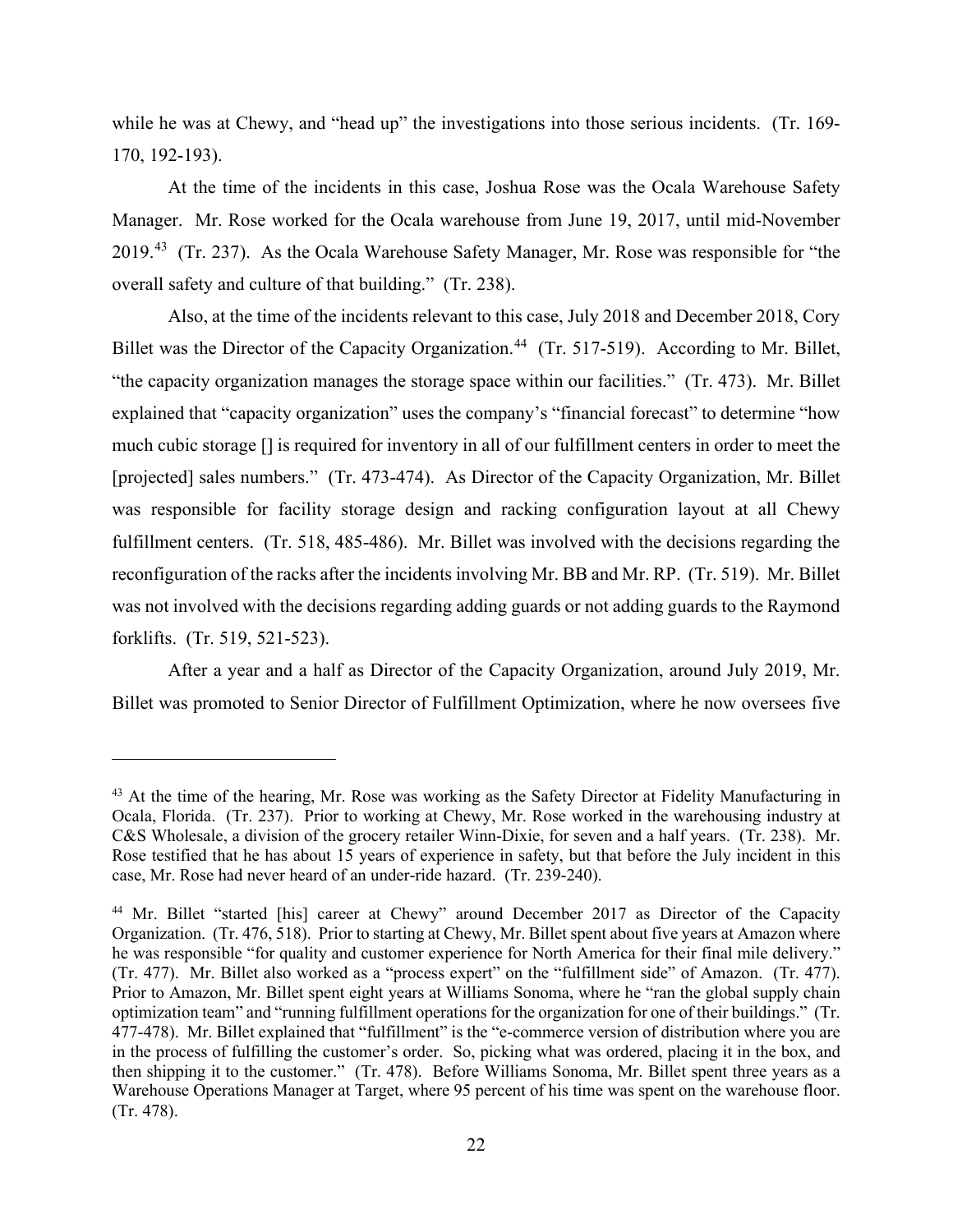engineering organization. (Tr. 472.) The "engineering organization is responsible for the physical fourth post on the Raymond dock stance reach truck used at the Ocala warehouse. (Tr. 485, 488- 489, 519-520, 523-524, 537). organizations within Chewy,  $45$  including the capacity organization, described above, and the design and layout of all of [Chewy's] facilities," and includes equipment such as powered industrial trucks. (Tr. 472-474, 476). As Senior Director of Fulfillment Optimization, Mr. Billet's responsibilities include the design and configuration of fulfillment center racks, and the evaluation of guarding on the reach trucks used in the fulfillment centers / warehouses, including use of the

 As Senior Director, Mr. Billet has responsibility for the safety and stability of the storage rack systems at Chewy's warehouses. (Tr. 532-533). Chewy contracts with a third party, Storage Solutions Incorporated (SSI), to design the racking structure itself. (Tr. 496-497, 532). As Senior Director, Mr. Billet ensures that the correct information is passed over to SSI. SSI "consider[s] the gauge of the upright, as well as the width of the load beam," so that the rack system designed supports the overall weight of Chewy's product, and so that the structure created "reduces the possibility of a catastrophic failure." (Tr. 532-533.) Mr. Billet's organization looks at "the interaction of that racking system with powered industrial trucks." (Tr. 532-533).

Mr. Billet has a bachelor's degree in operations management.<sup>46</sup> Mr. Billet is not an engineer and has no expertise in safety outside of operations. (Tr. 496, 536, 577-578). He is not a safety expert. (Tr. 589-590). He has no certifications in powered industrial trucks. (Tr. 578).

<span id="page-22-0"></span>a safety expert. (Tr. 589-590). He has no certifications in powered industrial trucks. (Tr. 578).<br>
45 As Senior Director of Fulfillment Optimization, in addition to the capacity organization and the engineering organization, Mr. Billet also oversees the "fulfillment [center] optimization organization, the continuous improvement organization, and the WMSFC ops tech organization." (Tr. 472, 474). The fulfillment center optimization organization is the "team of data scientists and analysts who leverage flow within a facility" to help "build an efficient and safe operation." (Tr. 474-475). The continuous "ultimate purpose is to eliminate waste in any one of our functions." (Tr. 475). Finally, the WMS simulation software to simulate daily operations within our centers," with the goal of "understanding overall improvement organization "owns the Lean principles" and their implementation within Chewy, and its (warehouse management system) team "acts as a liaison between the operations team and understanding what the operational requirements are for [the software program that Chewy uses to run its facilities]." (Tr. 475-476).

<span id="page-22-1"></span> heavily geared towards statistical controls and how to just keep balance and flow and keep the operation running smoothly." (Tr. 479). <sup>46</sup> Mr. Billet described "operations management" as "a focus in on how you effectively run an operation. It could be manufacturing; it could be distribution. You're primarily looking at the flow, the processes. Very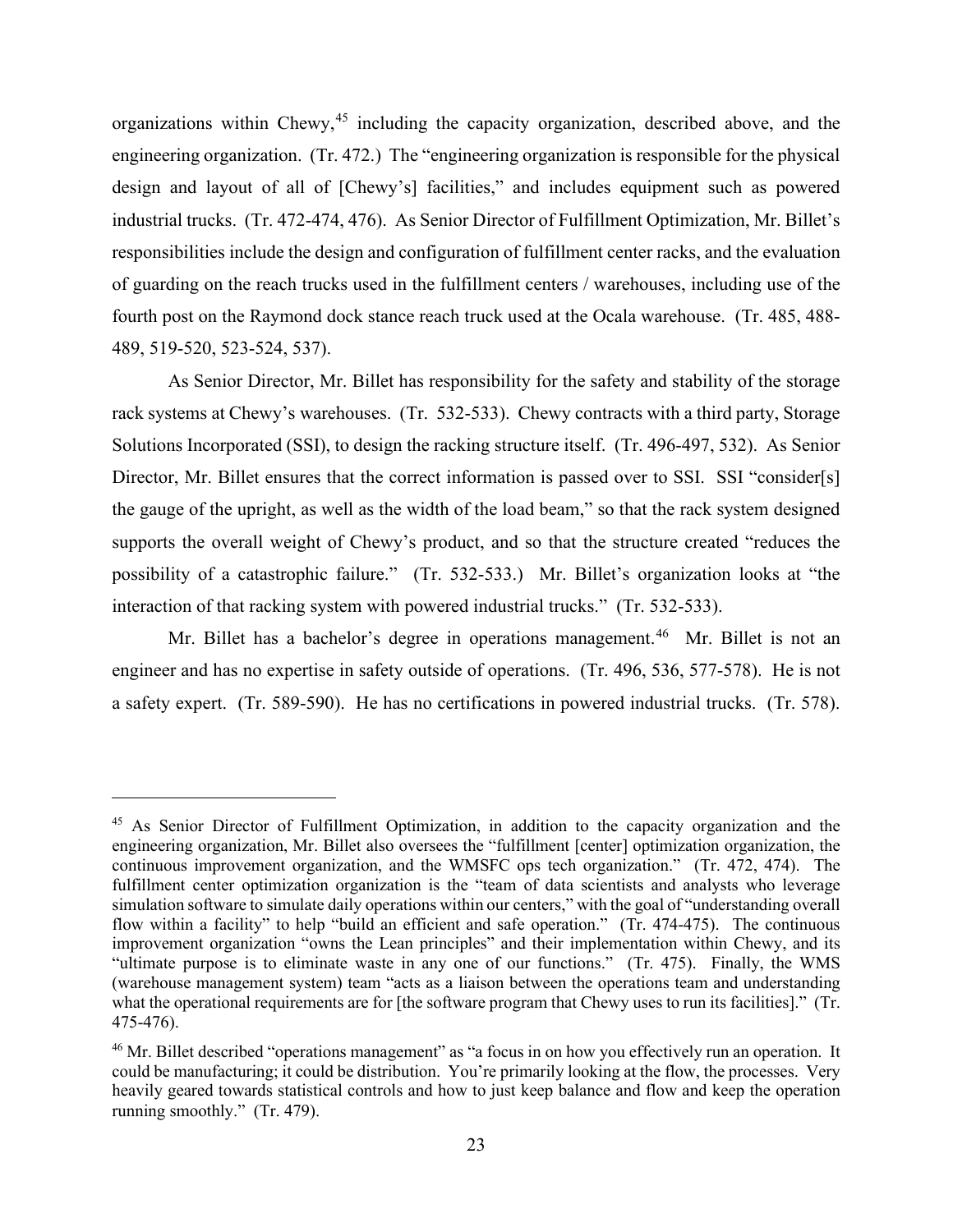warehouse. (Tr. 580). Mr. Billet is not an expert in the ANSI Standard related to the Raymond lift truck at the Ocala

warehouse. (Tr. 580).<br>Caleb Prater is the current Director of Safety and Loss Prevention for Chewy. (Tr. 611- 612, 680). Mr. Prater began working with Chewy on October 3, 2018, shortly before the December incident involving Mr. RP, but after the July 2018 incident involving Mr. BB. $^{47}$  $^{47}$  $^{47}$  (Tr. 666, 680). Manager for the eastern half of the United States and reported to Mr. Gage. (Tr. 615-616, 633). (Tr. 616). The Chewy Ocala warehouse is Mr. Prater's home office. (Tr. 703). At the time of Mr. RP's incident, Mr. Prater served as the Regional Safety and Loss Prevention Mr. Prater succeeded Mr. Gage as the Director of Safety and Loss Prevention in September 2019.

 safety and loss programs. (Tr. 615). He testified that his responsibilities are: As the current Director of Safety and Loss Prevention, Mr. Prater oversees all Chewy's

 to construct safety policy protocol, ensure that they're enforced throughout the fulfillment network[,] maintain responsibilities over loss prevention, which is essentially inventory loss control and physical security of the fulfillment centers[, and] oversee workers' compensation organizations and food safety organizations.

 (Tr. 612). With regard to workplace incidents, Mr. Prater testified that he was responsible for evaluating:

the propensities for them to occur, to proactively adjust game plan for those, to mitigate or eliminate hazards wherever possible. Reactively, once an issue has taken place, to investigate physical circumstances, identify possible root causes and apply corrective actions wherever necessary to prevent recurrence.

 $(Tr. 612).$ 

 (Tr. 612). Significantly, Mr. Prater also has responsibilities regarding the selection of equipment used at Chewy's fulfillment centers, as well as regarding the design of Chewy's facilities. (Tr. 613-

<span id="page-23-0"></span> for four and a half years. (Tr. 629). Mr. Prater's responsibilities at Amazon included creating, fulfillment centers. He managed safety specialists who were direct reports. He agreed that "Amazon's warehouse environment utilizing powered industrial trucks at a solar sail manufacturer, and prior to that he <sup>47</sup> Prior to working for Chewy, Mr. Prater was an Environmental Health and Safety Manager at Amazon implementing, and ensuring adherence to safety protocols, and establishing a culture of safety within the operation" was similar to Chewy's operations, in terms of fulfillment centers. (Tr. 629-630). Before working at Amazon, Mr. Prater was responsible for implementing safety protocol at a manufacturing worked at a New York based environmental health and safety consulting firm. (Tr. 630-631).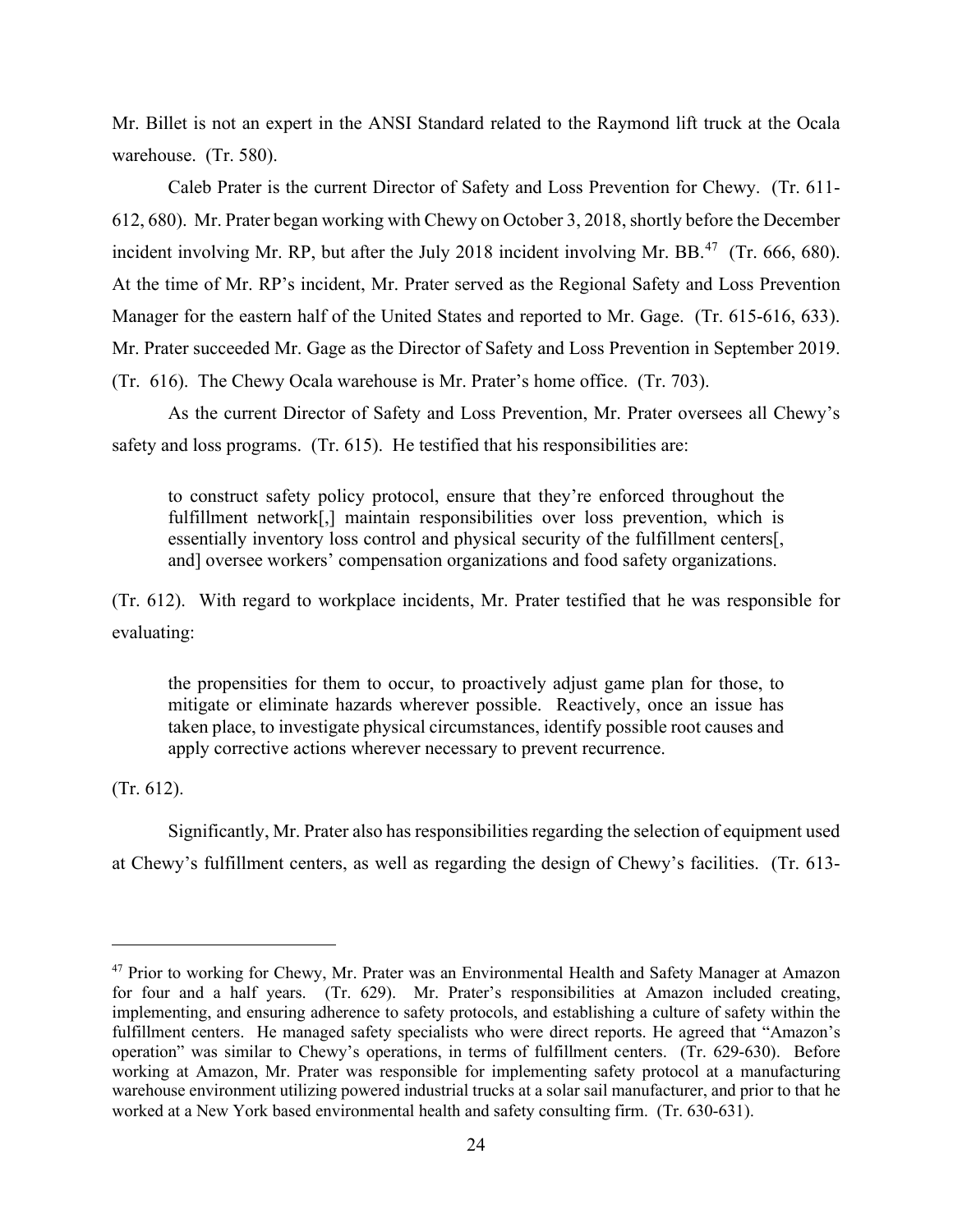614). Mr. Prater testified that proposed equipment and rack designs pass through his safety review. Regarding equipment, Mr. Prater testified:

Once the design and engineering team brings forth specific solutions that they've identified for their fulfillment operations, my organization would be responsible for reviewing those particular pieces of equipment in context of the operating environment, to ensure we can do so safely.

 (Tr. 613-614). Mr. Prater's responsibilities include evaluation of potential reach truck guards identified hazards make their way to the launch of such a design." (Tr. 614, 722. *See* Tr. 489). Mr. Prater testified that he reviews the storage rack design, including review of the computer  $614-615$ ). offered by manufacturers. (Tr. 668-669). Regarding the design of Chewy's facilities, Mr. Prater testified: "once a design has been completed, I am part of the review process to ensure that no assisted design drawing, the virtual layout, the selected vendors, and "any documents that [the vendors] set forth as pertaining to the relevance of the safety of the fulfillment environment." (Tr.

 standpoint that [are] substantial." (Tr. 631-632). Mr. Prater has a bachelor's degree in biology, and no certifications "in terms of the industry

# *Expert Witness Testimony*

development, and owner, of MHS Training Corporation.<sup>[48](#page-24-0)</sup> (Tr. 298). Based on his long industry expert witness.<sup>49</sup> (Tr. 331-333, 338-339; Ex. C-1, at 13-14). Mr. Snowdy was qualified as an The Secretary presented expert testimony from Guy Snowdy, director of training and experience and specialized knowledge regarding the safe operation of powered industrial trucks and material handling in a warehouse or distribution system, Mr. Snowdy was qualified as an expert with respect to material handling equipment, including the powered industrial truck, the

<span id="page-24-0"></span> organizations like manufacturers, distributors, and construction companies. (Tr. 298-299). Mr. Snowdy has continuously run the company, in various different business forms, since 1991. (Tr. 299). <sup>48</sup> The company, started in 1991, provides training on lifts and cranes and material handling equipment to

<span id="page-24-1"></span><sup>&</sup>lt;sup>49</sup> Mr. Snowdy does not hold a college degree and is not an engineer. (Tr. 323-324). Prior to reaching Chewy's accident reports. (Tr. 317-318, 332, 327). He did not visit Chewy's Ocala warehouse, nor did he opinions in this case and preparation of his expert report, Mr. Snowdy reviewed the entire OSHA investigative file, including the measurements and photographs taken by the CSHO, the OSHA report, and interview any Chewy employees in preparing his report. (Tr. 324-325).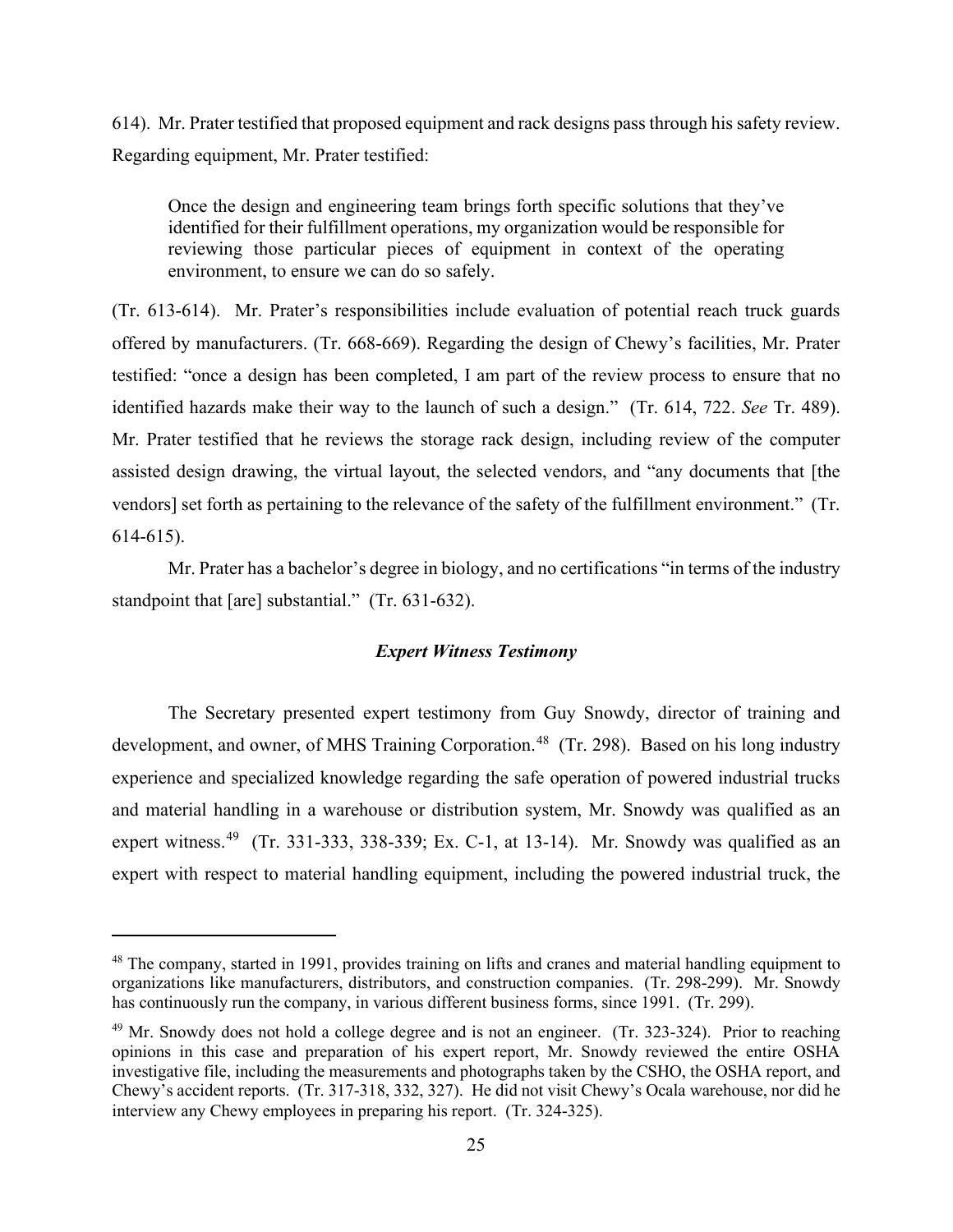reach truck that is at issue in this case. (Tr. 333). He was also qualified as an expert with respect needs in terms of its racking system. (Tr. 332-333). Mr. Snowdy was also qualified as an expert witness with respect to the safe operation of powered industrial trucks. (Tr. 333). to the general storage systems regarding material handling in a warehouse or in a distribution system; however, Mr. Snowdy was not qualified as an expert with respect to Chewy's inventory

 multiple different employers a year. (Tr. 306-308). He is qualified to train operators on all seven under-ride hazard. (Tr. 433-434). When providing his services to clients, Mr. Snowdy's primary concern is safety. (Tr. 305). He testified that he works with warehousing manufacturers "probably 70, 75 precent of what I do every day," all of which use lift trucks. (Tr. 300-302). Mr. Snowdy week." (Tr. 302). Mr. Snowdy also develops safety programs for clients, including thousands of fork truck varied programs from very simple to very complex. (Tr. 303). Mr. Snowdy testified that he trains about 6,000-7,000 operators and operator trainers for classes of powered industrial trucks. (Tr. 306). His operator training absolutely addresses the testified that the specific lift truck at issue in this case, the "Raymond" is "a very dominant brand in the industry." He testified that he "train[s] out a Raymond lift truck at least several times a

used in the warehouse facility to detect specific hazards for that warehouse employer. (Tr. 302). used in the warehouse facility to detect specific hazards for that warehouse employer. (Tr. 302).<br>He considers current damage at the facility such as product damage, rack damage, facility damage, their safety issues. (Tr. 302-303). Mr. Snowdy provides incident investigations and root cause analyses for PIT incidents. (Tr. 309). He testified that he has investigated about fifty to sixty under-ride incidents, about seven or eight of which were fatalities.<sup>50</sup> (Tr. 310, 462). Mr. Snowdy also evaluates warehouse facilities and identifies the equipment that is being and pedestrian incidents, when evaluating solutions that the warehouse could implement to solve

 $(Tr. 319).$ 

<span id="page-25-0"></span><sup>50</sup> Mr. Snowdy testified that:

 it would be hard pressed to find anyone in the United States that has assessed this particular specialty. issue [under-ride hazard] more than I have and have trained more people on abating those hazards than I have. Because I've been running the industry for 35 years, and that's all I've ever done. I've always focused in on material handling equipment. That's my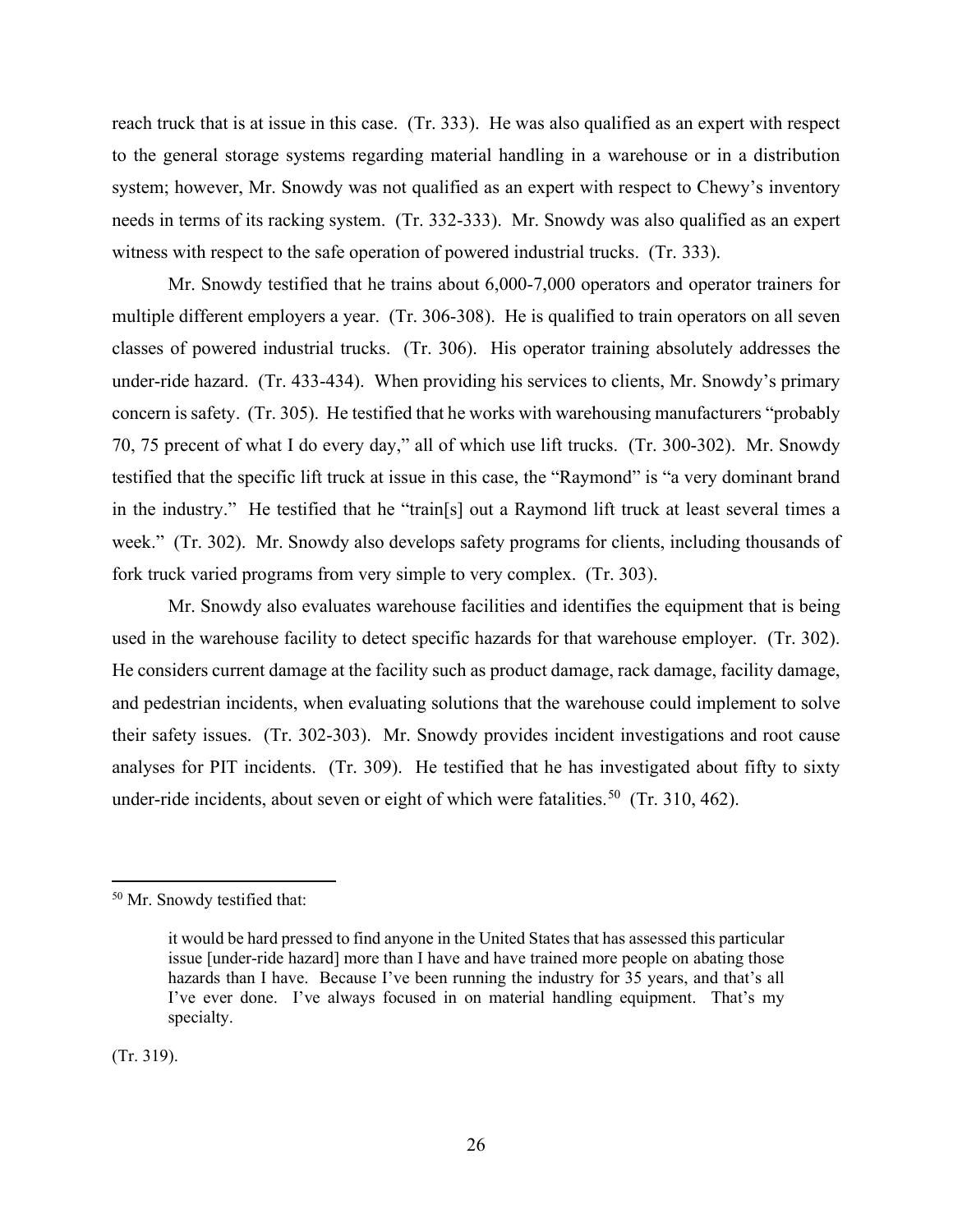regarding the safe operation of powered industrial trucks and material handling in a warehouse or Fed. R. Evid. 702 ("A witness qualified as an expert witness by knowledge, skill, experience, training, or education may testify in the form of an opinion or otherwise, if . . . the expert's . . . specialized knowledge will help the trier of fact to understand the evidence or to determine a fact Mr. Snowdy's testimony, based on his long industry experience and specialized knowledge distribution system, was helpful in understanding the evidence and making fact determinations. in issue . . . . "). Mr. Snowdy's expert testimony was credible and persuasive.

Respondent did not identify or qualify an expert witness in this proceeding. (Tr. 494-495).

# *Worksite Training Stipulation*

 With regard to safety training, Mr. Prater testified that he was responsible for constructing and administering the training "for whatever job task is being conducted by the employee." (Tr. 613, 687). He is also the custodian of records for that training. (Tr. 613, 687). He testified that he is responsible to ensure employees are properly trained in the use and operation of PITs, "to operation occurs in fulfillment centers, and that corrective actions are applied wherever ensure the work environment is free of identified hazards, and to ensure that appropriate and safe necessary." (Tr. 613). With regard to operating the Raymond forklift at its Ocala facility, Mr. Prater testified that Chewy mandates its workers to always look in the direction of travel, and to always keep the forklift under control. (Tr. 681-682, 687).

 standard found by OSHA . . . or cited by OSHA." (Tr. 553-554. *See* Tr. 469-470). Chewy's safety program and work rules are not in this record. Similarly, no written documentation or testimony regarding work rule discipline is in this record. At the hearing, the Secretary stipulated to the following: "Through its investigation, OSHA found no violation, and cited no violation of [29 C.F.R. § 1910.178(1)<sup>[51](#page-26-0)</sup>]." The Secretary agreed, "that stipulation does not address whether or not Chewy's training included the under-ride hazard," and clarified that the stipulation was "nothing broader than [the stipulated statement]. There was no violation of that

# **DISCUSSION**

<span id="page-26-0"></span><sup>&</sup>lt;sup>51</sup> Section 1910.178(l) addresses "Operator Training" for powered industrial trucks. 29 C.F.R § 1910.178(l).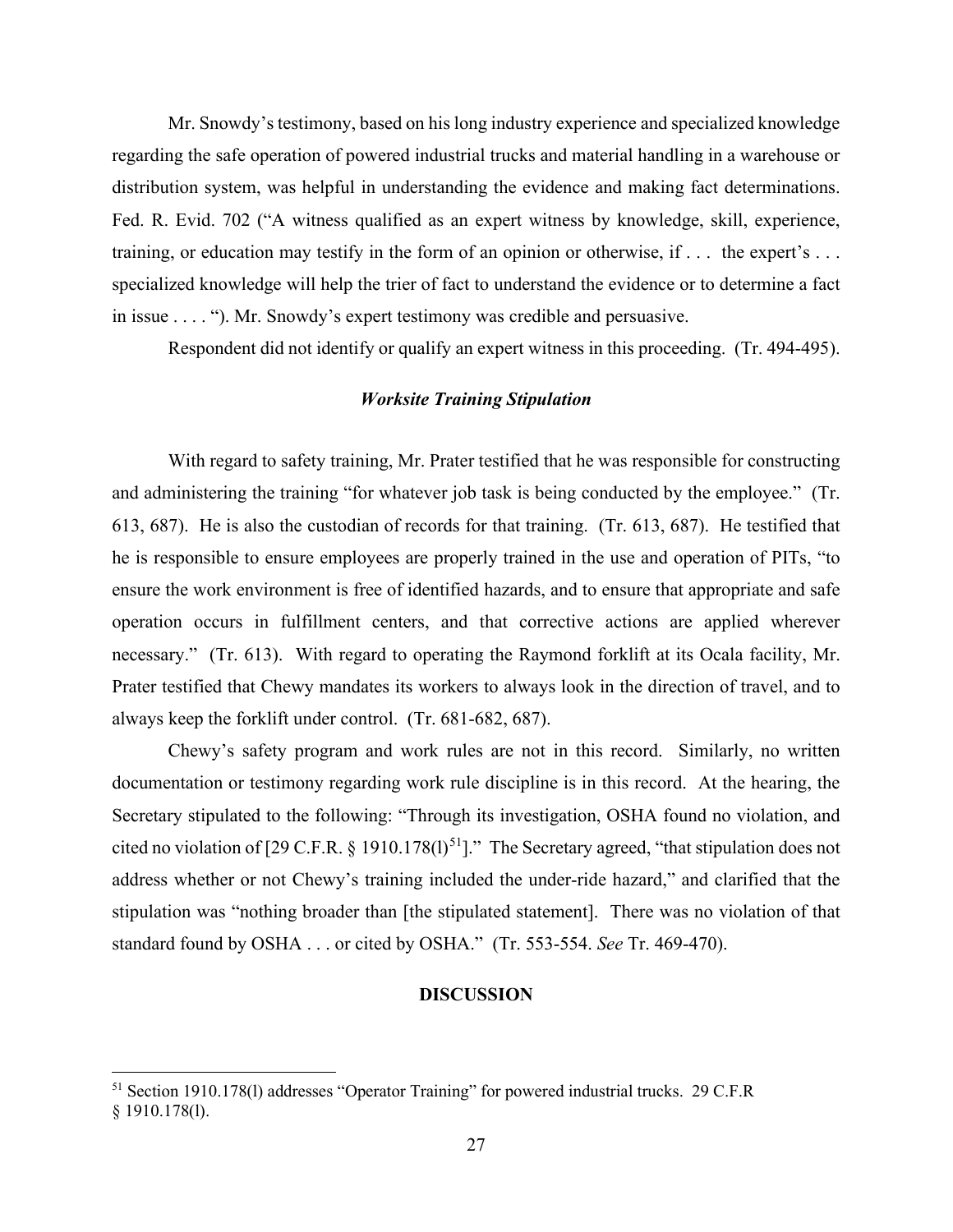#### *What is an Under-Ride Hazard?*

 both noun and verb forms. For example, in the alleged violation description within the amended citation, the Secretary describes the under-ride hazard in this case in verb form: citation, the Secretary describes the under-ride hazard in this case in verb form: The horizontal beams of the worksite's she lving units were at a height that could Grammatically, throughout this proceeding, the parties describe the term "under-ride" in

enter the operator's compartment of the Raymond brand 7000 series stand-up lift truck ("lift truck") and strike and/or crush the operator inside the compartment, *should the lift truck under-ride a shelving unit*.

 (Sec'y Br. 17; First Am. Compl. 3) (emphasis added). The Secretary also points to the description in OSHA's SHIB, which uses a noun form:

a forklift 'under-ride' hazard arises when the forklift operator travels with the forks trailing and backs up toward the storage rack. *If the operator drives the forklift too far*, so that the forklift passes beneath the horizontal crossbar *(i.e., the operator creates an 'under-ride'*), the crossbar can enter the operator's compartment and crush the operator inside the compartment.

(Ex. C-2, at 2) (emphasis added). *See* (Sec'y Br. 17).

Respondent also uses the term "under-ride" in both noun and verb sense: "[i]n this phase of the operators' training, the hazards of striking the rack, *including the under-ride*, are addressed to ensure the operators are competent and capable of operating safely in their environment without supervision," and "[a]ll of OSHA's proposed methods of abatement rely on the operator striking the rack *to avoid under-riding* the horizontal beam." (*See, e.g.*, Resp't Br. 12, 14) (emphasis added).

 it. The operative trigger for the under-ride hazard is the ability of the forklift to travel beneath the What is apparent from the record is that the term "under-ride" involves *the act* of the forklift traveling beneath the lowest horizontal beam. The "under-ride hazard" exists when the operator has no protection against that horizontal beam striking him/her while the forklift travels beneath lowest horizontal beam of the storage rack. The facts of this case are analyzed accordingly.

# *Preemption*

 Respondent claims at the outset that a citation to the general duty clause was inappropriate here because the PIT standards at 29 C.F.R. § 1910.178 apply instead to an under-ride hazard.<br>28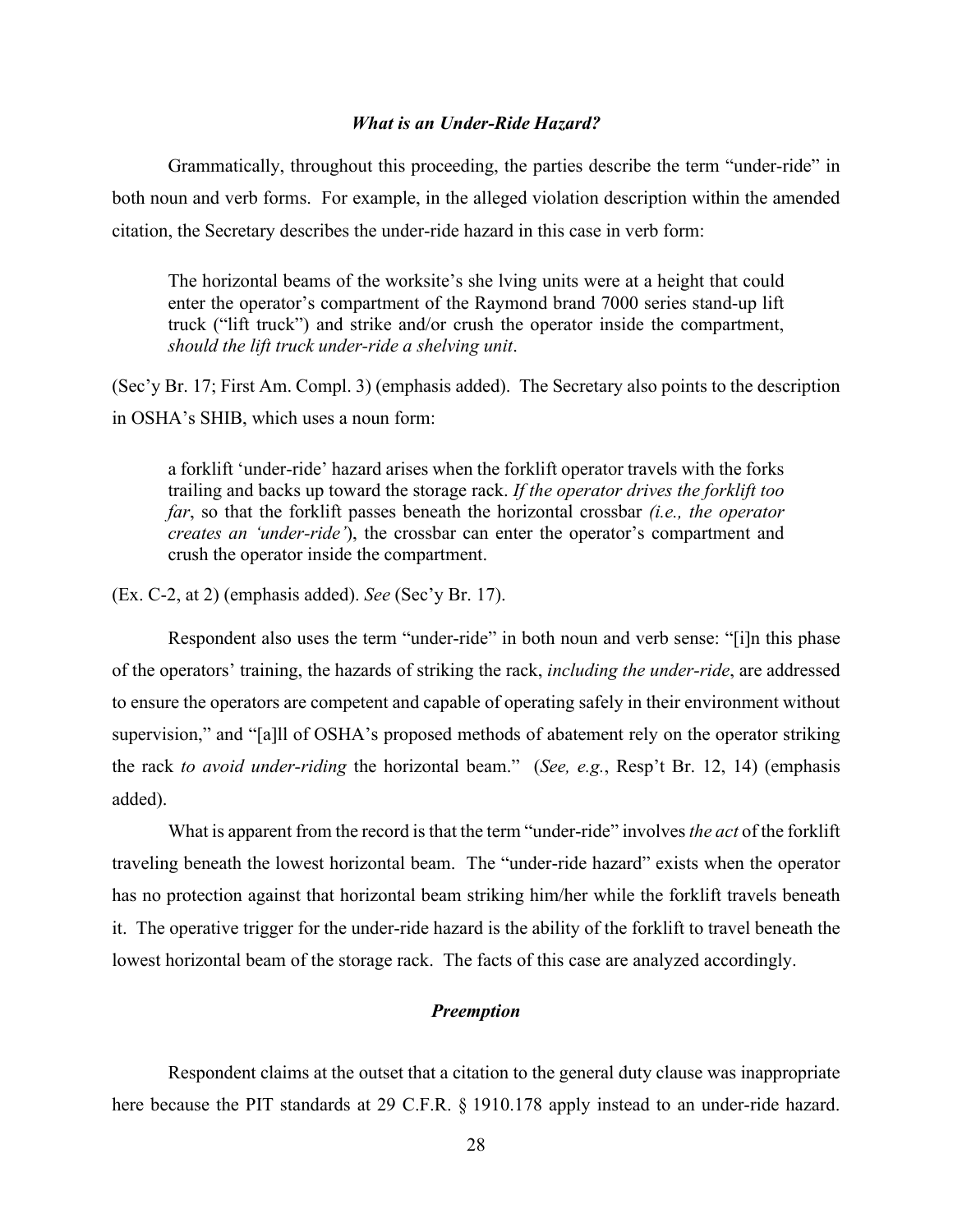(Resp't Br. 24-35). "Under Commission precedent, preemption by a more specifically applicable standard is an affirmative defense which the respondent must raise in its answer." *Spirit AeroSys., Inc.*, 25 BNA OSHC 1093, 1097 n.7 (No. 10-1697, 2014) (citations omitted). In its Answer, Respondent claimed,

In regard to Citation 1, Item 1, citing the General Duty Clause is not proper because a specific OSHA standard already applies to the cited hazard. 29 CFR  $1910.178(n)(6)$  requires the operator to look in the direction of travel and 29 CFR  $178(n)(15)$  requires the operator to negotiate turns at a safe speed. Compliance with these specific standards would effectively abate the struck-by and crushing hazards referenced in the Citation.

(Resp't First Am. Answer, 3 ¶ 12).

 Respondent maintains in its post-hearing brief that the standards at 29 C.F.R. § 1910.178 preempt the general duty clause in this case. (Resp't Br. 25.) Respondent claims that "OSHA has like storage racks, including the under-ride hazard, while operating a PIT." (Resp't Br. 24.)<br>When analyzing preemption, a specific standard governing [PITs] which specifically addresses the hazard of striking structures

 general duty clause. (citations omitted). In order for a specific standard to preempt the general duty clause, however, the standard must be addressed to the clause. *United States Pipe and Foundry Co.*, 6 BNA OSHC 1332 (No. 11739, [t]he Commission has held that an applicable standard preempts application of the particular hazard for which the employer has been cited under the general duty 1978).

Cir. 1980) (citations omitted) (Armstrong). *Armstrong Cork Co.*, 8 BNA OSHC 1070, 1073 (No. 76-2777, 1980), *aff'd*, 636 F.2d 1207 (3d

 as the forklift travels beneath it. Respondent argues that the training standards at section 1910.178 – requiring operators to "look in the direction of travel," and "maintain control" of the forklift – specifically address this particular hazard. (Resp't Br. 24.) To the contrary, these training standards are geared toward preventing the under-ride; but as the facts of this case show, under-The particular hazard in this case is the instance when the forklift travels beneath (i.e., under-rides) a horizontal rack beam and the worker is unprotected from that beam striking him/her standards do NOT address what happens in the event of an under-ride. Instead, the training rides occur despite operator training.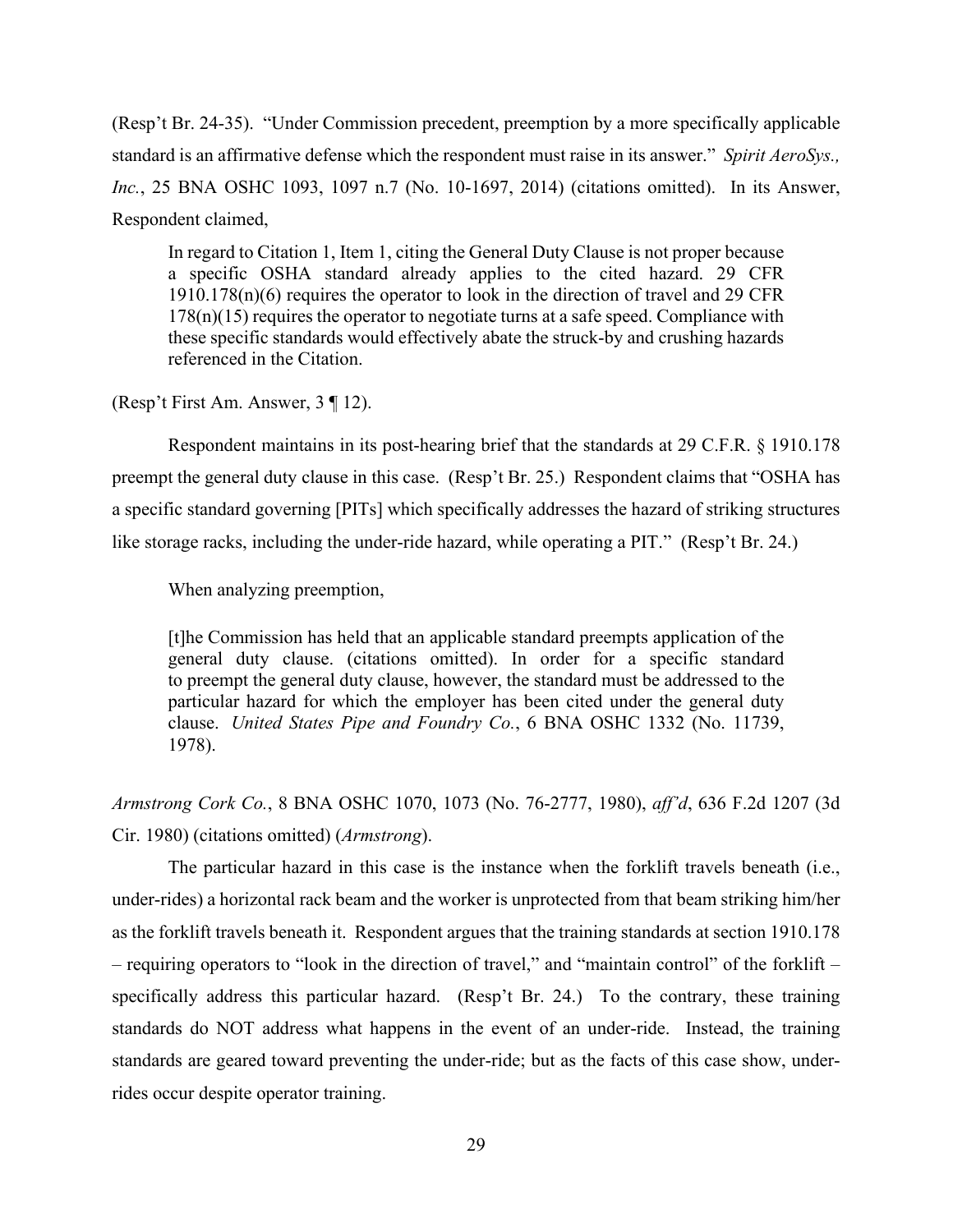Respondent also argues that the "Safety Guards" standards at section 1910.178(e) specifically address what guarding is required on reach trucks and Respondent claims that CSHO Driscoll "admits" this. Careful review of CSHO Driscoll's testimony cited by Respondent reveals nothing more than a regurgitation of the standard.  $52 \text{ (Resp't Br. 24-27,}$  citing Tr. 122-123). Legal conclusions by an OSHA compliance officer do not bind the Secretary or the Commission. *See*  compliance officers who are not legal professionals). Furthermore, section 1910.178(e)(1) addresses an overhead guard, and section 1910.178(e)(2) addresses a load guard, neither of which guard mentioned in section 1910.178(e) specifically addresses the particular under-ride hazard for *Kasper Wire Works, Inc. v. Sec'y of Labor*, 268 F.3d 1123, 1128 (D.C. Cir. 2001) (noting "the Commission is not bound by the representations or interpretations of Compliance Officers" quoting *L.R. Willson & Sons, Inc. v. Donovan*, 685 F.2d 664, 676 (D.C. Cir.1982)); *Nat'l Realty & Constr. Co. v. OSHRC*, 489 F.2d 1257, 1264 (D.C. Cir. 1973) (*Nat'l Realty*) (the Secretary is not bound by the "narrow construction of citations issued by his inspectors," which include are a vertical post or an extended backrest. 29 C.F.R. §§ 1910.178(e)(1), (2); (Tr. 122-123). Neither which the employer has been cited under the general duty clause in this case. *Armstrong*, 8 BNA OSHC at 1073.

 Respondent also seems to claim that because section 1910.178(e) – "Safety Guards" – does not mention the guarding included in the proposed abatement measures for this citation item, that guarding as a proposed means of abatement to support its General Duty Clause citation."). The OSHA never intended for the under-ride hazard to be addressed and therefore the general duty clause cannot apply in this case. (Resp't Br. 27) ("This is significant because OSHA identifies

A Correct, sir.

(Tr. 122-123).

<span id="page-29-0"></span> 52 Q [Mr. Harrington] Okay. Mr. Driscoll, I want to go through this in order, but I'm going to take you down to 1910.178(e) and I'm going to do that as quickly as I can. All right. Are you familiar with this part of 1910.178?

A [CSHO Driscoll] Yes, sir, I am.

Q What does this section address?

 A 1910.178, sub letter (e) says, "Safety guards."

 Q All right. And you tell me if I'm wrong, but in this standard OSHA requires certain safety guards to be installed on reach trucks; is that correct?

 A Correct, sir, sub numbers 1 and 2.

 Q All right. And it looks like OSHA requires here under sub number 1 an overhead guard and in number 2, a load backrest; is that correct?

Q OSHA does not require a vertical post or an extended backrest; is that correct?

 A In this subsection here, no, sir. Yes, that is correct.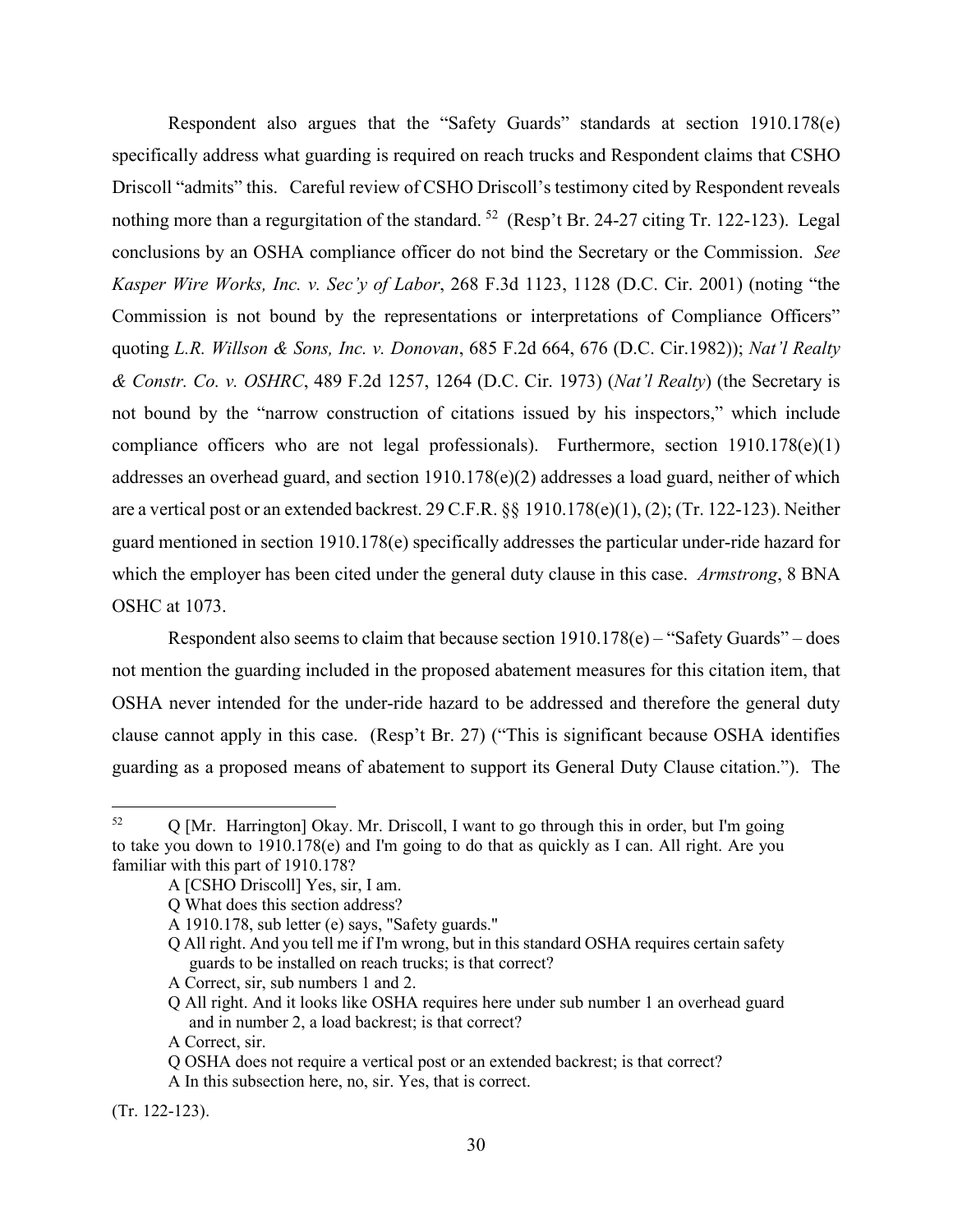truck guarding. Rather, the Secretary proposes reach truck guarding methods as a feasible means because, as the Secretary points out, section 1910.178 are general standards and do not specifically undersigned judge rejects this line of argument as it is inconsistent with the purpose of the Act to provide a safe working environment. Additionally, the Secretary does not "require" specific reach to materially reduce or eliminate the under-ride hazard, among other feasible abatement methods that do not involve truck guards. Further, this line of argument fails under the preemption test address the struck-by hazard posed to the operator of a forklift that underrides a rack beam. (Sec'y Br. 16-17); *Armstrong*, 8 BNA OSHC at 1073.

 Respondent next argues that the preamble to section 1910.178(l) "demonstrates" that this standard "is intended to replace use of the General Duty Clause." (Resp't Br. 28.) Respondent specifically addresses the under-ride hazard in this case. (Resp't Br. 30-31). The Secretary argues (emphasis added). The undersigned agrees with the Secretary. claims that "[t]he hazard of running into a structure, such as the horizontal beam on a storage rack, while operating a PIT *was* previously addressed under the General Duty Clause *until* the specific standard for [PITs] was revised to abate this hazard through operator training." (Resp't Br. 28) (emphasis in original). Respondent also claims that the SHIB states that section 1910.178 that "this is a misunderstanding of the under-ride hazard at issue in this case, which is specific to the hazard posed when the body of the lift truck is *able to ride under* the racking beam, causing the horizontal beam to enter the operator's compartment and crush the operator." (Sec'y Br. 15)

 in the event of an under-ride; instead, Respondent attempts to reframe the issue in terms of preventing an under-ride. Indeed, Respondent cites to *Alabama Power Co.*, 13 BNA OSHC 1240, 31-33). *Alabama Power*, however, is not a preemption case – it is a feasibility of abatement case. discussion of feasibility of abatement in this Decision. Respondent's preemption arguments do not address the Secretary's definition of the hazard 1244 (No. 84-0357, 1987) (*Alabama Power*) in support of its preemption argument. (Resp't Br. *Id.* ("There is no dispute that employees who come too close to trucks dumping coal at the coal pile are exposed to the hazard of being struck by an overturning truck, a hazard likely to cause serious physical harm or death.). Respondent's arguments regarding preventing an under-ride do not bear on this preemption analysis; instead, they are appropriately addressed below in the

Similarly, the preemption line of cases that Respondent relies on are not helpful to its argument. (Resp't Br. 25, 35-38, citing *John T. Brady & Co.,* 10 BNA OSHC 1385 (No. 76-2894,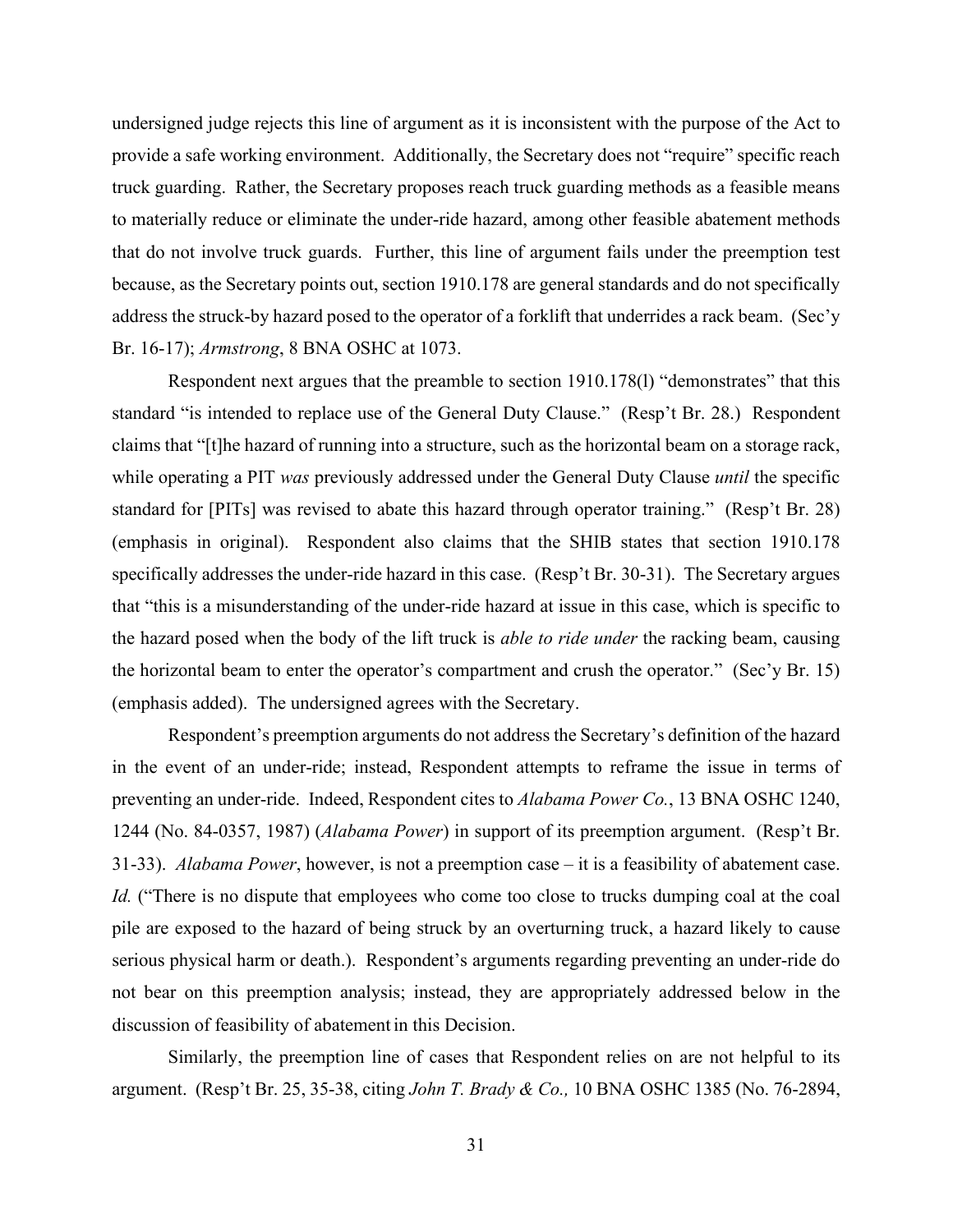decision focuses on the particular hazard, as alleged by the Secretary, and whether an existing standard addresses that particular hazard. *Armstrong*, 8 BNA OSHC at 1073. The standards that under-ride hazard in this case – when the lift-truck travels beneath a horizontal rack beam and the 1982); *Daniel Int'l, Inc.*, 10 BNA OSHC 1556 (No. 78-4279, 1982); *A. Prokosch & Sons Sheet Metal, Inc.*, 8 BNA OSHC 2077 (Nos. 76-406 & 76-576, 1980); *Sun Shipbuilding & Drydock Co.*, 1 BNA OSHC 1381 (No. 161, 1973). In each of these cases, the Commission found that the particular hazard was addressed by a specific standard. In terms of analyzing preemption, this Respondent points to, as well as its arguments, are general and do not specifically address the operator is unprotected from being struck by that beam while traveling on the lift truck.

 within the Commission, [53](#page-31-0) the *Pharmasol* preemption analysis is persuasive to the undersigned regarding inadvertent under-rides, which training standards cannot by very definition address. In Both parties also address the recent administrative law judge decision in *Pharmasol Corp.*, No. 16-1172, 2018 WL 5013447 (O.S.H.R.C.A.L.J., Sept. 4, 2018) (*Pharmasol*) that addressed an under-ride hazard. (Sec'y Br. 15-16; Resp't Br. 34.). While this judge's decision is not binding *Pharmasol*, the preemption defense was rejected because even adhering to section 1910.178, the under-ride hazard would still exist in the workplace due to inattention and inadvertence. *Pharmasol*, 2018 WL 5013447, at \*6. Upon review, the undersigned reaches the same conclusion in this case.

 an operator from the under-ride hazard. (Tr. 343-345, 378). Mr. Snowdy testified it is not possible to train an operator to never lose attention or to always operate perfectly. (Tr. 345). CSHO Driscoll Here, the Secretary's expert Mr. Snowdy testified that training alone will not fully protect and Safety Director Gage agreed that training alone would not eliminate the under-ride hazard from the worksite. (Tr. 144, 197-198).

Respondent's preemption argument is rejected.

# *Serious Citation 1, Item 1*

The Secretary alleges that Respondent violated the general duty clause when:

 crushing hazards. The horizontal beams of the worksite's shelving units were at a On or about December 16, 2018, employees were exposed to struck-by and/or

<span id="page-31-0"></span> judge decision is not binding precedent for the Commission.). <sup>53</sup>*Leone Constr. Co*., 3 BNA OSHC 1979, 1981 (No. 4090, 1976) (An unreviewed administrative law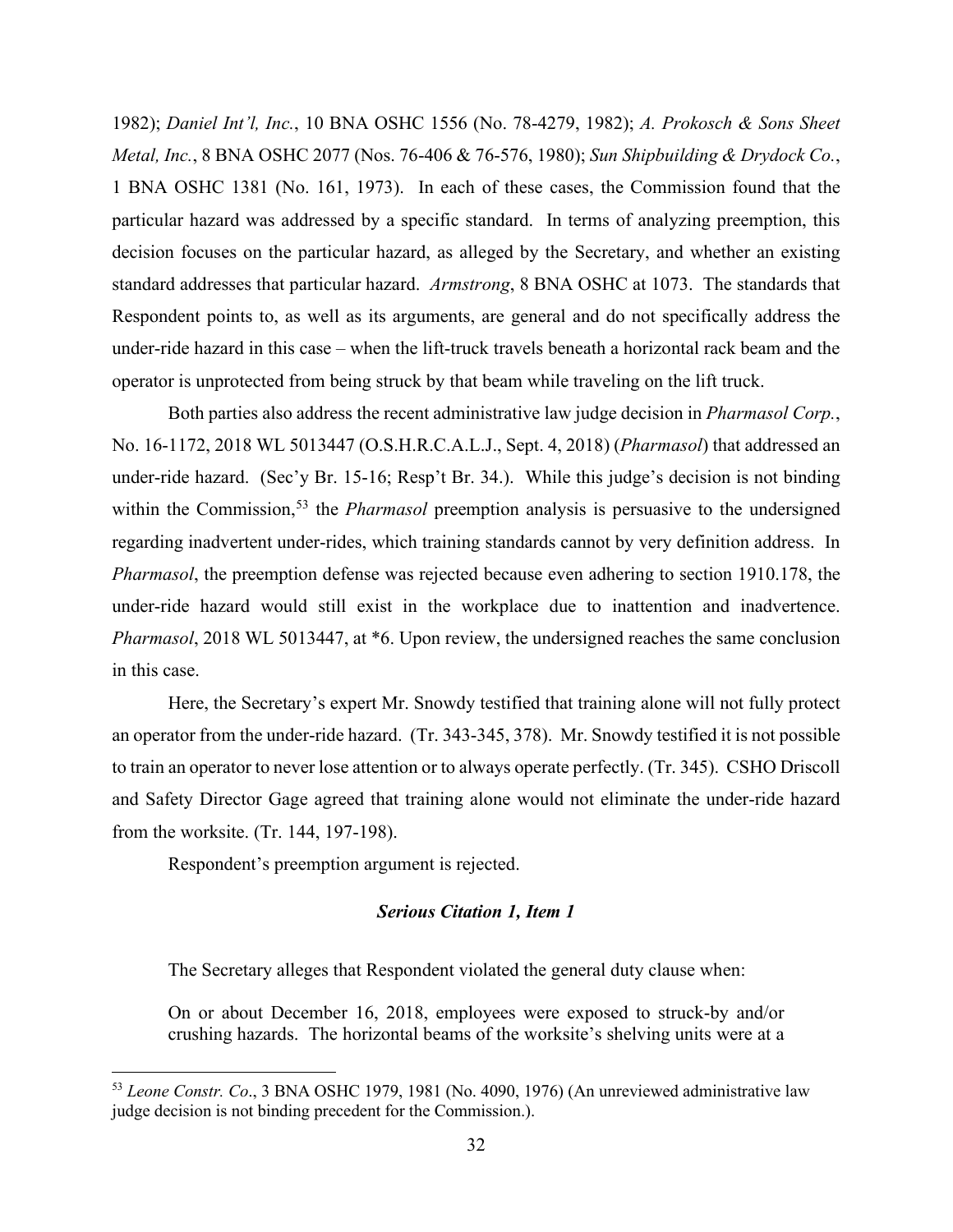height that could enter the operator's compartment of the Raymond brand 7000 series stand-up lift truck ("lift truck") and strike and/or crush the operator inside the compartment, should the lift truck under-ride a shelving unit.

 (First Am. Compl. 3). To prove this violation, the Secretary must establish that: (1) a condition or condition existed at its worksite. *Tampa Shipyards, Inc.*, 15 BNA OSHC 1533, 1537 (No. 86 activity in the workplace presented a hazard; (2) the employer or its industry recognized the hazard; (3) the hazard was causing or likely to cause death or serious physical harm; and (4) a feasible and effective means existed to eliminate or materially reduce the hazard. *Arcadian Corp.*, 20 BNA OSHC 2001, 2007 (No. 93-0628, 2004) (*Arcadian*). The Secretary must also show that (5) the employer knew or, with the exercise of reasonable diligence, could have known that the hazardous 0469, 1992) (consolidated).

# **1) The Under-Ride Hazard at Chewy's Ocala Warehouse**

 identifies conditions and practices over which the employer can reasonably be expected to exercise 388, 1986) (*Pelron*). To constitute a cognizable hazard under the general duty clause, a worksite condition must pose more than the mere possibility of harm. *See, e.g*., *Pelron*, 12 BNA OSHC at hazard presents a significant risk of harm.") "[The] hazard must be defined in a way that apprises the employer of its obligations, and control." *Arcadian*, 20 BNA OSHC at 2007; *Pelron Corp.*, 12 BNA OSHC 1833, 1835 (No. 82- 1835 ("Defining the hazard as the 'possibility' that a condition will occur defines not a hazard but a potential hazard."); *Pratt & Whitney Aircraft v. Donovan*, 715 F.2d 57, 64 (2d Cir. 1983) ("[T]he Secretary must show more than the mere possibility of injury; he must show that the potential

 On the day of the incident, the height of the bottom of the horizontal rack beam from the floor level was 53 and 7/8 inches. (Tr. 61; Ex. C-3, at 1). The height of the rear of the lift truck 52 inches from the floor to the top of the lift truck compartment. (Tr. 61-62). The width of the lift truck, from the tip of the forks where the product is lifted to the rear of the compartment, was 102 inches. (Tr. 62, 152-153). The width of the aisle was 127 inches from rack upright to rack upright on the other side. (Tr. 62). "To properly and safely lift product from the shelf on pallets, [the lift truck] needs to be a 90-degree perpendicular to the rack system." (Tr. 62). The operator was 51 inches from the floor to the tip of the lift truck, and the height of the front of the lift was of the Raymond lift truck in Chewy's Ocala warehouse in the non-inventory section had, at most,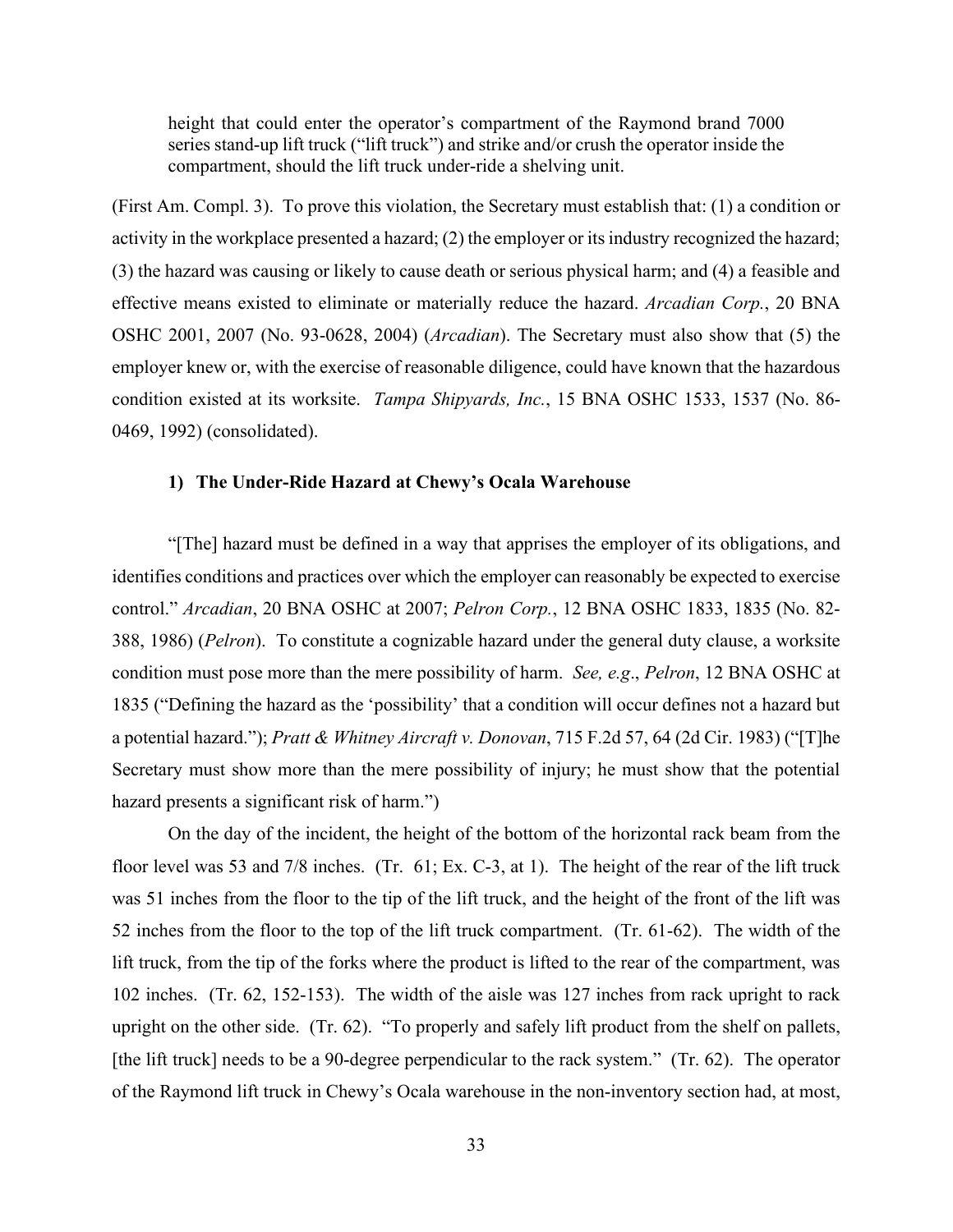25 inches of space to "properly and safely lift product from the shelf on pallets." (Tr. 62-63). to a safety hazard of "a horizontal intrusion or roll-under of the operator's compartment beneath the rack storage system." (Tr. 63). The Secretary's expert Mr. Snowdy also testified that the Based on these conditions, CSHO Driscoll stated that Chewy's lift truck operators were exposed conditions present at Chewy's Ocala warehouse presented an under-ride hazard. (Tr. 341-343).

 does not support the argument that either of the two Ocala under-ride incidents in this case, control for an unknown reason." Tr. 759). Consequently, Chewy's reliance is misplaced on the cases *Alabama Power*, 13 BNA OSHC at 1244, and *Nat'l Realty*, 489 F.2d at 1257. (Resp't Br. 38.) Second, the efficacy of Chewy's work methods in avoiding injury, like its aisle width and (O.S.H.R.C. Apr. 27, 2017) (*Peacock*). Respondent argues that its extra-wide aisles<sup>54</sup> and operator training freed its Ocala workplace of the under-ride hazard, and that "the hazardous condition of striking the storage racks in this case was created by the operator's reckless behavior." (Resp't Br. 38-40.) First, the record concerning Mr. BB or Mr. RP, was a result of reckless behavior. (Tr. 224-225). ("Mr. RP lost training, "is a separate inquiry from whether an alleged hazard was present. In fact, that bears on feasibility of abatement[.]" *Peacock Eng'g, Inc.*, No. 11-2780, 2017 WL 3864205, at \*3

 651). Chewy had "a number of under-rides" during a two-year period, including one at Wilkes- Barre and the two in Ocala, in warehouses with "standard" aisle widths. (Tr. 212, 229). Chewy's beam. Upon striking the horizontal beam, both Mr. BB and Mr. RP sustained serious injuries. In forklift away from the horizontal beam when he was struck. (Tr. 221-222). Chewy forklift operators performed the job task at issue, pulling and retrieving pallets using a forklift from a pre-designed racking system, "30,000 times a day." (Tr. 636-637, 640, 650 work methods show that Ocala warehouse employees regularly maneuvered Raymond forklifts in 25-inch spaces. The height of a nearby horizontal member of a storage rack was such that the forklift operator was unprotected as the lift approached the beam. The Chewy forklift operator stands on the forklift, traveling with it, with no barrier between the operator and the horizontal Mr. RP's case, the forklift's automatic break (the deadman pedal) prevented movement of the

<span id="page-33-0"></span> than the minimum required by the Raymond lift truck manufacturer for safe operation of its lift trucks. (Tr.  $54$  As noted above, Chewy uses the term "extra-wide aisles" to indicate that its aisles are 12 inches wider 482-483, 504-506; Resp't Br. 54-56; Sec'y Br. 23-24)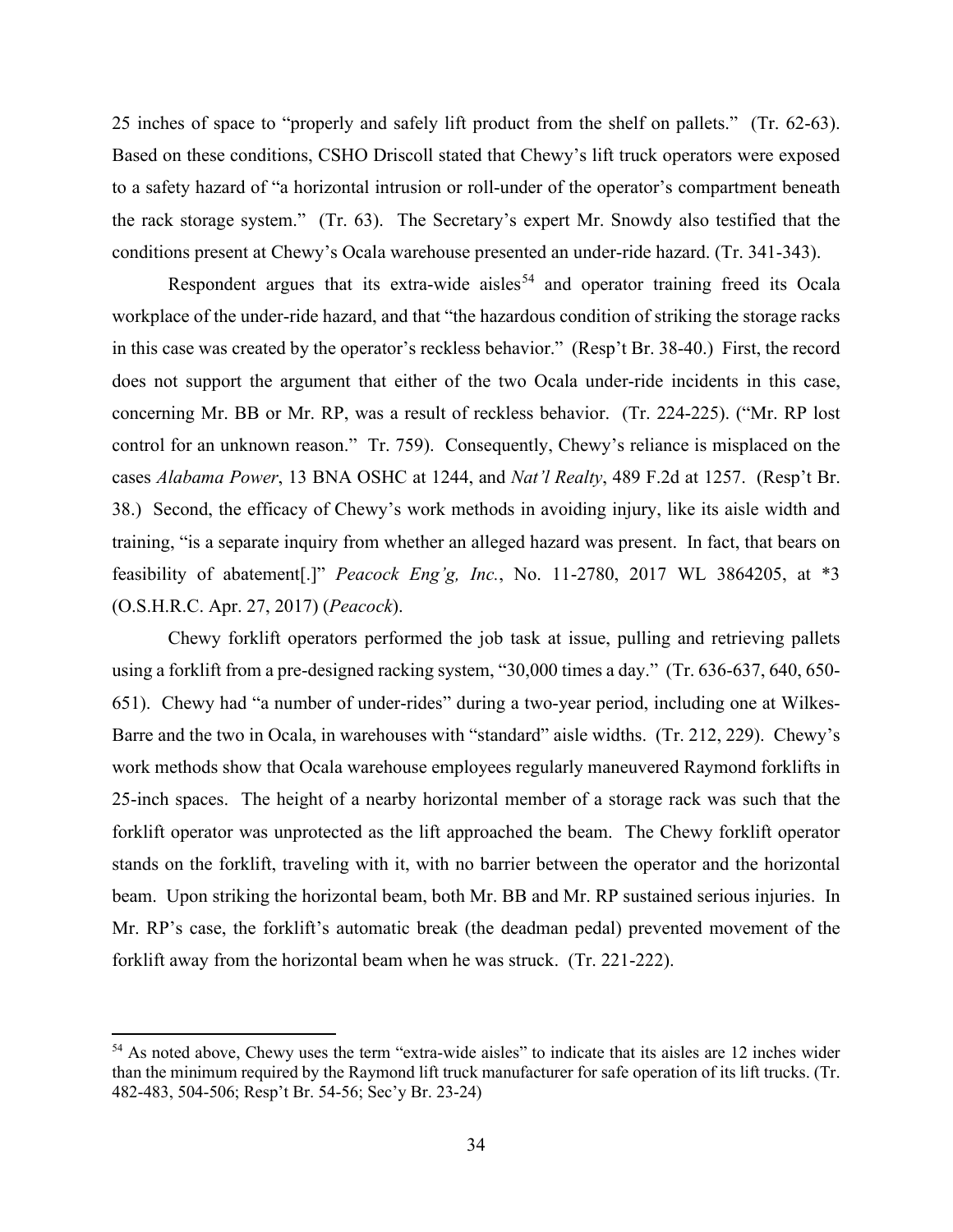incidents in this case. [55](#page-34-0) *Arcadian*, 20 BNA OSHC at 2007. For these reasons, the Secretary has identified "the conditions and practices" within the Ocala warehouse that establish the existence of an under-ride hazard at the time of the relevant

# **2) Chewy and its Industry Recognized the Under-Ride Hazard**

condition is generally known to be hazardous in the industry."). Hazard recognition "may be shown by proof that 'a hazard . . . is recognized as such by the employer' or by 'general understanding in the [employer's] industry.'" *Otis Elevator Co.*, 21 BNA OSHC 2204, 2207 (No. 03-1344, 2007) (quoting *Kokosing Constr. Co.*, 17 BNA OSHC 1869, 1873 (No. 92-2596, 1996)(*Kokosing*)); *see Kelly Springfield Tire Co. v. Donovan*, 729 F.2d 317, 321 (5th Cir. 1984) (*Kelly-Springfield*) ("Establishing that a hazard was recognized requires proof that the employer had actual knowledge that the condition was hazardous or proof that the

 demonstrates that the hazard was recognized within the meaning of Section 5(a)(1)." *Wheeling- Pittsburgh*); *Waldon Healthcare Ctr.*, 16 BNA OSHC 1052, 1061 (No. 89- 3097, 1993) (*Waldon*) "That [the employer] took some [safety] measures . . . to protect against this hazard, *Pittsburgh Steel Corp.*, 10 BNA OSHC 1242, 1246 (No. 76-4807, 1981) (consolidated) (*Wheeling-*(employer recognition depends on whether the employer actually knew that conditions created the hazard); *see also Mo. Basin Well Serv., Inc.*, No. 13-1817, 2018 WL 1309482, at \*4 (O.S.H.R.C., March 1, 2018) (*Mo. Basin*) (supervisor's recognition of hazard imputed to company); *Coleco Indus., Inc.*, 14 BNA OSHC 1961, 1966 (No. 84-546, 1991) (*Coleco*) (hazard recognition established through actual knowledge of supervisor).

 (Sec'y Br. 18-20). Indeed, both Warehouse Safety Manager Rose and Safety Director Gage The Secretary argues that employer recognition is established here by Mr. BB's incident.

<span id="page-34-0"></span> 40). The alleged violation description of the under-ride hazard does not contain any abatement measures within it. *Mo. Basin Well Serv., Inc.*, No. 13-1817, 2018 WL 1309482, at \*2 (O.S.H.R.C., March 1, hazard allegation itself did not specify an abatement method). <sup>55</sup> Chewy argues that the Secretary is "citing the abatement" to establish a hazard "instead of recognizing that Chewy abated the under-ride hazard through operator training and extra-wide aisles." (Resp't Br. 39- 2018) (rejecting employer's claim that the Secretary improperly defined the hazard by holding that the

 the stationary rack was somehow responsible for striking the operator." (Resp't Br. 40-42.) This argument is rejected as it does not address the Secretary's definition of the hazard as set forth in the citation and analyzed in this Decision.<br>35 Chewy also argues that the "Secretary mischaracterizes the nature of the alleged under-ride hazard … [by alleging] that Chewy's operator was exposed to being 'stuck-by' the stationary storage rack, as if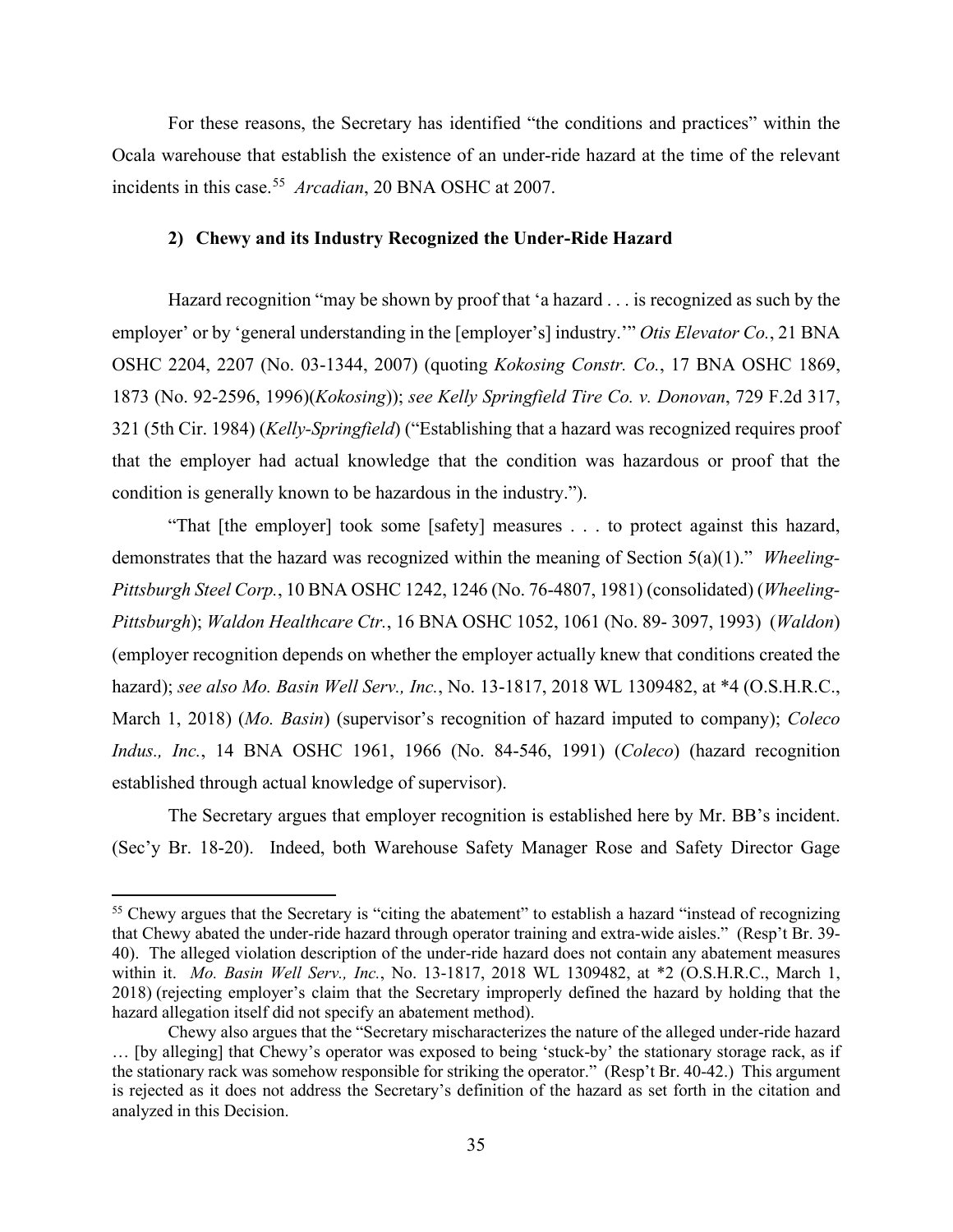months later. (Tr. 169-170, 192-193, 241-242, 254). Mr. Gage's testimony is also particularly Prevention, he previously experienced incidents involving under-rides at Amazon – "one or two instances of that where we had somebody injured." (Tr. 165-166). Mr. Gage also testified that "we had had a number of under-rides at Chewy[.]" (Tr. 212). One incident, in Wilkes-Barre, GM critical" was written on it and, as found above, also occurred prior to Mr. RP's December under-ride incident. (Tr. 194, 212-213). These prior incidents establish recognition of the under- properly imputed to Chewy. *Mo. Basin,* 2018 WL 1309482, at \*4; *Coleco*, 14 BNA OSHC at 1966. investigated Mr. BB's incident and were responsible for investigating Mr. RP's incident five enlightening here. Before he began working at Chewy as the Director of Safety and Loss Pennsylvania, where the operator slid on a wet floor "did under-ride," was severe enough that "a ride hazard at its warehouse worksite on the part of Chewy's supervisors and recognition is

condition because [the] configuration of the storage rack did not create a struck-by hazard." condition because [the] configuration of the storage rack did not create a struck-by hazard." (Resp't Br. 43). Respondent also argues that "Chewy abated the under-ride hazard in the particular circumstances at its worksite by properly training its operators pursuant to OSHA standard eliminating any hazards that cause operators to lose control." (Resp't Br. 43). As noted above, Respondent's arguments here do not address the under-ride hazard as alleged by the Secretary: the is unprotected from that beam striking him/her as the forklift travels beneath it. Respondent argues that "Chewy did not recognize the existence of a struck-by hazardous 1910.178, by designing its storage racks with extra wide aisles, and by promptly addressing and instance when the forklift travels beneath (i.e., under-rides) a horizontal rack beam and the worker

 Respondent's training and "extra-wide" aisles support a finding of employer recognition of the hazard. *Wheeling-Pittsburgh*, 10 BNA OSHC at 1246. Furthermore, the undersigned rejects addressed and eliminated "any hazards that cause operators to lose control."<sup>[56](#page-35-0)</sup> (Resp't Br. 43). Additionally, as Chewy's preferred safety measures against the under-ride hazard, Respondent's argument that the under-ride hazard was "abated" whenever Chewy promptly

<span id="page-35-0"></span> radio cord that interfered with the operator's reach truck control and the height of the non-inventory racking in relation to the height of the reach truck operator's compartment. (Ex. J-1, at 2-3). Following Mr. BB's incident, Respondent revised its operator instructions regarding how the radio cord must be worn. (Ex. R-56 Respondent's accident investigation of Mr. BB's July under-ride incident revealed two root causes, the 8). The under-ride hazard presented by the rack height and the height of the unprotected reach truck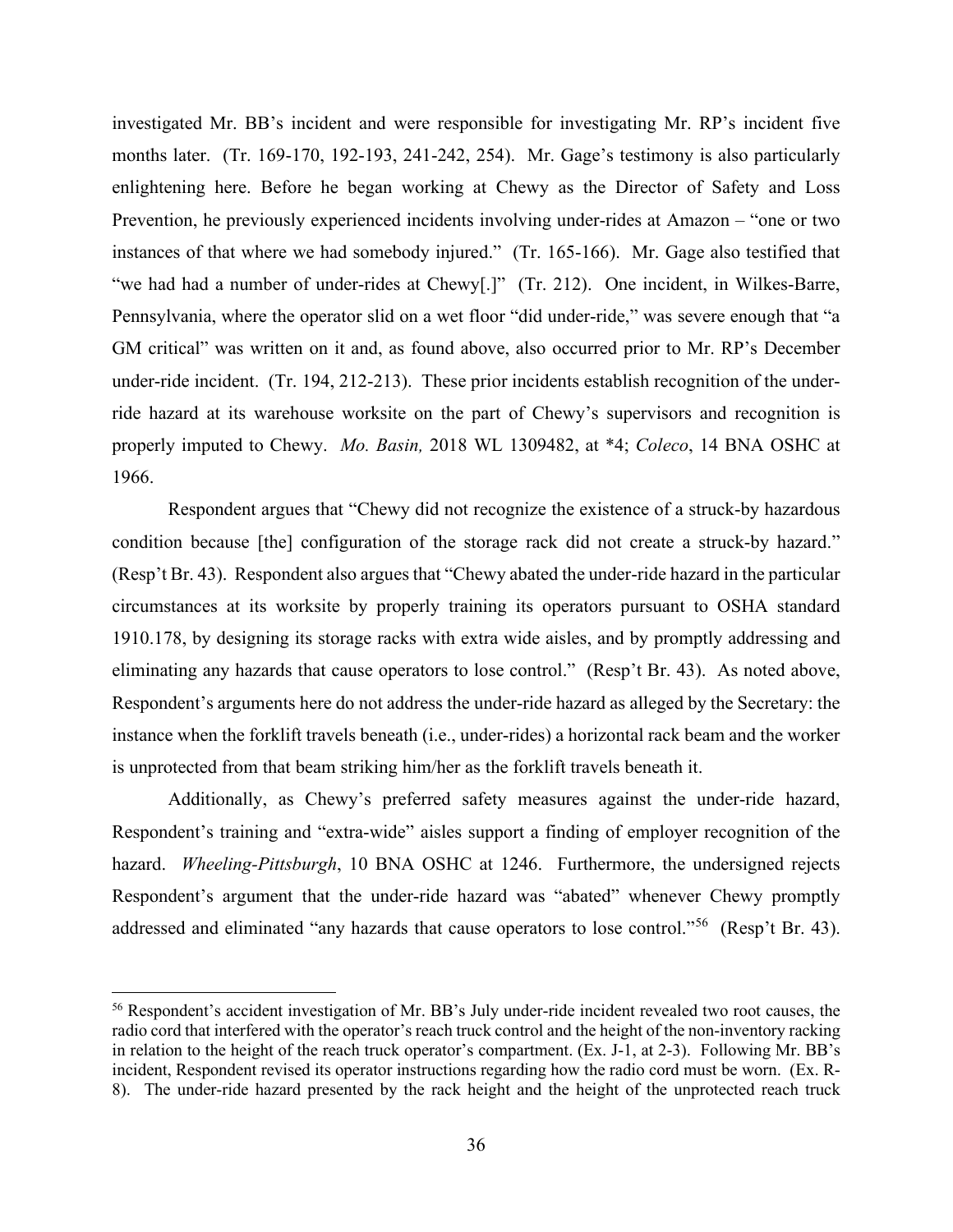The problem with this post-incident solution argument is that it is contrary to the purpose of the OSH Act. *Mineral Indus. & Heavy Constr. Grp. v. OSHRC*, 639 F.2d 1289, 1294 (5th Cir. 1981) ("[t]he goal of the Act is to prevent the first accident, not to serve as a source of consolation for the first victim or his survivors.").

 recognized in the warehouse industry. (Tr. 309, 341-342, 348, 352, 373-374); *Kelly Springfield*, experts who are familiar with the circumstances of the industry or activity in question.'" (citation omitted)). Mr. Snowdy's testimony that the under-ride hazard is recognized in the warehouse industry is based on his long experience and his specialized knowledge regarding the operation of Snowdy's work included evaluating warehouse facilities, identifying hazards, conducting incident seven or eight under-ride fatalities. (Tr. 302-303, 309-310, 319, 348-349, 374, 403-404). Similarly, the record also supports a finding that Chewy's industry recognizes the underride hazard. The Secretary's expert witness Mr. Snowdy testified that the under-ride hazard, specifically that which was established by the conditions in Chewy's Ocala warehouse, is 729 F.2d at 322 ("The [industry] recognition standard centers on 'the common knowledge of safety powered industrial trucks and material handling in the warehouse industry. For many years, Mr. investigations, and root cause analysis following PIT incidents. For the past decade or two, Mr. Snowdy has performed root cause investigations regarding fifty to sixty under-ride incidents, and

 Also, Mr. Snowdy testified that ANSI Standard 7.30 Operator Protection for Stand-Up, under-ride hazard for many years, since 2000.<sup>[57](#page-36-0)</sup> (Tr. 348, 351-353, 411-418, 447-449, 462; Ex. End Controlled, Narrow Aisle and Counterbalanced Truck, has included "guidance" regarding the

(Ex. C-1, at 9-10; Tr. 351-353, 411-418).

Section 4.5 Safety Guards

operator compartment remained unabated. Consequently, Mr. RP's fatal under-ride incident occurred in December five months later. (Tr. 375-376).

<span id="page-36-0"></span><sup>&</sup>lt;sup>57</sup> ANSI/ITSDF B56.1-2009, and ANSI/ITSDF B56.1-2012, Section 7.30 Operator Protection for Stand-Up, End Controlled, Narrow Aisle and Counterbalanced Trucks, states, in part:

 7.30.1 Guards or other means may be provided as part of the truck to limit intrusions into the operator's area of horizontal members (e.g., rack beams), oriented generally transverse to the direction of travel.

 more or less guarding than specified by paras. 7.30 and 7.36 may be required to enhance 4.5.3. Operator Compartment Guards. For stand up, end controlled, narrow aisle trucks, safe operation. Changes shall be determined through cooperation between the user and manufacturer.

 (Ex. C-1, at 6; Tr. 416-418).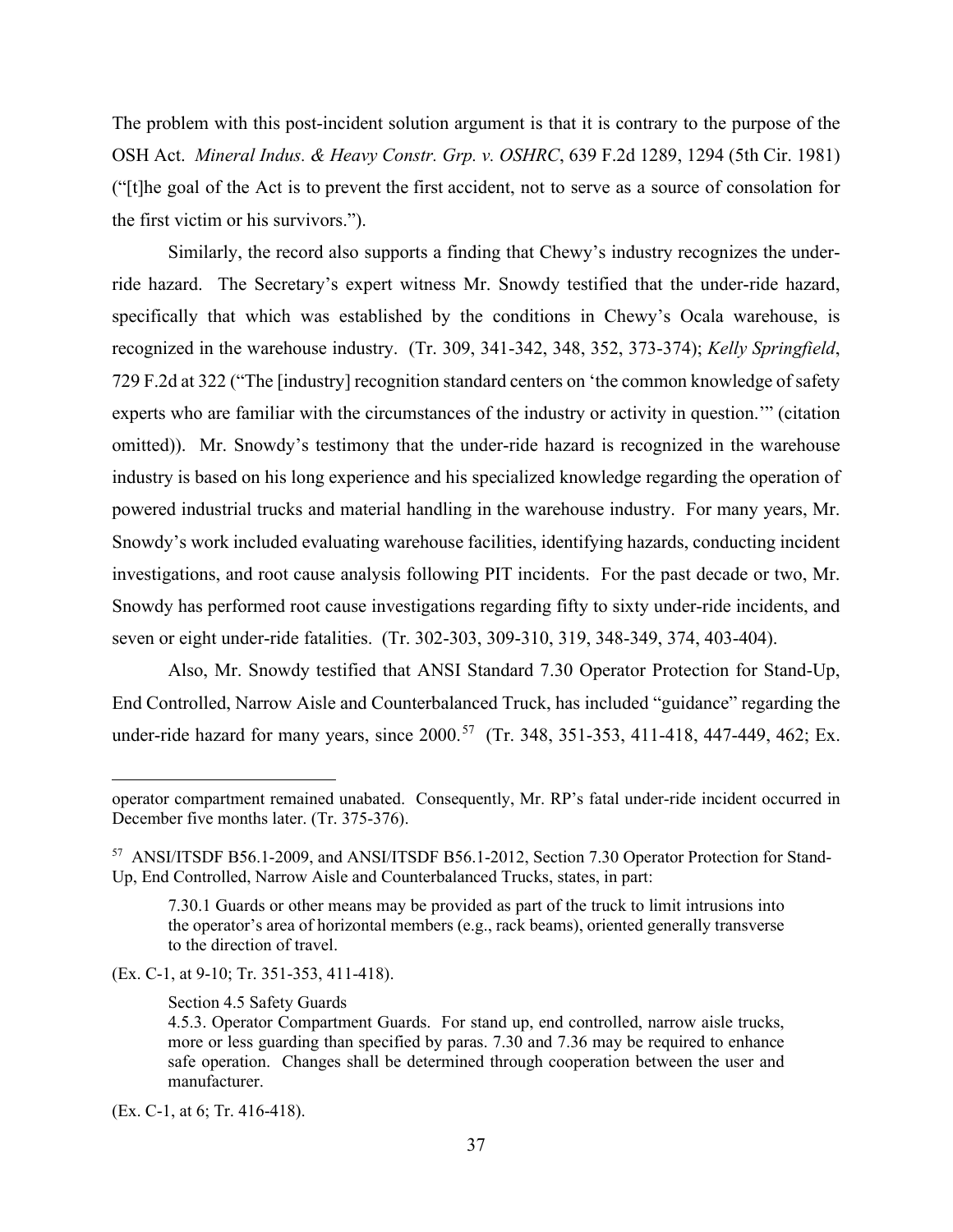C-1; at 5-12, ANSI/ITSDF B56.1-2009, and ANSI/ITSDF B56.1-2012). In his work with clients, Mr. Snowdy referenced this ANSI standard and the under-ride hazard present when the horizontal load rail was above the height of the lift truck. (Tr. 352-353).

lift truck to under ride the rack beam in some environments of use.<sup>[59](#page-37-1)</sup> (Tr. 348, 353-354, 358-361, 374; Ex. J-5, at 8). Regarding industry recognition of the under-ride hazard, Mr. Snowdy also referenced the information in the Raymond Features Brochure,<sup>58</sup> the equipment manufacturer, regarding guarding fork trucks, proper equipment for the environment, and the potential for the power section of the

- Alter the design of their warehouse by adding a floor level rack beam
- • Lower the first level rack beam to a point below the height of the top of the forklift power section
- Add a rack beam at the level of the overhead guard.

 If the customer is unwilling or unable to alter the shelf heights, then equipping the truck with this feature may be considered. The posts or backrest are available to provide additional protection against incidental intrusions, which may occur in narrow aisles during right angle stacking or slow maneuvering. They will not provide protection against all extending to the overhead guard. For trucks using a dockstance compartment, a rear vertical post is installed on the left side of the truck and an extended backrest is installed intrusions into the operator's compartment. For trucks using a universal stack-stance compartment, rear vertical posts are installed on each side of the operator's compartment on the right side.

# APPLICATION CONSIDERATIONS:

- Will increase turning radius for some models of trucks
- Difficult to structure for drive-in racks
- Creates additional hazards for drive-in racks and other narrow operations
- Reduces visibility (operator, pedestrian, and efficiency concerns)
- May be a nuisance to the operator
- Increases pinch, sheer, crush, and contact points.

# (Tr. 353-354, 358-361; Ex. J-5, at 8).

<span id="page-37-1"></span> said, the undersigned notes, in the instant case, Respondent's reliance on the Commission decision in *K.E.R.*  <sup>59</sup> The Secretary has established employer recognition of the under-ride hazard by Chewy management testimony, and also industry recognition of under-ride hazards based on Mr. Snowdy's testimony. That *Enters., Inc.*, No. 08-1225, 2013 WL 157682 (O.S.H.R.C., Jan. 9, 2013) (*K.E.R.*) to challenge the

<span id="page-37-0"></span><sup>58</sup> The Raymond Features Brochure states, in part:

 clearance and/or when lower storage locations are empty. To avoid this situation, the In some environments of use, the first level horizontal rack beams are higher than the top of the forklift power section and lower than the overhead guard. In such a situation, the potential exists for the power section to under ride the rack beam. This potential can be heightened when the truck is being maneuvered to right angle stack in an aisle with minimal customer should: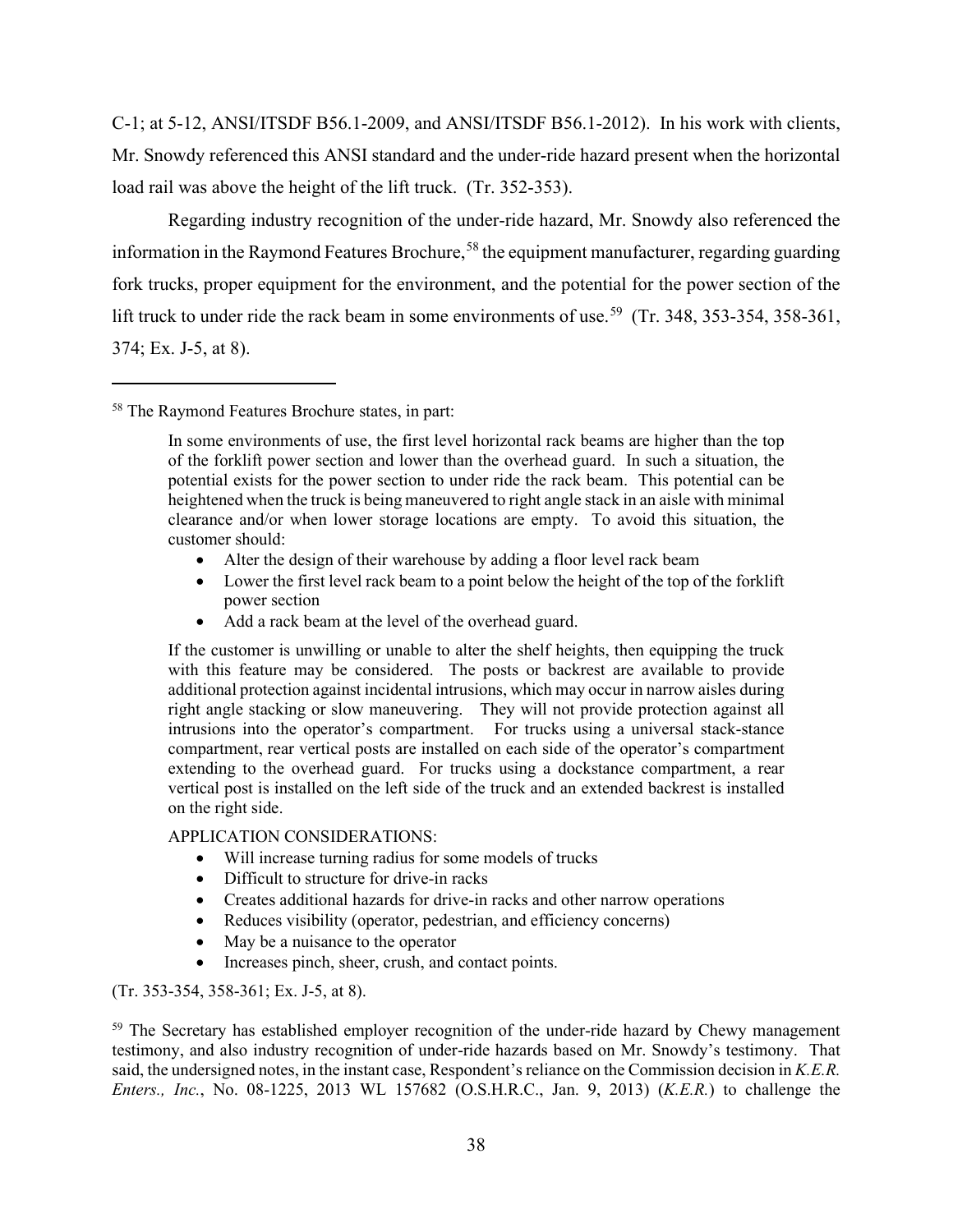The Secretary has established both employer and industry recognition of the under-ride hazard in this case.

# **3) The Under-Ride Hazard Was Likely to Cause Death or Serious Harm**

 exposure would be serious physical harm"). "[T]he Commission has made clear [that] the The Secretary must show that Chewy's employees were exposed to a hazard likely to cause death or serious physical harm. *Arcadian*, 20 BNA OSHC at 2010 (citing *Morrison-Knudsen Co./Yonkers Contracting Co.*, 16 BNA OSHC 1105, 1122 (No. 88-572, 1993) (*Morrison-Knudsen*) ("hazard is likely to cause serious physical harm if the likely consequences of employee criteri[on] ... [in this regard] is not the likelihood of an accident or injury, but whether, if an accident occurs, the results are likely to cause death or serious harm." *Waldon*, 16 BNA OSHC at 1060.

 asphyxiation injuries, was crushed, and died. (Tr. 103). These facts establish that the under-ride Here, the tragic circumstances of Mr. RP's incident on December 16, 2018, establishes that when Mr. RP's Raymond forklift rode under the horizontal beam of the pre-designed storage rack, he was struck and pinned between the beam and the Raymond forklift. He suffered compression hazard at Chewy's Ocala warehouse was likely to cause death or serious harm.

# **4) Feasible and Effective Means Existed to Eliminate or Materially Reduce the Hazard**

 (Resp't Br. 45-46; Sec'y Br. 21-22). In *K.E.R*., the Commission held that while manufacturer safety those materials are only probative if they "contain a safety warning or suggest a link between noncompliance and a safety hazard." *K.E.R.*, 2013 WL 157682, at \*3-4. Mr. Snowdy's credible expert testimony, however, in this case distinguishes the instant case from the facts before the Commission in Raymond Features Brochure support Mr. Snowdy's testimony that the under-ride hazard is recognized in the warehouse industry. (Tr. 351-354, 358-361, 411-418.) Also, citing *K.E.R.*, Respondent argues that the because the very nature of the SHIB is to inform and warn about safety. *K.E.R.*, 2013 WL 157682, at \*3- 4. Further, the Secretary does not rely on the SHIB to establish industry recognition. (Sec'y Br. 21-22). Secretary's evidence establishing warehouse industry recognition of the under-ride hazard is misplaced. manuals and voluntary industry standards may be probative evidence to establish industry recognition, *K.E.R*. As just discussed above, the Powered Industrial Trucks ANSI / ITSDF B56.1 standard and the Secretary cannot rely on the OSHA Safety and Health Information Bulletin, Standup Forklift Under-ride Hazard (Ex. C-2, SHIB 07-27-2009). (Resp't Br. 45.) Respondent's argument in this regard is rejected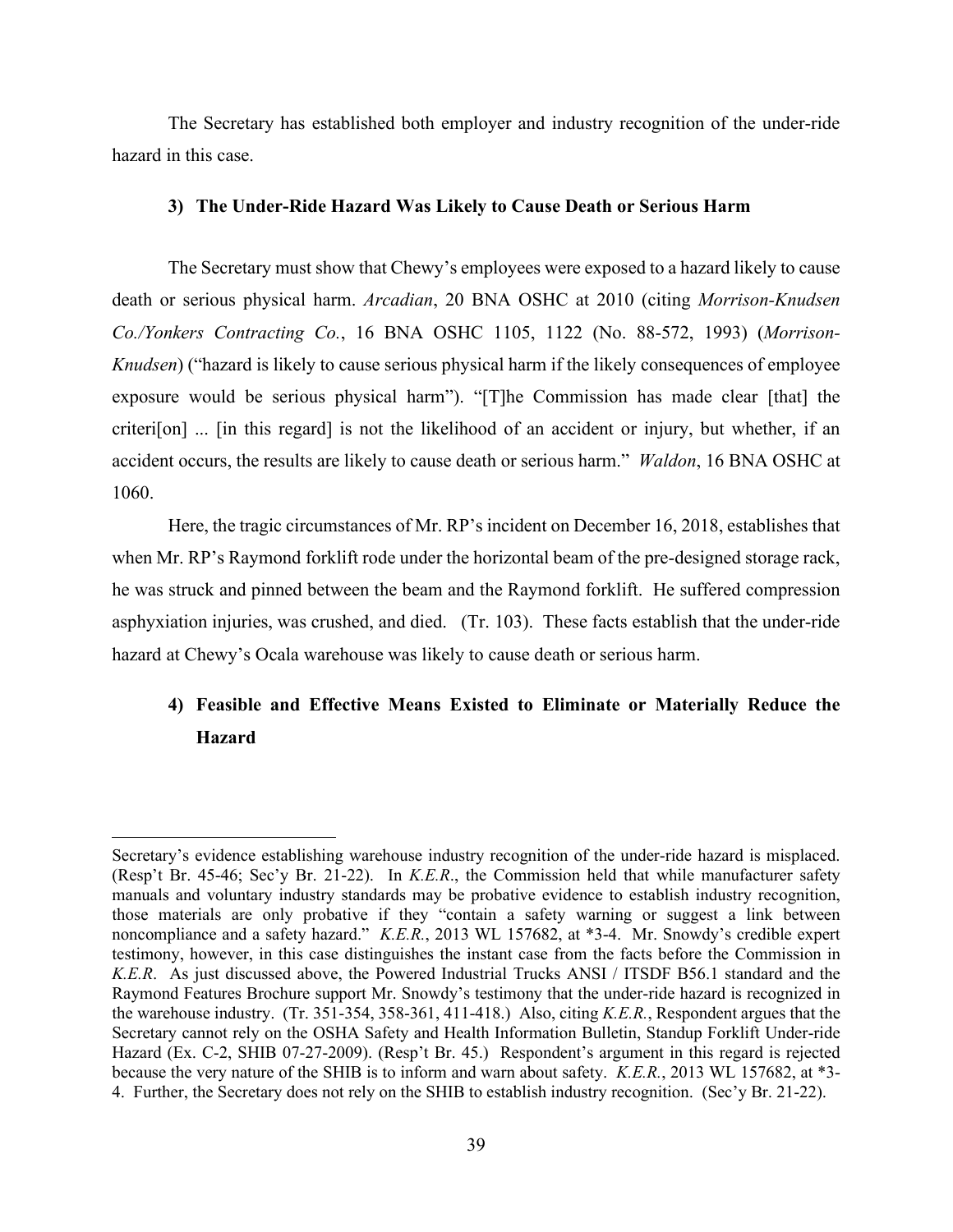(citations omitted). The Secretary need only show that the abatement method would materially To establish the feasibility and efficacy of a proposed abatement measure, the Secretary must "demonstrate both that the measure[] [is] capable of being put into effect and that [it] would be effective in materially reducing the incidence of the hazard." *Arcadian*, 20 BNA OSHC at 2011 reduce the hazard, not that it would eliminate the hazard. *Arcadian*, 20 BNA OSHC at 2011 (citing *Morrison-Knudsen,* 16 BNA OSHC at 1122). Where an employer has undertaken measures to address the cited hazard, the Secretary, in establishing efficacy, must also show that such measures were inadequate. *U.S. Postal Serv.*, 21 BNA OSHC 1767, 1773-74 (No. 04-0316, 2006).

# **A) Chewy's Methods Were Inadequate**

As a threshold matter, the undersigned finds that the Secretary has established that Chewy's measures of addressing the hazard – extra wide aisles and training – were inadequate measures against the under-ride hazard at the Ocala warehouse. *U.S. Postal Serv.*, 21 BNA OSHC at 1773- 74. The Secretary elicited the following testimony from Mr. Prater:

beam, did it? Q [Ms. Chastain] So training and extra-wide aisles -- I agree those are both good things. And the training in particular was required by OSHA. But the training and the extra-wide aisles did not prevent Mr. BB from being crushed by the horizontal

beam, did it?<br>A [Mr. Prater] The training and extra wide aisles did not prevent the radio cord from going across his chest, if that's where -- what you're asking. I think it is, but - - so the answer would -- no, it did not.

 riding the rack and being crushed as well, did it? Q And the training and the extra wide aisles did not prevent Mr. RP from under-

 truck, and struck the racks. A Again, I think Mr. RP, some -- for some unknown reason, lost control of his

Q Well, -- and his excellent training did not prevent that, did it?

A In this case, Mr. RP lost control for an unknown reason. I -- I have no idea whether or not it was related or correlated in any way to the training.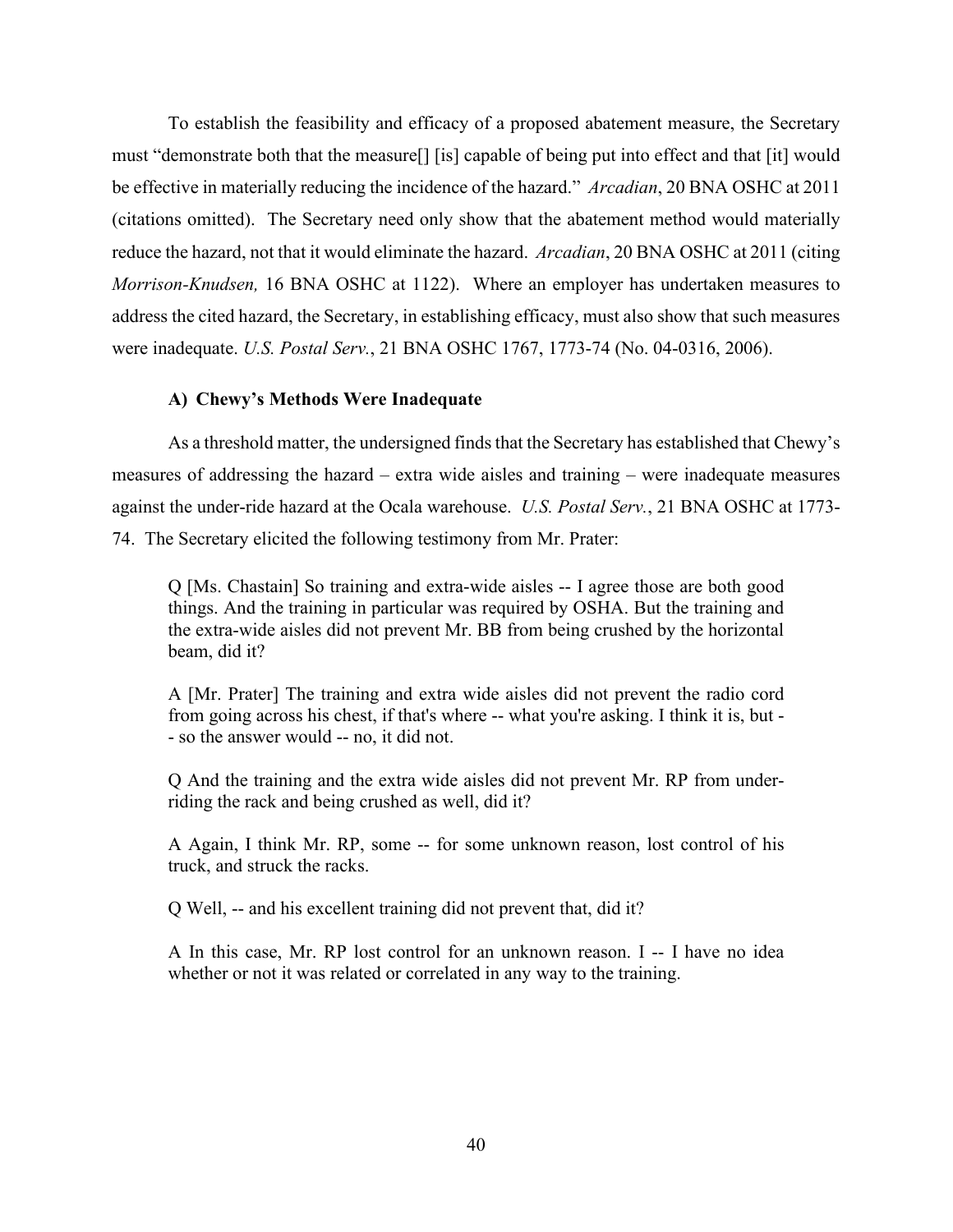(Tr. 758-759).<sup>60</sup> Mr. Billet agreed that the width of Chewy's aisles did not prevent Mr. BB's or Mr. RP's under-ride incidents. (Tr. 581).

 The training and the aisle width are geared toward preventing an under-ride from occurring. incident, the training was updated to ensure that it included under-ride hazards. (Tr. 177). Indeed, Warehouse Safety Manager Rose testified that he had never even heard of an under-ride hazard 239-240). Consequently, Mr. BB did not have such training before operating the forklift. And address the under-ride hazard at the Ocala warehouse. But the facts here show that Chewy experienced "a number" of under-rides despite training and the width of the aisles. In fact, Safety Director Gage testified that after the first Ocala under-ride before Mr. BB's incident, and that he learned about it while investigating Mr. BB.'s incident. (Tr. despite Mr. BB's incident and subsequent actions by Chewy, Mr. RP experienced a fatal underride incident five months later. The updated training and the width of the aisles did not adequately

 382, 457). Mr. Snowdy testified that training alone would not eliminate a properly trained reach truck operator from contacting the storage rack. "It could be overshooting the turn, it could be a veer into the rail." (Tr. 436). As noted in *Pharmasol*, administrative fixes, such as training, do not eliminate the instance of an inadvertent under-ride situation. *Pharmasol*, 2018 WL 5013447, The undersigned also accords great weight to Mr. Snowdy's testimony that "absolutely" under-ride hazards can be completely eliminated through engineering controls. (Tr. 345-346, 378 slick floor, it could be some malfunction of the machine. All those things could cause the truck to at \*6. Safety Manager Gage testified that no matter what the "root cause" for each incident, why the operator ended up under the horizontal beam, a better process outcome would be to eliminate the hazard. He testified that recognizing the hierarchy of controls, it is best to look to engineering controls, administrative controls, things that can be done to "actually eliminate or mitigate the hazard," rather than to look at behavior, training. (Tr. 197-198).

 rack beam in a Chewy warehouse. Mr. BB was seriously injured, and Mr. RP died, because of Here, the record shows that instances of a wet floor, a radio cord, and an as yet unknown reason, caused a Chewy worker to lose control of his forklift, and then subsequently under-ride a

<span id="page-40-0"></span> attended this training. (Tr. 689). No PIT training records, or PIT safety rules were offered into evidence 60 Mr. BB's and Mr. RP's training records are not in this record, although Mr. Prater testified that Mr. RP by Chewy.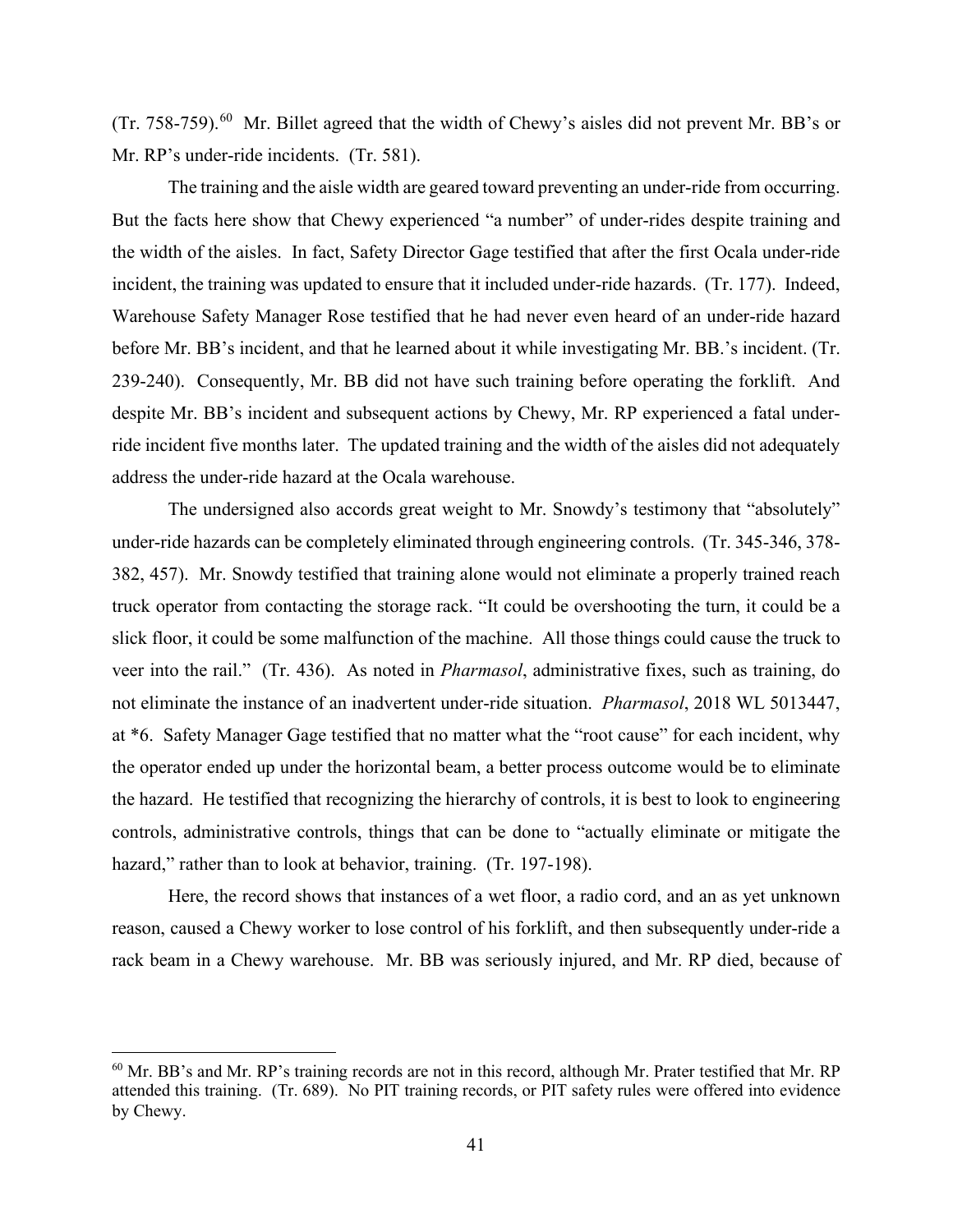those incidents. The training and the width of Chewy's aisles did not address the under-ride hazard in those instances.

 warehouse were inadequate. *U.S. Postal Serv.*, 21 BNA OSHC at 1773-74. The undersigned finds that Chewy's methods addressing the under-ride hazard in its Ocala

# **B) Physical Feasibility**

 reducing the incidence of the hazard." *Beverly Enters.*, *Inc.*, 19 BNA OSHC 1161, 1190 (No. 91- 3344, 2000) (consolidated) (*Beverly*). "Feasible means of abatement are those regarded by program.'" *Id*. at 1191 (quoting *Nat'l Realty*, 489 F.2d at 1266). An abatement method is feasible put into effect and that [it] would be effective in materially reducing the incidence of the hazard." *Beverly*, 19 BNA OSHC at 1190; *see Champlin Petroleum Co. v. OSHRC*, 593 F.2d 637, 640 (5th The Secretary has the burden of "demonstrat[ing] both that the [proposed abatement] measures are capable of being put into effect and that they would be effective in materially conscientious experts in the industry as ones they would take into account in 'prescribing a safety under section  $5(a)(1)$  if the Secretary "demonstrate[s] both that the measure[] [is] capable of being Cir. 1979) ("It is the Secretary's burden to show that demonstrably feasible measures would materially reduce the likelihood that such injury as that which resulted from the cited hazard would have occurred.").

 Chewy could have taken to address the under-ride hazard at the Ocala warehouse. In the citation, address the hazard: The Secretary introduced evidence of feasible and effective abatement measures that the Secretary listed the following abatement measures that Chewy could have implemented to

- Adjust the shelf heights so that the body of the lift truck below the operator's compartment will strike the rack in the event of contact, preventing underride from occurring;
- Adjust the shelf heights so that the lift truck's overhead guard will strike the rack in the event of contact, preventing under-ride from occurring;
- Install a barrier, even with the outer edge of the storage rack (such as a curb or floor level shelf), so that the bottom of the lift truck will strike the curb or shelf in the event of contact, preventing an under-ride from occurring;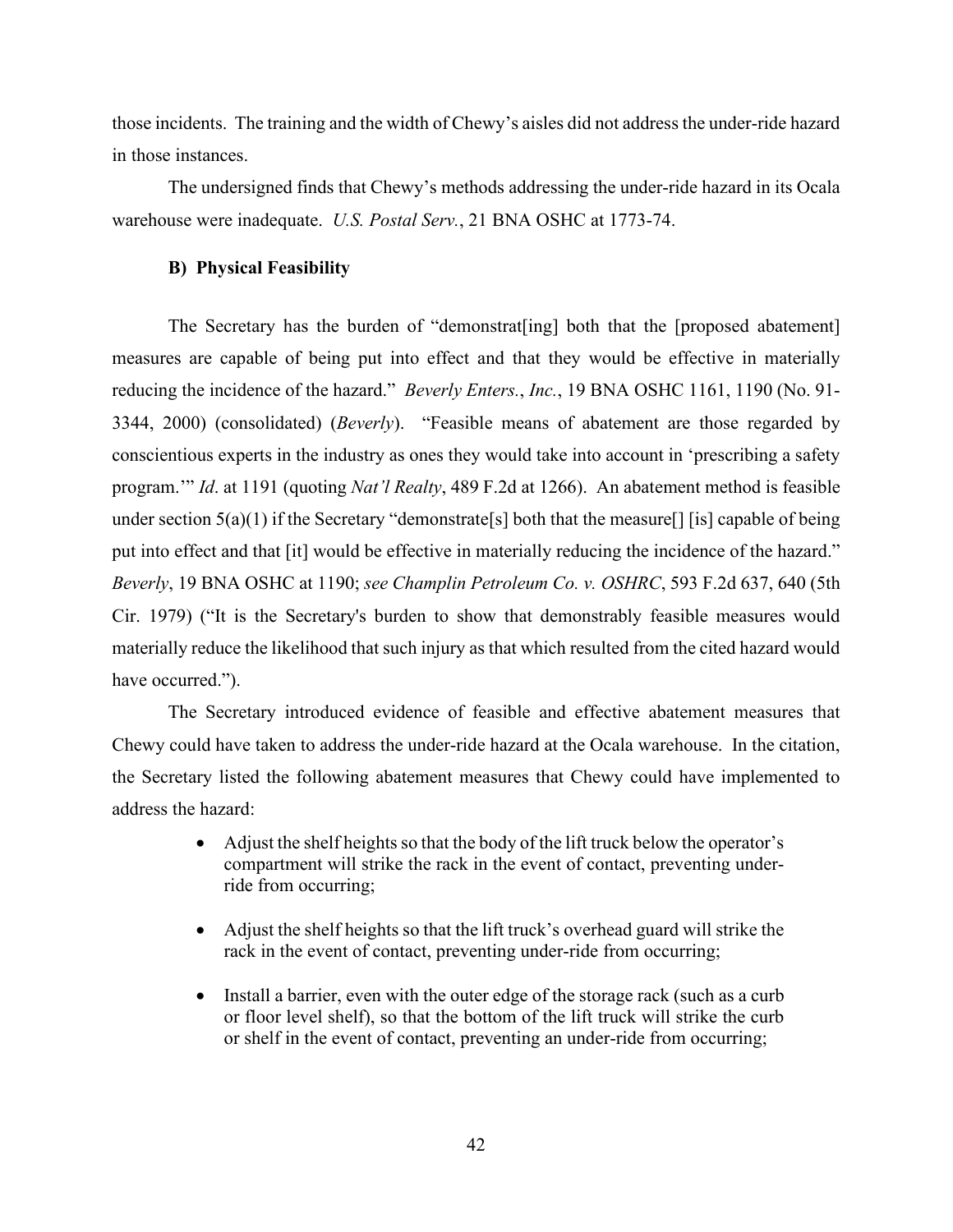- Purchase, where appropriate, standup lift trucks that have corner posts, extended backrests, rear post guards, or other features to prevent an underrode from occurring; or
- Install rear post guards or other equivalent protections that address the under-ride hazard on existing standup lift trucks.

# (First Am. Compl. 3).

 through engineering controls. (Tr. 378-379, 457). Engineering controls that he recommends rail in on the base of the rack system[.]" (Tr. 457. *See* Tr. 351, 378, 455-456). *Arcadian*, 20 BNA recognized hazard.") (citations omitted). Mr. Snowdy testified that "absolutely" under-ride hazards can be completely eliminated include "lowering the rails to the frame height, [adding] the extended backrest, [putting] a vertical post in, [lowering] the second-tier rail to the height of the overhear guard,  $61$  [and putting] a bottom OSHC at 2011 ("[F]easible means of abatement are established if 'conscientious experts, familiar with the industry' would prescribe those means and methods to eliminate or materially reduce the

 ride hazard. (Tr. 225-226, 379-382, 441; Ex. J-4). According to the Secretary, the abatement measure of the installation of rear post guards on Chewy's exiting standup lift trucks "completely eliminated the under-ride hazard for this lift in Respondent's facilities." (Sec'y Br. 9-10). Further, at new sites Chewy opened after Mr. RP's incident, Chewy equipped these sites with universal under-ride hazard. (Tr. 233-234. *See* Ex. J-5, at 8). Mr. Snowdy testified that use of the universal to address the under-ride hazard at the Ocala warehouse. *CSA Equip. Co.*, No. 12-1287, 2019 WL 1375918, at \*8 (O.S.H.R.C., Mar. 19, 2019) (citations omitted) ("That these procedures were either procedures were capable of being put into effect at the time of the accident."). procedures were capable of being put into effect at the time of the accident.").<br><sup>61</sup> Mr. Snowdy testified that while any one of the engineering controls listed would completely eliminate As noted above, Respondent lowered the horizontal racks within days of Mr. RP's incident and outfitted its fleet of Raymond lift trucks with rear posts that effectively eliminated the understance lift trucks, which have two rear vertical posts installed to protect the operator from the stance lift truck addressed the under-ride hazard. (Tr. 357-358, 361-362, 380-381). The Secretary has carried the initial burden of establishing that feasible and effective abatement measures exist previously used by [the employer], or are currently being used, is prima facie evidence that both

<span id="page-42-0"></span>the under-ride hazard, when advising clients, he does not recommend the "overhead guard rail as a contact point," as it is a "smaller picture to hit." (Tr. 457-458).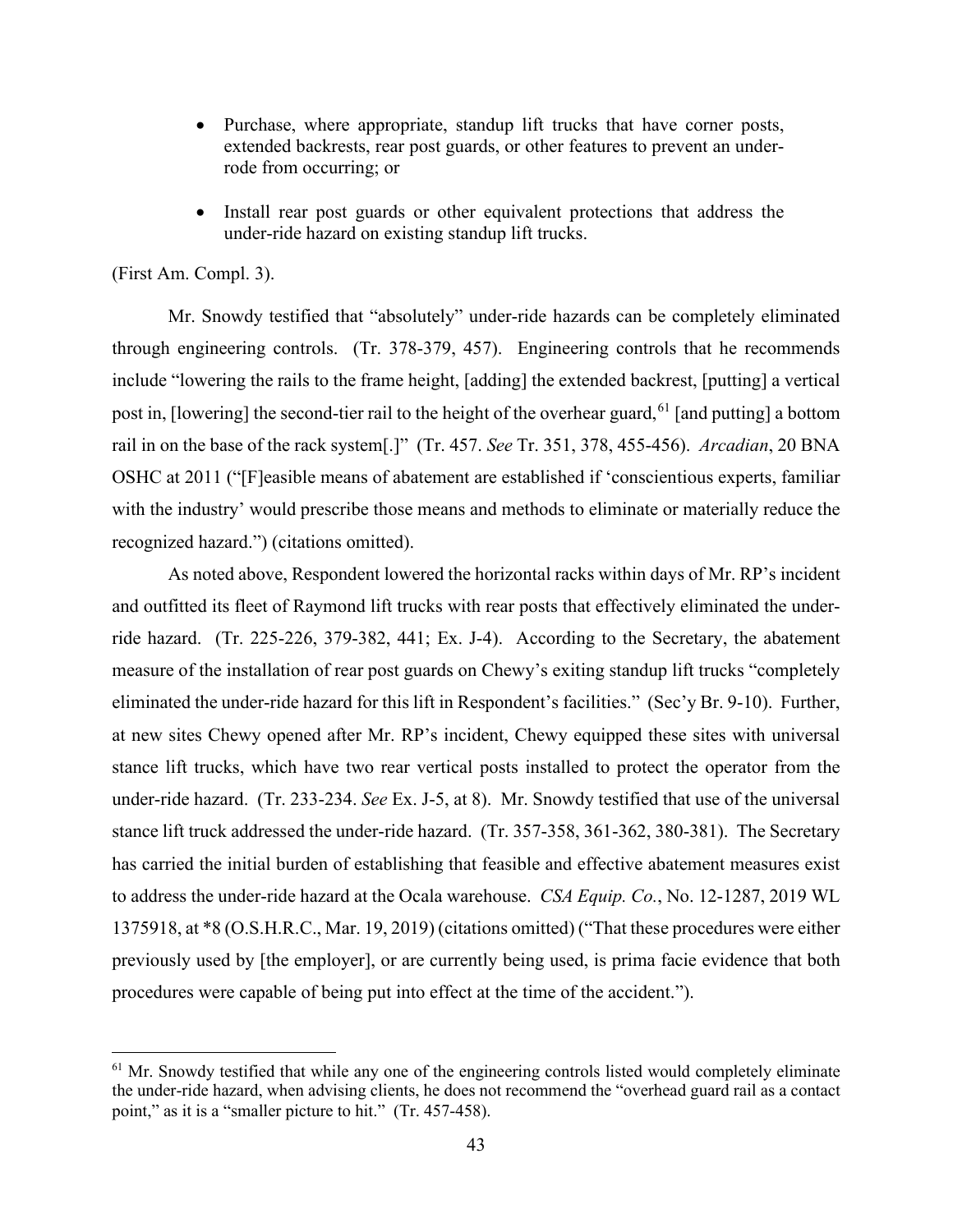The Secretary has the initial burden of proving:

that an abatement method exists that would provide protection against the cited hazard. The burden then shifts to the employer to produce evidence showing or tending to show that use of the method or methods established by [the Secretary] will cause consequences so adverse as to render their use infeasible.

Royal Logging, 7 BNA OSHC 1744, 1751 (No. 15169, 1979), aff'd, 645 F.2d 822 (9th Cir. 1981). alleged hazard, the citation must be vacated for failure to prove feasibility ...." *Kokosing*, 17 BNA OSHC at 1875 n.19. The record must show that: If the proposed abatement "creates additional hazards rather than reducing or eliminating the

 outweigh its disadvantages. *See, e.g., Chevron Oil Co.*, 11 BNA OSHC 1329, 1334 the safety benefits of the Secretary's proposed abatement method significantly (No. 10799, 1983) (finding that "[t]he benefits afforded by the use of flotation devices greatly outweighs the harm that could be caused in the unlikely event that one of these devices were to hit an employee"). *Compare Kokosing*, 17 BNA OSHC at 1875 & n.19 (finding no material reduction where Secretary failed to rebut testimony that abatement method could cause additional hazards).

*ACME Energy Servs. dba Big Dog Drilling*, No. 08-0088, 2012 WL 4358852, at \*7 (O.S.H.R.C., Sept. 19, 2012).

 Respondent claims that all the proposed abatement methods "rely on the operator to strike the rack to avoid an under-ride." (Resp't Br. 2). Respondent argues that "each of OSHA's dangerous by all the witnesses." (Resp't Br. 60). Respondent claims that striking the rack could rack. (Resp't Br. 62-64). Respondent also argues that striking the rack "can create a number of under-ride hazard." $62$  (Resp't Br. 62-63). proposed methods of abatement require the operator to strike the storage rack which is (1) not designed to withstand the impact of a reach truck, and is (2) recognized as being incredibly lead to a "catastrophic collapse" of the racking system, causing serious injury to workers in the vicinity, and that the proposed methods of abatement only increase the frequency of striking the other crushing, pinching, impalement and amputation hazards for [the] operator other than the

<span id="page-43-0"></span> $62$  Very little weight is given to the "Crown Product Reference" regarding "Rear Posts for Stand-up Riders," the Ocala warehouse. Also, this Crown Stand-up lift truck has an extended backrest to protect the operator's referenced by Respondent. (Ex. J-4, at 3). This Crown Stand-up Rider is not a lift truck used by Chewy at compartment from the under-ride hazard, protective equipment not provided on the Raymond dock stance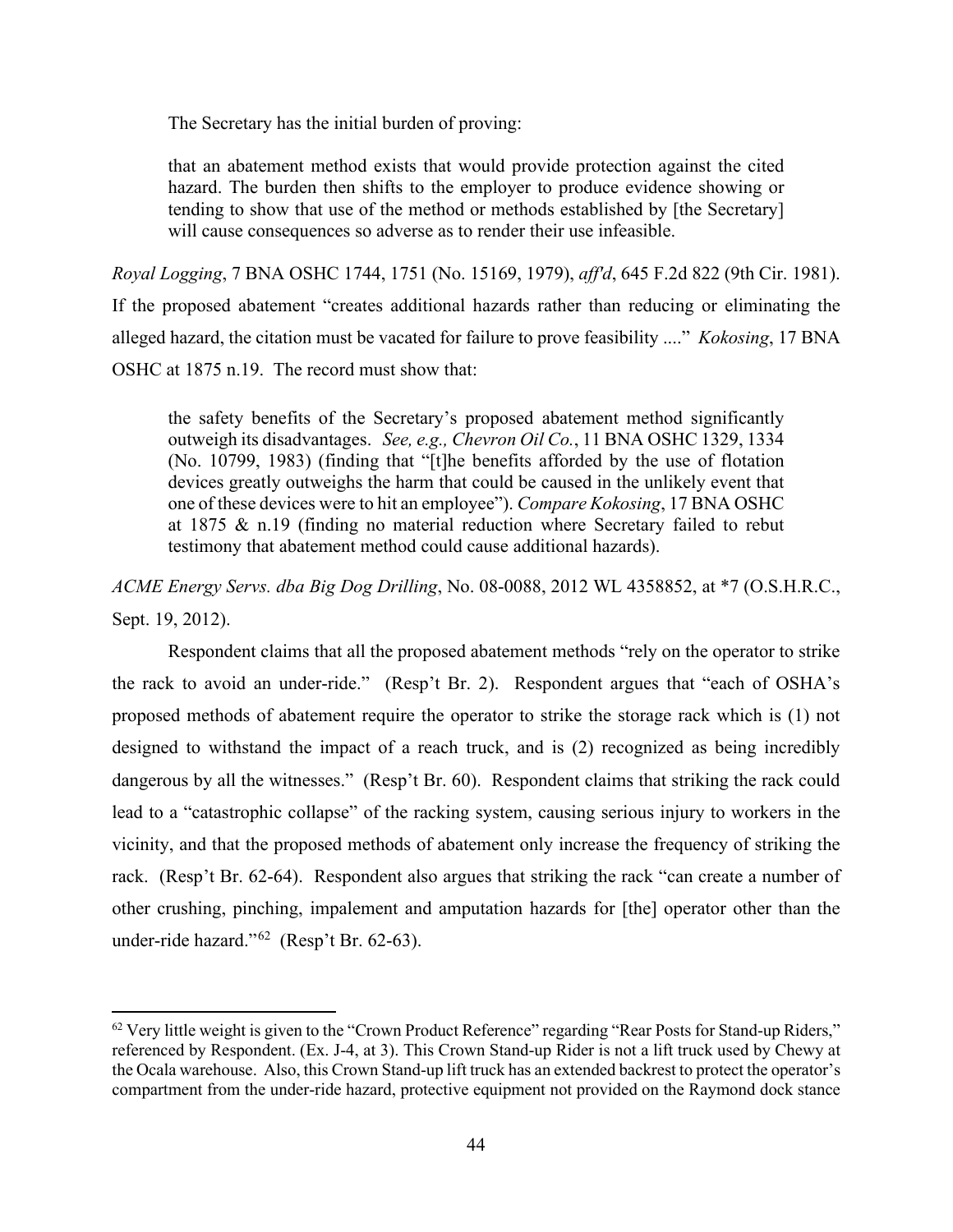Respondent sets forth evidence in the form of testimony from Senior Director of Fulfillment Optimization Billet and current Safety Director Prater that striking a rack, in any aisles to abate the under-ride hazard." (Resp't Br. 61, 64). Mr. Billet testified that, since adding increase [in] rack strike events." (Tr. 520). As a result, Chewy is exploring a transition to a universal stance forklift for use at its warehouses.[63](#page-44-0) (Tr. 523-524, 593-594, 599-604. *See* Tr. 233- 5, at 8). "We're still in that evaluation phase as to what is the correct solution for us given our environment." (Tr. 527, 593-594). situation, is to be avoided and therefore, "Chewy instead relies on operator training and extra-wide a post to the Raymond forklift after the December incident, "we determined that we have an 234). Universal stock stance forklifts have two rear vertical posts installed, enclosing the operator's compartment, and preventing under-ride incidents. (Tr. 159, 354-358, 593-994; Ex. J-

 contact with the rack." (Tr. 586. *See* Tr. 594). Mr. Billet testified he gets the information Regarding striking the rack, Mr. Billet testified that, "we still believe that the width of our aisles is the best abatement we could have to prevent any operator from striking or coming in supporting the foundation of his safety analysis "in conversations that I have had with our safety organization," specifically Caleb Prater. (Tr. 595, 604).

 increased likelihood of striking the cross members." (Tr. 707). "At the end of the day," according Mr. Prater explained that "we interpreted the lowering of the beam as to introduce an to Mr. Prater, he concluded that lowering the horizontal beam made it "more likely to cause a

 lift trucks used by Mr. BB and Mr. RP at the time of their under-ride incidents. (Tr. 425-431, 453-455, 752, 754).

 752, 754). In evaluating guards for Chewy's stand-up lift trucks, Mr. Prater considered this Crown Product Reference, and the stated potential hazards created by addition of a fourth post on this Crown stand-up lift was installed on a Crown Stand-up Rider not used by Chewy is unhelpful. truck. (Tr. 660-666, 669-671, 752, 754). Mr. Prater's testimony regarding potential hazards if a fourth post

There is no evidence that the fourth post engineered by Raymond and installed on Chewy's dock stance lift trucks following Mr. RP's under-ride incident caused any employee to experience severe injury or death. Rather, since installation of the Raymond engineered fourth post, only less severe injuries like forehead lacerations were reported. (Ex. J-4, at 1, 4; Tr. 270-277, 766).

<span id="page-44-0"></span> 2019, Mr. Billet's responsibilities now include evaluating guarding on the Raymond forklifts at Chewy's fulfillment centers. (Tr. 519-520). Mr. Billet is not an engineer and has no expertise in safety outside of <sup>63</sup> Since being promoted to his current position as Senior Director of Fulfillment Optimization around July operations. (Tr. 496, 536, 577-578, 589-590, 602-604).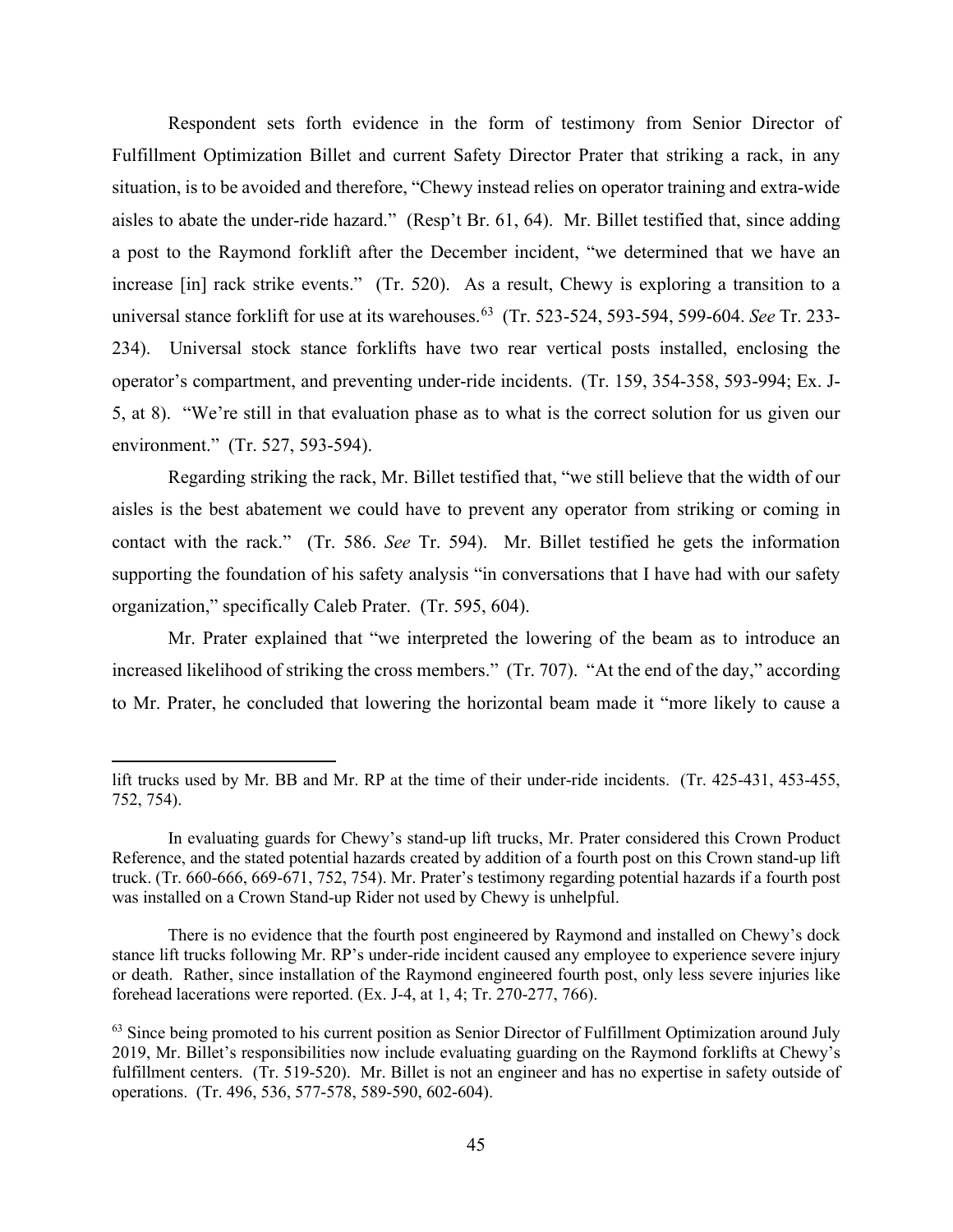or greater problem" because "it increases the likelihood of an operator striking [the] rack." (Tr. 708). safety incident." *Id.* He testified that even though lowering the beam prevents an under-ride event, "we're trading, you know, one hazard for an equal or greater hazard. So, while again, in kind of context of the under-riding, perhaps it solves that problem, but it does so by introducing an equal

 708). Mr. Prater's viewpoint is illustrated by his description of Mr. BB's July 2018 under-ride incident. Mr. Prater testified that Mr. BB lost control of his lift truck because his radio wire wire causing Mr. BB to lose control of his lift truck, and the "direct cause" of Mr. BB's injury was horizontal beam.<sup>64</sup> Mr. Prater testified, "if the radio cord hadn't wrapped around his steering wheel, then [Mr. BB] would not have lost control." (Tr. 724). Mr. Prater likened Mr. BB's incident to the possibility of a wet floor causing the operator to slide out of the normal aisle of causing you to lose control. Yes. And I would address that root cause if that were to surface, of course." (Tr. 725). The following testimony reveals how Mr. Prater approaches the potential of entangled with his lift truck controls. The lift truck then veered into the horizontal beam, impacting Mr. BB. Therefore, according to Mr. Prater, the "root cause" of Mr. BB's injury was the radio his impact against the horizontal beam when Mr. BB's out-of-control forklift veered into the travel. "That would be the equivalent of a radio cord wrapping around your steering column and an under-ride hazard at Chewy's warehouses:

Q: [Ms. Chastain] You would get rid of the wet patch?

A: [Mr. Prater] Sure.

Q: You wouldn't – you wouldn't eliminate the under-ride hazard?

A: It's not  $a - it$ 's not a hazard. They're not exposed to that. They are exposed to wet floor. So, it's a root cause versus direct cause.

Q: But what actually caused the injury was the horizontal beam crushing his ribs, correct?

 A: That's not the appropriate way to look at it. The way that – the thing that caused the injury was the thing that caused the incident, which would have been

<span id="page-45-0"></span><sup>&</sup>lt;sup>64</sup> In response to, "Did you see that the safety manager at the Ocala facility identified the height of the racking as one of the root causes of Mr. BB's accident," Chewy Senior Director Billet testified, "I did not see that he identified it as a root cause." (Tr. 583).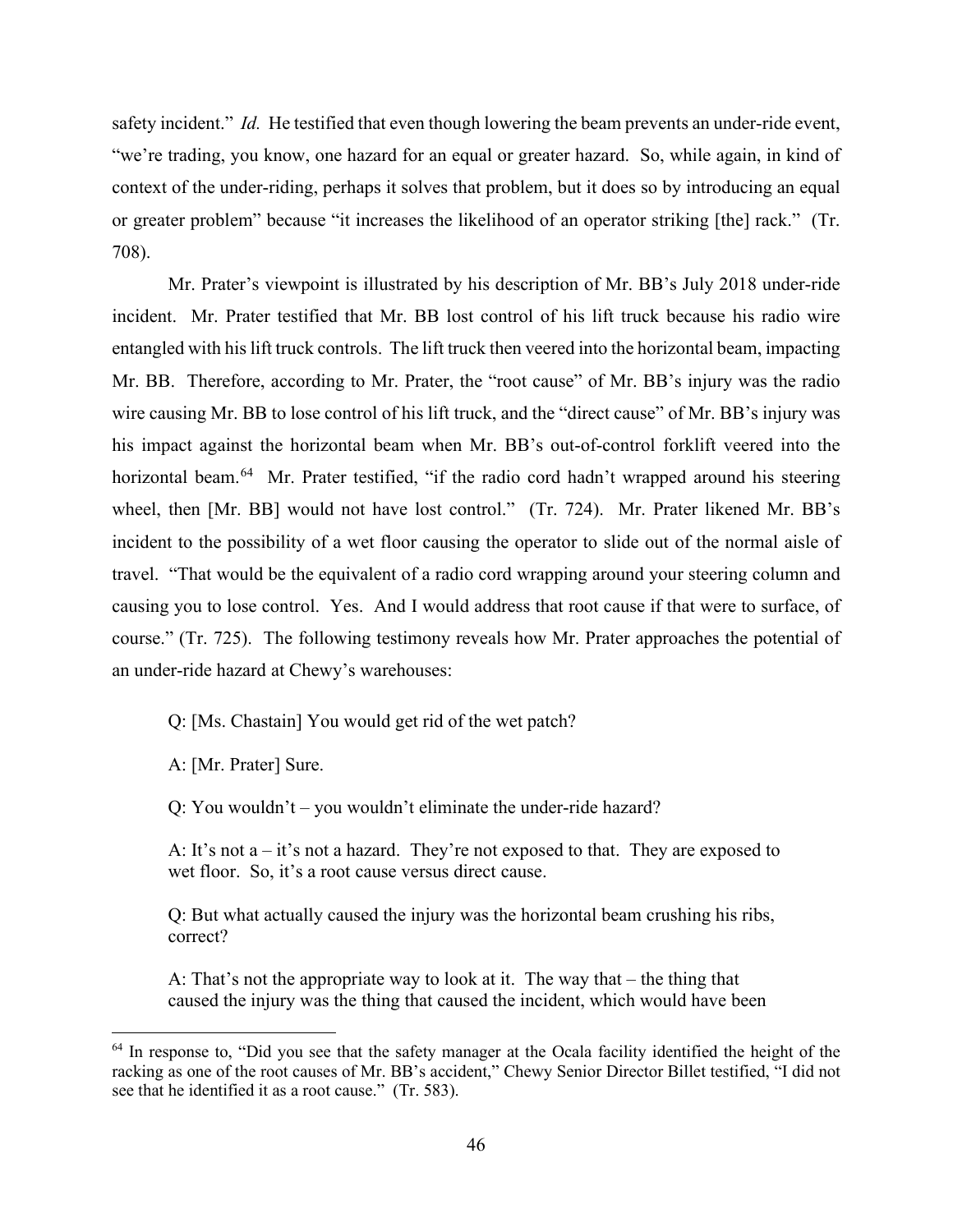the wet floor. So, if I left the wet floor and then lowered the beam, he would've just hit a beam, and we'd be in the same circumstances. So that's why we focus on root cause, not direct cause.

(Tr. 725-726). Mr. Prater further testified:

 I think we can agree that, you know, that's what needs to be addressed. We need to I'm not contesting the fact that Mr. BB struck the beam and was injured. So, I want to be clear. I'm just saying that the cause of the injury is not that contact being made. The cause of the injury was the root cause -- or was -- the root cause of the injury was the cord that stole his ability to safely maneuver and operate his truck. Again, make sure that all of our employees can maintain control of the truck, look in the direction of travel at all times and that goes back to the radio wire. It doesn't go back to hypothetical water on the floor. It doesn't go back to, you know, just losing control. You could hit a million different things once you lose control.

(Tr. 727).

 when "Mr. RP lost control for an unknown reason." (Tr. 724-728, 759). Regarding OSHA's 760, 765). Mr. Prater testified that OSHA's viewpoint of the incidents in this case as an "under-ride hazard" was not appropriate because the "root cause" was either the radio cord or a "wet floor" or proposed abatement methods of lowering the horizontal beam or adding guards around the operator's compartment of the forklift, Mr. Prater testified that Chewy believes that "there is no safe way to strike a storage rack," and that "there is no safe speed to strike a storage rack." (Tr.

 such as SSI engineering specifications, drawings, or even expert testimony – into this record. The undersigned is not persuaded by Mr. Billet's and Mr. Prater's unsupported testimony<sup>[65](#page-46-0)</sup> in the face of case facts that do not support their arguments. Despite having the burden of showing adverse consequences to the Secretary's proposed abatement methods, Respondent did not introduce any evidence specific to its racking system –

 in its warehouse, the incidents of rack strikes did increase. (Tr. 175-176, 211). However, Mr. For example, according to Safety Director Gage, since Chewy lowered the horizontal beam

<span id="page-46-0"></span> $65$  Mr. Billet testified that he did not know how many incidents of striking the racks occurred before the cabin guard on the PITs. (Tr. 587-589). Regarding how many times the operators struck the horizontal know "the exact figures off the top of my head." (Tr. 739). guards were put on the PITs and how many incidents of striking the racks occurred now that there is a rear beam before and after it was lowered (i.e., whether there was a measurable increase in the number of strikes on the horizontal beams in non-inventory after the beams were lowered), Mr. Prater testified that he did not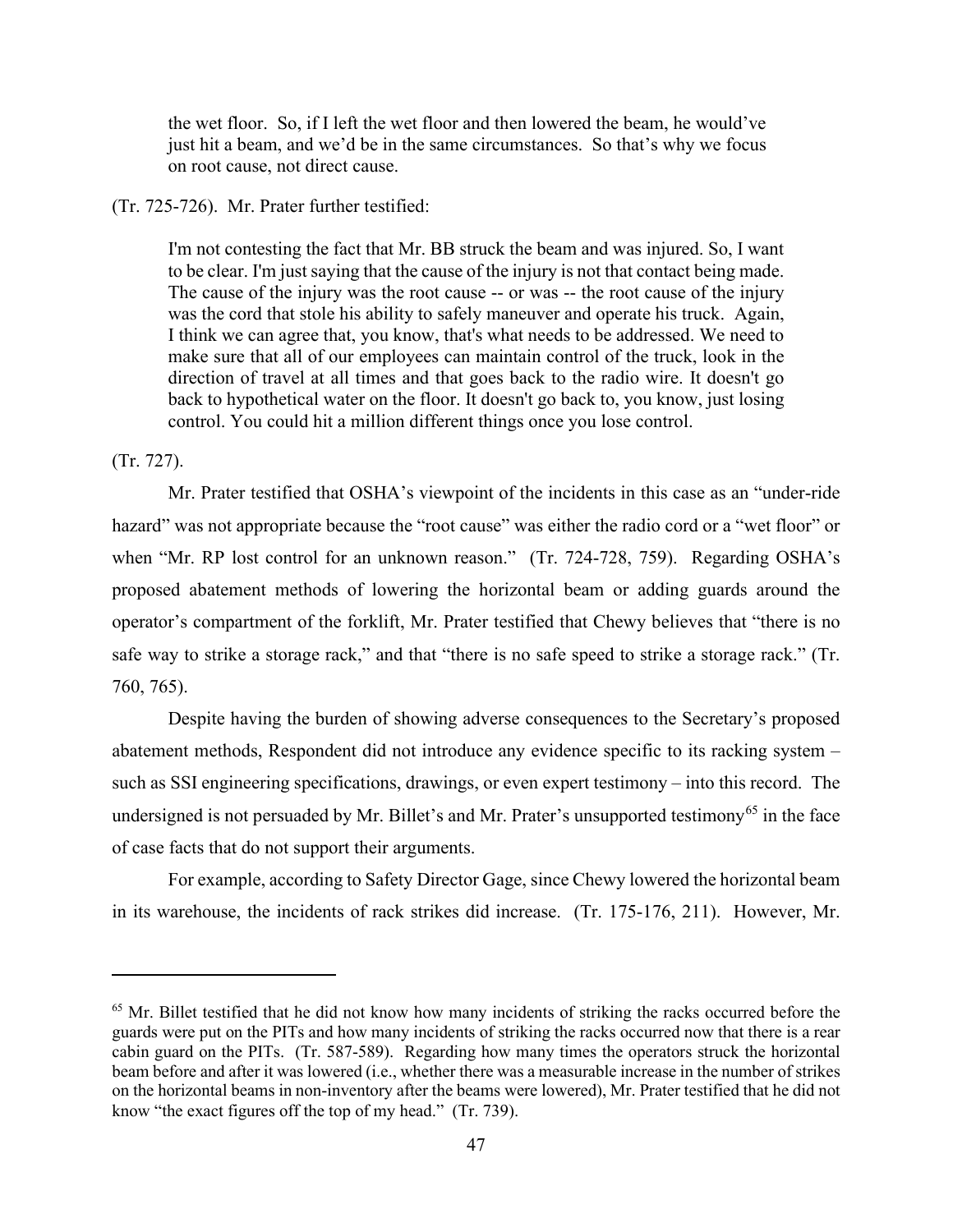that they had to be retrained to operate safely. (Tr. 212, 226-227). Mr. Gage testified that most of those rack strikes were noninjury related, or at least, not significant enough to warrant his attention. (Tr. 231). Warehouse Safety Manager Rose testified that injuries related to a worker striking a lift- the increase in strikes due to the newly installed posts. (Tr. 270-272. *See* Tr. 766). Gage noted that the operators were using the lowered beam as a "break," in their maneuvering and truck post, included a worker who walked into the post after it was newly installed. That injury resulted in a forehead laceration. According to Mr. Rose, there were no fatalities associated with

 The record also establishes that Chewy operators regularly drove their lift-trucks such that Dallas warehouse.<sup>[66](#page-47-0)</sup> (Tr. 215, 227). Mr. Gage testified, "So impacting the storage racking, as a much less likely to cause a catastrophic failure, particularly [where] the racking is not overloaded, which ours were not." (Tr. 214-215). Despite multiple strikes, even requiring rack repair by an outside contractor, Mr. Gage testified that Chewy has "never, never had a catastrophic rack failure." (Tr. 215, 227). Mr. Billet also testified that Chewy has never had any catastrophic failures of its racking system. (Tr. 582). they damaged racking, to the extent that Chewy had spent over \$100,000 to fix the racking in the general rule, it's not a good idea. It's nowhere near as dangerous as the under-ride because it's

installation of a post on the forklift.<sup>[67](#page-47-1)</sup> (Tr. 359-361, 384, 453-454). Mr. Snowdy testified that the Mr. Snowdy testified, based on his experience in the warehouse industry, that the underride hazard is "by far" more serious than the potential limitations with visibility from the

<span id="page-47-0"></span><sup>&</sup>lt;sup>66</sup> Mr. Gage testified that, in the two years he was at Chewy, "we had hundreds, if not more, rack impacts." <sup>66</sup> Mr. Gage testified that, in the two years he was at Chewy, "we had hundreds, if not more, rack impacts." (Tr. 215). Mr. Gages testified that, for the Dallas warehouse, Chewy spent "well over \$100,000 doing rack an [extent] that we would have to unload the entire bay all the way up and rope it off and take it out [of] inventory. Have never, never had a catastrophic rack failure." (Tr. 215, 227). repair and that was all due to collisions. We would constantly find racking that had been damaged to such

<span id="page-47-1"></span> $\frac{67}{2}$  Respondent states, "[u]nlike striking the rack, Snowdy admits that abating the under-ride hazard through operator training and extra-wide aisle has no downside." (Resp't Br. 65-66, citing Tr. 407-408). The relevant testimony says no such thing:

 Q: [Mr. Harrington] Now, is there any downside to training operators to perform maneuvers safely between the racks? Is there a negative?

A: [Mr. Snowdy] No.

 Q: Okay. Is there any downside to having extra wide aisles to minimize the risk of an operator striking the rack?

A: No.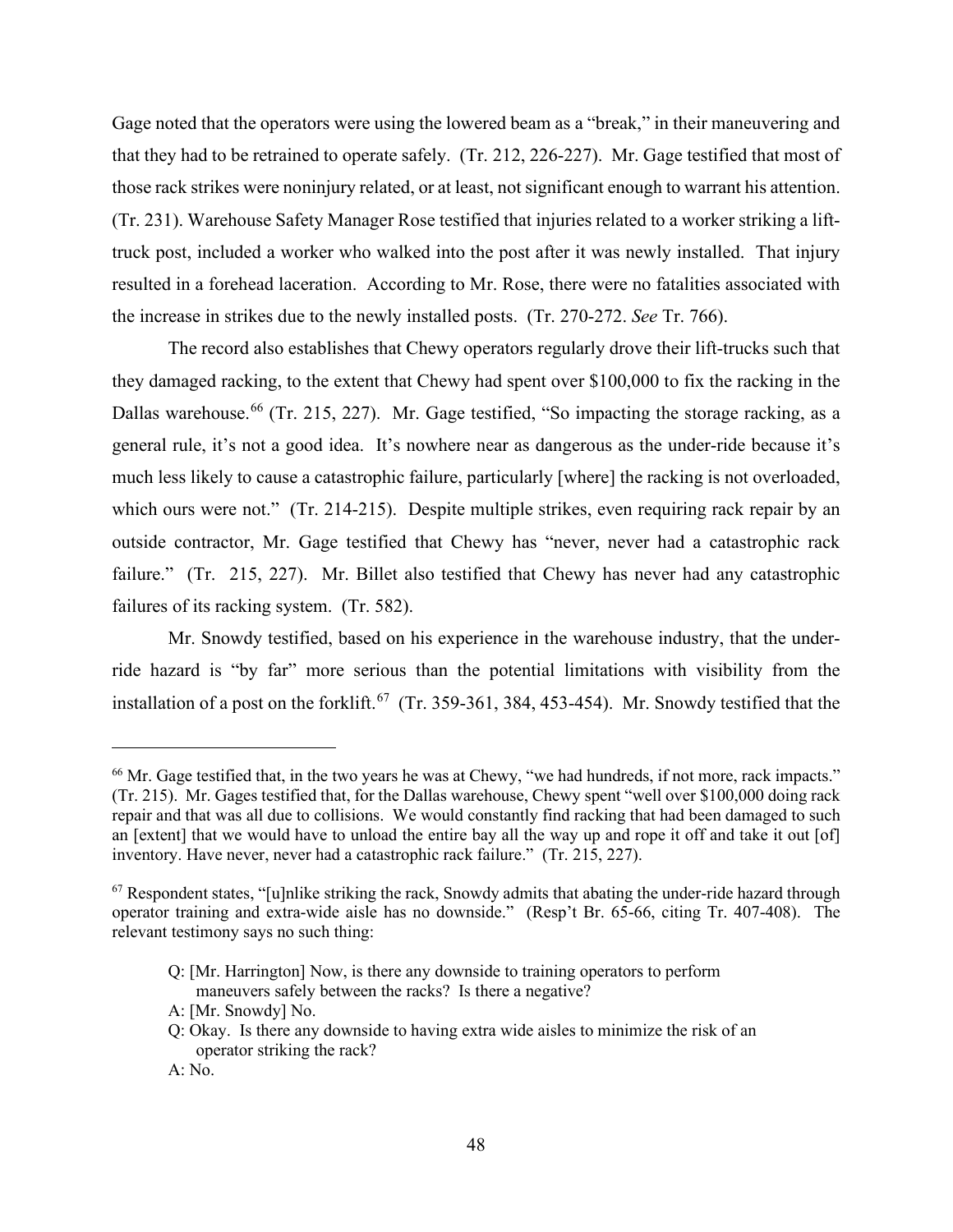take considerably more blunt force against a fixed object than a human body can."<sup>68</sup> (Tr. 461). collapse due to a strike event "because of the ways systems are built nowadays." (Tr. 391, 405.) ride hazard is clearly the most significant hazard." (Tr. 202). CSHO Driscoll testified that ANSI to prevent roll-unders.  $(Tr. 71, 73)$ . under-ride hazard is a greater hazard than a reach truck striking a rack "because the fork truck can Mr. Snowdy also testified that it is "unlikely" that the loads supported by a racking system would Safety Manager Gage testified that the injuries that may be sustained by a reach truck operator under-riding the storage rack horizontal beam was greater, than the injury the reach truck operator may sustain from the reach truck hitting the storage rack. (Tr. 202, 215, 231-232). "The under-B56.1 Chapter 7, as referenced by the SHIB, recommends lowering the horizontal storage beam

 warehouse significantly outweigh the less likely, and unsupported, claims of a catastrophic 10799, 1983). The Secretary has established that the proposed methods of abatement are With this evidence, the undersigned finds that the Secretary has shown that the benefits of the abatement measures implemented by Chewy to address the under-ride hazard at its Ocala collapse of a pre-designed racking system in the Ocala warehouse and the less serious injuries resulting from an increase in strike events. *Chevron Oil Co.*, 11 BNA OSHC 1329, 1334 (No. physically feasible and effective at addressing the under-ride hazard at the Ocala warehouse.

# **C) Economic Feasibility**

The Secretary also has the burden to establish that the proposed abatement methods are economically feasible for the employer.

about an under-ride hazard. (Tr. 407-408). Neither of the questions posed to Mr. Snowdy in this interaction mentions anything

<span id="page-48-0"></span>about an under-ride hazard.<br><sup>68</sup> Respondent makes much of Mr. Snowdy agreeing that the lift-truck striking a storage rack at 1 mph is statistical evidence demonstrating that striking the rack with the force of an automobile traveling at 60 mph overcoming the Secretary's prima facie showing. Here, Mr. Snowdy testified that, in his expert opinion, the greater hazard is the under-ride hazard. (Tr. 391, 405, 453-454). Respondent did not introduce drawings regularly strike the racking system, such that the racking systems have been repaired, and despite this, no further serious injuries or deaths have been reported.<br>49 the equivalent of an automobile striking the rack at 60 mph. (Resp't Br. 32, 63 citing Tr. 387). Respondent then claims that "on this issue, the Secretary offers no formal studies, engineering analysis, or other is a safe way to abate the under-ride hazard." (Resp't Br. 65). Respondent, however, has the burden of that its racking system could not handle rack strikes. The record, moreover, establishes that workers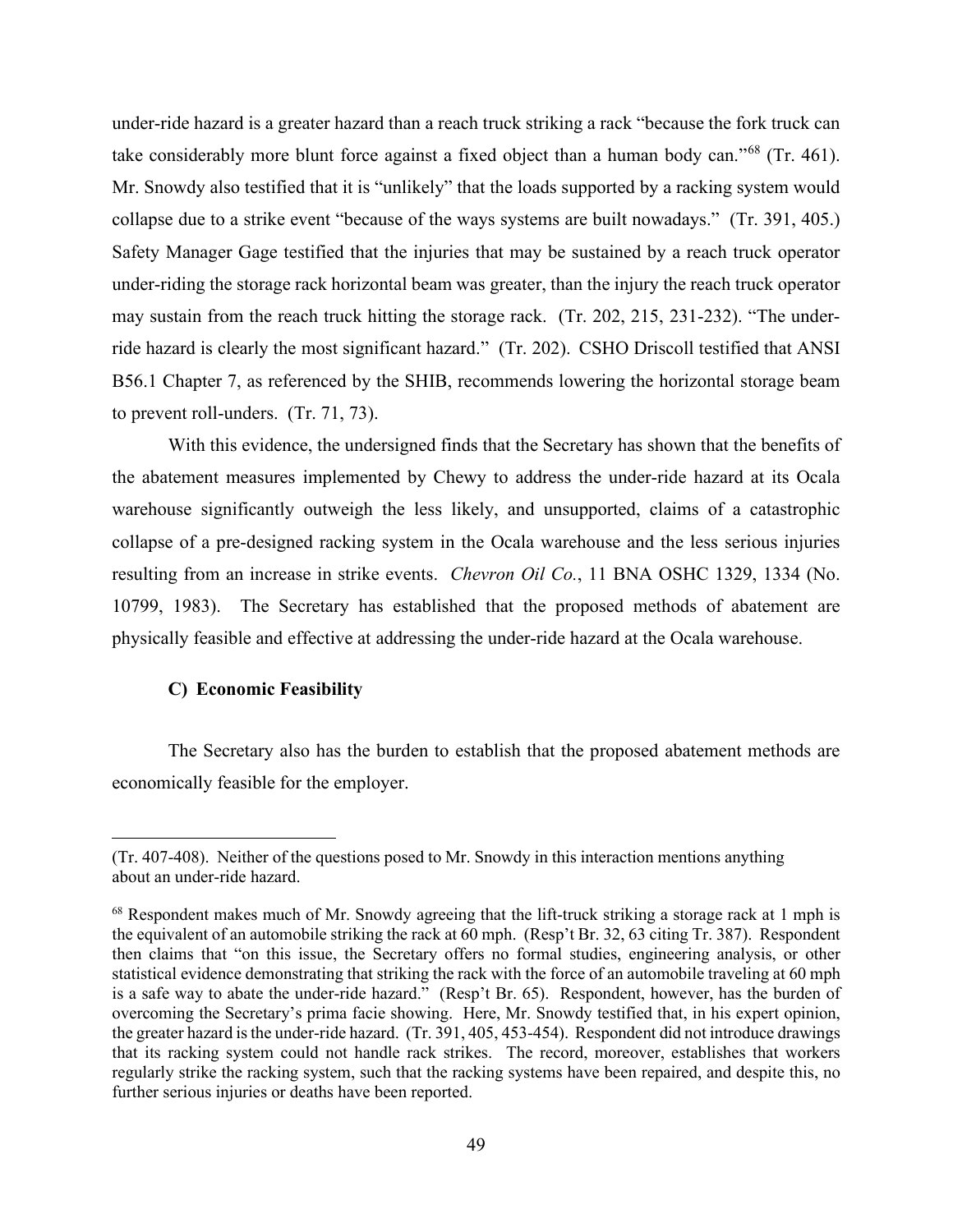feasible is whether the proposed measure is cost prohibitive. Under the general duty clause, an employer is not required to adopt measures that would threaten its economic viability. One issue to consider when determining whether jeopardize a company's long-term profitability and competitiveness. Another to the customer. One of the criteria for determining whether a proposed measure of abatement is abatement is economically feasible is whether the cost of compliance would factor relevant to that consideration is whether the employer can pass the costs on

*Waldon*, 16 BNA OSHC at 1063 (citations and footnote omitted).

 "credibly argue" that the cost of any of the abatement measures proposed by the Secretary would competitiveness."[69](#page-49-0) *Id*. The record supports the Secretary's contention that Chewy's economic The Secretary contends that given Chewy's "size and sophistication," Chewy cannot threaten Chewy's "economic viability" or Chewy's "long-term profitability and industry viability has not been threatened by the abatement measures the Secretary's proposed which Chewy implemented.

 several years." (Resp't Br. 74). In support of this argument, Mr. Billet agreed that "in the long Respondent claims that the proposed abatement measure of lowering the horizontal load beam "threatens the long-term economic viability of Chewy which has been operating at a loss for

 Chewy's 2019 Letter to Shareholders, stating Chewy's "reported net sales of over \$1.35 billion in the fourth C-15, at 4). Respondent, citing the 2019 Letter to Shareholders, sections entitled Net Loss and Adjusted EBITDA, contends Chewy has been operating at a financial loss for several years. (Resp't Br. 55,  $\uparrow$  55, n. The Secretary requests the Commission take judicial notice of publicly available information in quarter of 2019 alone, and net sales of \$4.85 billion in total for fiscal year 2019." (Sec'y Br., 30, citing Ex. 77, 74, n. 379, notes citing Ex. C-15, at 8). (Tr. 768-777. *See* Tr. 285-297).

 In post hearing briefing, the parties again cite the specific sections of the 2019 Letter to Shareholders identified at the hearing, without further explanation of the financial statements. Generally, the 2019 Letter to Shareholders conveys Chewy's financial position as positive. "We closed 2019 on a high note with strong momentum in both top line and bottom line results[.]" (Ex. C-15, at 4) Importantly, following the hearing testimony and admissions regarding Chewy's economic viability, the 2019 Letter to Shareholders is unnecessary to resolution of the questions before the Commission in this case. Accordingly, Chewy's 2019 Letter to Shareholders is accorded limited weight. (Ex. C-15).

<span id="page-49-0"></span> $69$  At the Secretary's request, Judicial Notice was taken of specific sections of the Chewy Q4 and Fiscal Year 2019 Letter to Shareholders, dated April 2, 2020. (Tr. 768-777, 468-469; Ex. C-15, at 4, 8 first two sections, and at 11) (2019 Letter to Shareholders). Respondent agrees this Shareholder Letter is authentic. (Tr. 287, 776). The Secretary represents this Shareholder Letter was part of Chewy's SEC Report, filed with the Securities and Exchange Commission. (Tr. 770, 776). Respondent does not contest this representation. *See* Fed. R. Evid. 201. *See generally*, *Bryant v. Avado Brands, Inc*., 187 F.3d 1271, 1276- 1281, 1287 (11th Cir. 1999) (When deciding a motion to dismiss a complaint alleging securities fraud, a court may judicially notice relevant documents required by and publicly filed with the SEC).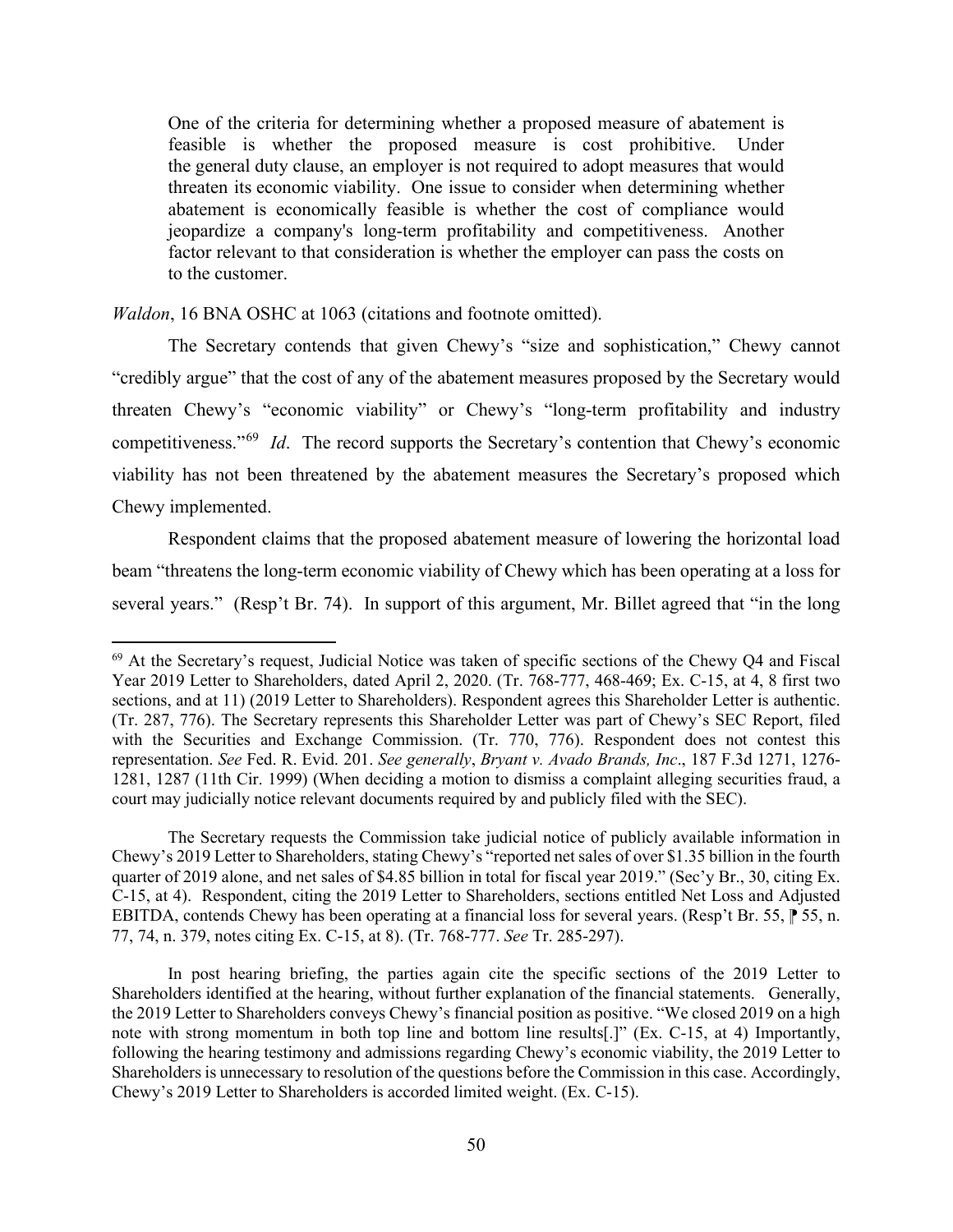horizontal beam, clearly threatened the economic viability of Chewy. (Tr. 586). Mr. Billet also testified that, at the time the non-inventory horizontal beams were lowered, Chewy's economic viability was not threatened by the capacity change. (Tr. 586). Further, Mr. Billet's later testimony could be resolved in future construction plans, over a few years.<sup>70</sup> (Tr. 591-592). run, potentially," the capacity change, caused by lowering the non-inventory aisle height of the suggests that the inventory capacity reduction resulting from the lowered horizontal rack beams

 Following Mr. RP's under-ride incident Chewy also transitioned to equipping all its new prevent under-ride incidents. (Tr. 524-527, 529, 593-594). Furthermore, Mr. Gage testified that outfitting the fleet of Raymond dock stance reach trucks with the fourth post engineered by Raymond and Hyster would not threaten Chewy's economic viability. (Tr. 203; Ex. J-4, at 5). Mr. confirmed that Chewy grew as a company in 2020, even after OSHA's proposed abatement methods were implemented by Chewy. (Tr. 757-758). warehouses with universal stance PITs, which come with enclosed operator's compartments that Billet agreed that adding the rear cabin guards to the dock stance lift trucks used in Chewy's warehouses did not threaten Chewy's economic viability. (Tr. 588-589). And Mr. Prater

 was one or several proposed feasible abatement measures. In fact, Chewy implemented two other deploying universal stance lift trucks when new warehouses opened. Respondent does not claim The citation proposes several feasible measures Chewy may adopt to abate the under-ride hazard in the non-inventory sections of its Ocala warehouse. Lowering the horizontal rack beam abatement methods proposed by OSHA, adding a rear guard to its dock stance lift trucks, and that the guarding abatement methods proposed by OSHA, and adopted by Chewy, impact Chewy's inventory capacity or threaten Chewy's economic viability.

(Tr. 591-592) (emphasis added).

<span id="page-50-0"></span> 70 Mr. Billet's later testimony.

 Q [Ms. Chastain] Since doing your analysis regarding the cost of adjusting shelving in your existing facilities, how many new facilities has Chewy built?

A [Mr. Billet] Four.

 Q Would it have been economically infeasible to include an extra 75,000 square feet in one of those new facilities?

A It would not have been possible for several years, given the design and the construction timelines that we are under. *So sure, we could have two years down the road,* but again, we still believe that maintaining our extra wide aisles is the best abatement measure to striking a rack.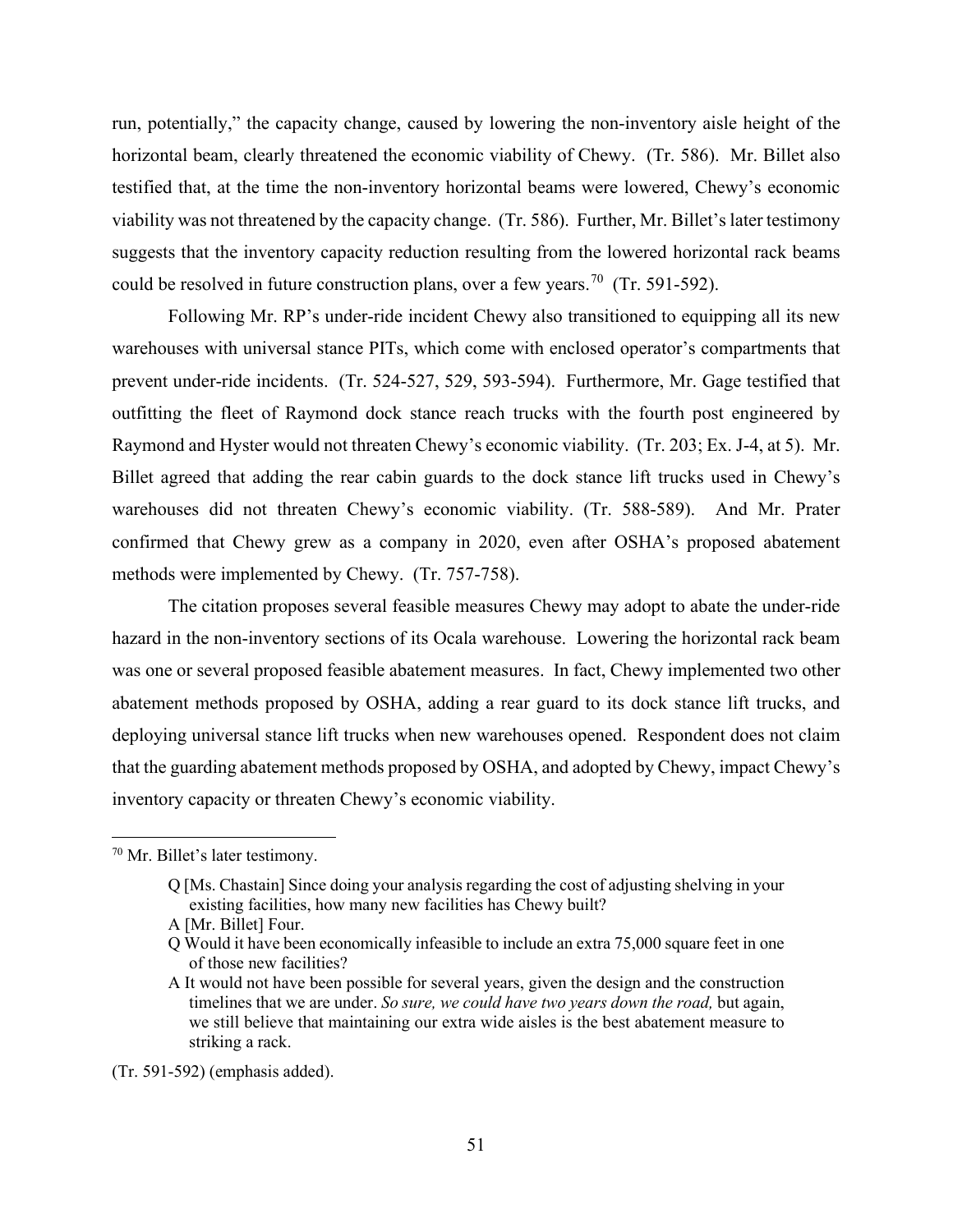the Ocala warehouse under-ride hazard. *SeaWorld of Fla. LLC v. Perez,* 748 F.3d 1202, Based on the above, the Secretary has established economically feasible means of abating 1215 (D.C. Cir. 2014) (Abatement of a hazard is economically "feasible" when it does not change the essential nature of employer's business.)

#### **5) Knowledge**

 could have known of the hazardous condition…The proper inquiry here is whether [Chewy] was aware of the cited conditions its employees faced when [under-riding the rack]." *Peacock*, 2017 WL 3864205, at \*6 (citation omitted); *St. Joe Minerals Corp.*, 647 F.2d 840 (8th Cir. 1981) (actual "The Secretary must show the employer knew or, with the exercise of reasonable diligence knowledge of a hazard may be gained by means of prior accidents, prior injuries, employee complaints, and warnings communicated to the employer by an employee.).

 serious injuries that resulted when the operator's lift truck rode under the horizontal beam. Joshua investigation regarding that incident. (Tr. 169-170, 241-242). Both Mr. Rose and Mr. Gage were lift truck rode under the horizontal beam. (Tr. 192-193, 254). Mr. BB's under-ride incident in July 2018 happened five months prior to Mr. RP's incident. Mr. BB's incident showcased the conditions of the Ocala warehouse: the height of the lowest horizontal beam, the exposure of the operator while under-riding the Raymond lift truck, and the Rose and Craig Gage, both safety management officials at the time, participated in the still in their safety management positions five months later at the time of Mr. RP's incident, which involved the same conditions: the height of the lowest horizontal beam, the exposure of the operator while under-riding the Raymond lift truck, and the death that resulted when the operator's

 Accordingly, both safety managers Mr. Rose and Mr. Gage knew of the violative 241-242, 254). This knowledge is properly imputed to Chewy. *Phoenix Roofing, Inc.*, 17 BNA to the employer "through its supervisory employee." (citation omitted)). conditions at the Ocala warehouse five months before Mr. RP's incident. (Tr. 169-170, 192-193, OSHC 1076, 1079 (No. 90-2148, 1995) ("Employer knowledge is established by a showing of employer awareness of the physical conditions constituting the violation"), *aff'd,* 79 F.3d 1146 (5th Cir. 1996) (unpublished); *Access Equip. Sys., Inc.*, 18 BNA OSHC 1718, 1726 (No. 95-1449, 1999) ("[K]nowledge can be imputed to the cited employer through its supervisory employee."); *Am. Eng'g & Dev. Corp.*, 23 BNA OSHC 2093, 2095 (No. 10-0359, 2012) (knowledge is imputed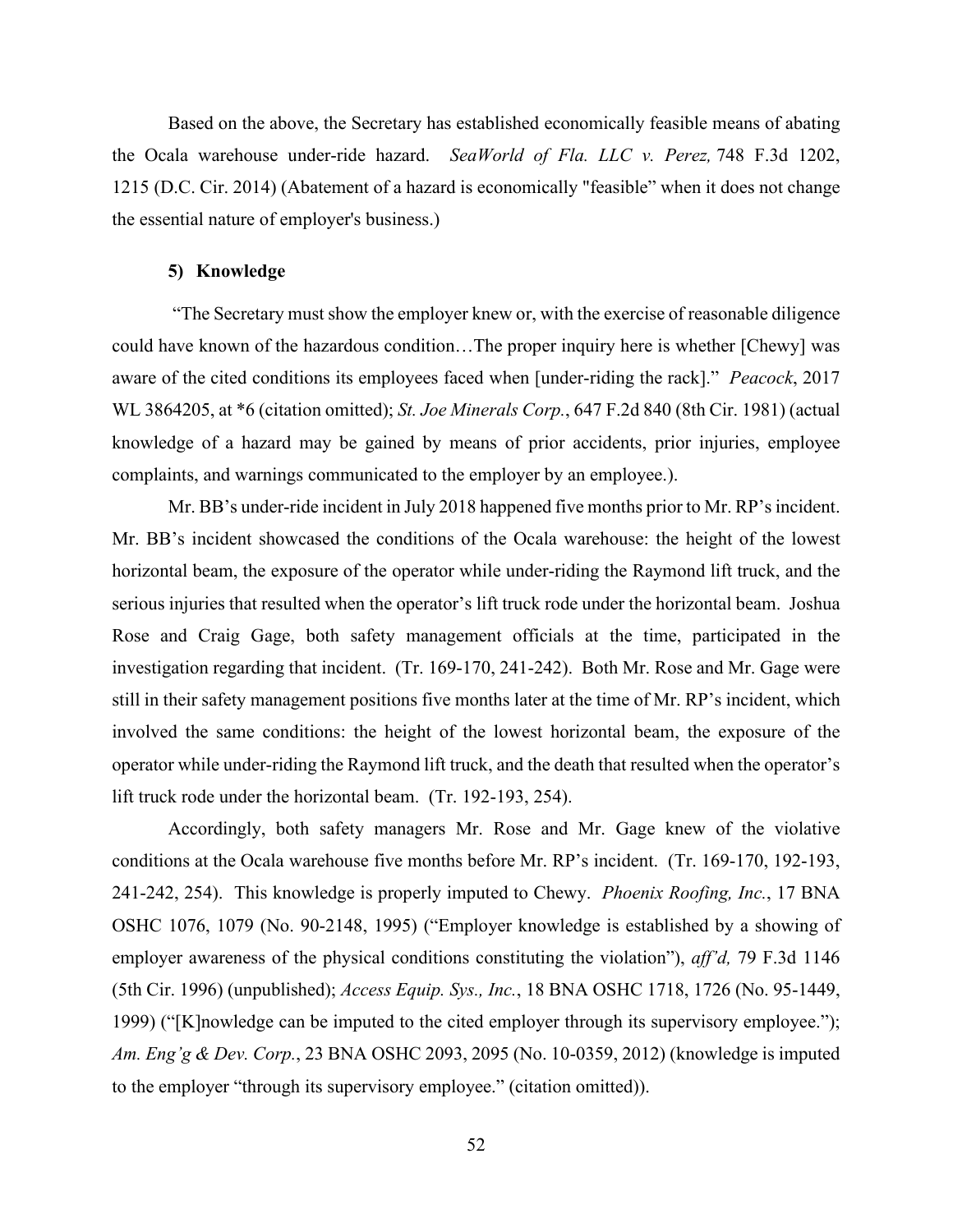# *Unpreventable Employee Misconduct Defense*

 87-88). To establish this affirmative defense, an employer has the burden to show that it "(1) has work rule violations occurred." *GEM Indus. Inc.*, No. 93-1122, 1996 WL 710982, at \*3 Respondent claims the unpreventable employee misconduct (UEM) defense. (Resp't Br. established work rules designed to prevent the violation; (2) has adequately communicated the rules to its employees; (3) has taken steps to discover violations of the rules; and (4) has effectively enforced the rules when violations were detected." *Rawson Contractors, Inc.*, 20 BNA OSHC 1078, 1081 (No. 99-0018, 2003). "To prove adequate enforcement of its safety rule, an employer must present evidence of having a disciplinary program that was effectively administered when (O.S.H.R.C., Dec. 6, 1996), *aff'd*, 149 F.3d 1183 (6th Cir. 1998).

reach truck under control he would not have struck the horizontal beam of the storage rack." reach truck under control he would not have struck the horizontal beam of the storage rack." (Resp't Br. 87). Respondent relies on the "Secretary's stipulation" that "RP was properly trained in these rules" to claim that it established each of the elements of the UEM defense. *Id*. The Secretary notes, however, that this stipulation "does not satisfy any of the elements of the [UEM]  $n.12$ ). n.12). Pointing to Mr. Snowdy's testimony, the Secretary also persuasively argues that the Respondent argues that "had RP been looking in the direction of travel and operating his defense, which requires an affirmative showing that Respondent adequately communicated and enforced a specific work rule that would have addressed the under-ride hazard." (Sec'y Br. 36

 occur in a split second." (Sec'y Br. 34 citing Tr. 344-345). As CSHO Driscoll testified, "all the training in the world isn't going to prevent you driving your forklift under a shelf." (Tr. 144). Furthermore, there is zero evidence in this record regarding the disciplinary process with regard to of discipline was a factor weighing against a UEM defense). training rules Chewy had did not address the under-ride hazard in this case: "a well-trained operator driving at a reasonable speed and looking in the direction of travel may – in a moment of inattention or distraction – under-ride a horizontal beam of a shelving unit; such an accident can enforcing any such work rule. *Fla. Gas Contractors, Inc.*, 27 BNA OSHC 1799, 1801-02 (No. 14-0948, 2019) (employer's failure to provide documentation supporting claimed instances

Respondent's UEM argument is rejected. This citation item is affirmed.

#### *Characterization*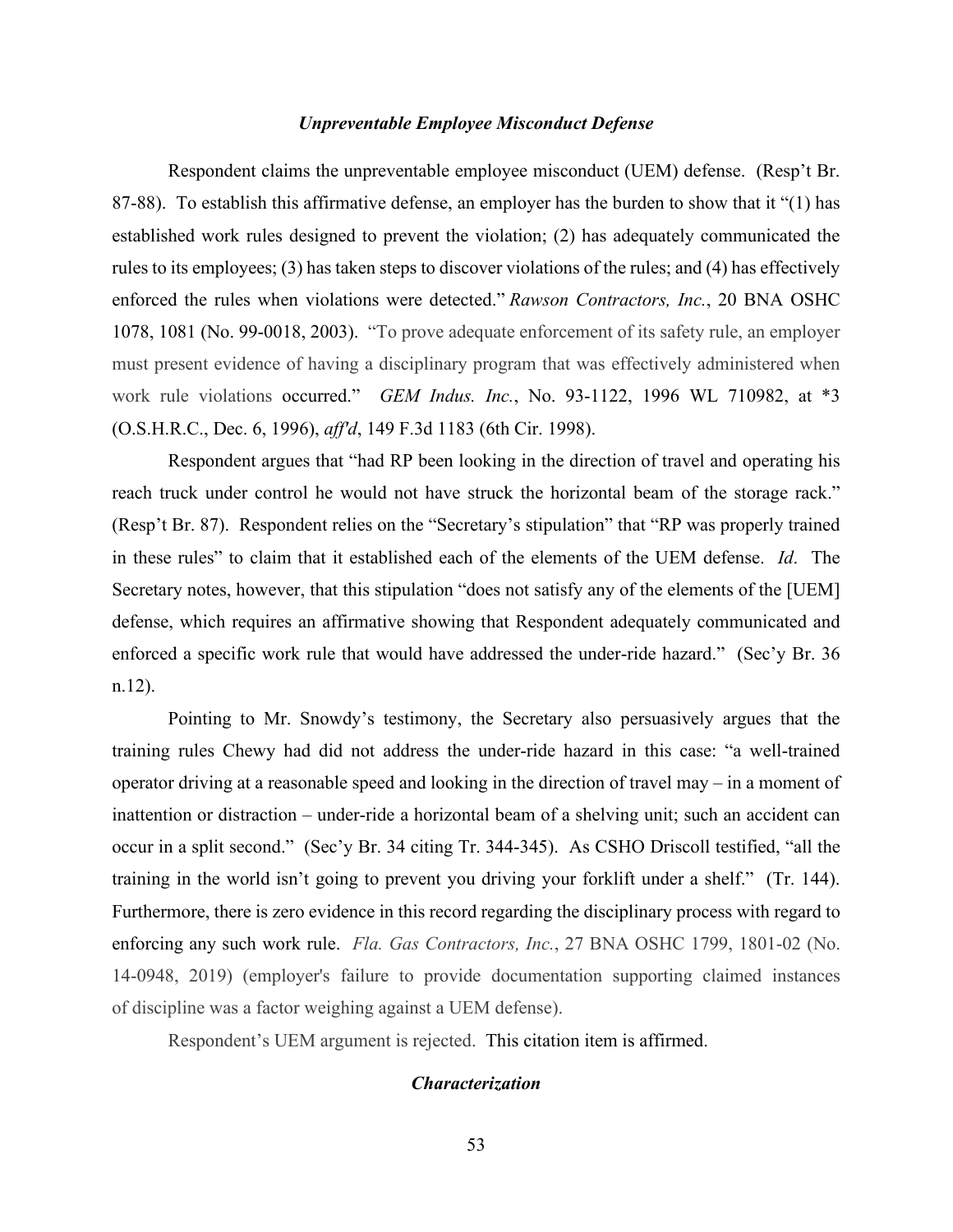With regard to characterization, this citation item is properly characterized as serious. 29 U.S.C. § 666(k) (A violation is "serious" if a substantial probability of death or serious physical harm could have resulted from the violative condition). As a result of the violative under-ride condition at Chewy's Ocala warehouse, Mr. RP was crushed and killed. This citation item is affirmed as serious.

# *In Summary*

 (6) Chewy knew or with the exercise of reasonable diligence could have known of the under-ride hazard at the Ocala warehouse. This citation item is AFFIRMED. (1) Chewy did not affirmatively establish that more specific industry standards preempt the application of the general duty clause to the under-ride hazard in this case. (2) The Secretary established that an under-ride hazard, as defined by the Secretary, existed at the Ocala warehouse. (3) The Secretary established that Chewy and its industry recognized the under-ride hazard. (4) The Secretary met his prima facie burden of establishing feasible means to abate the under-ride hazard at the Ocala warehouse. (5) Chewy failed to overcome the Secretary's prima facie showing that feasible means of abatement existed to address the under-ride hazard at the Ocala warehouse.

# **PENALTY**

 injury*.*" *Siemens Energy & Automation, Inc.*, 20 BNA OSHC 2196, 2201 (No. 00-1052, 2005) "In assessing penalties, section 17(j) of the OSH Act, 29 U.S.C. § 666(j), requires the Commission to give due consideration to the gravity of the violation and the employer's size, history of violation, and good faith." *Burkes Mech., Inc.*, 21 BNA OSHC 2136, 2142 (No. 04- 0475, 2007). "Gravity is a principal factor in the penalty determination and is based on the number of employees exposed, duration of exposure, likelihood of injury, and precautions taken against (citation omitted).

 for this matter. (Tr. 106-107). For Citation 1, Item 1, OSHA proposed a penalty of \$13,260. (Tr. 106; First Am. Compl. 3). This proposed penalty took into account the high gravity of the incident, given that it resulted in the permanent physical injury and/or death of an employee. (Tr. 107). CSHO Driscoll testified how the penalty for the citation item was calculated and proposed CSHO Driscoll testified that OSHA ascribed a high severity to this particular citation based upon the injuries and the fatality, and a greater probability that the incident could occur and might occur